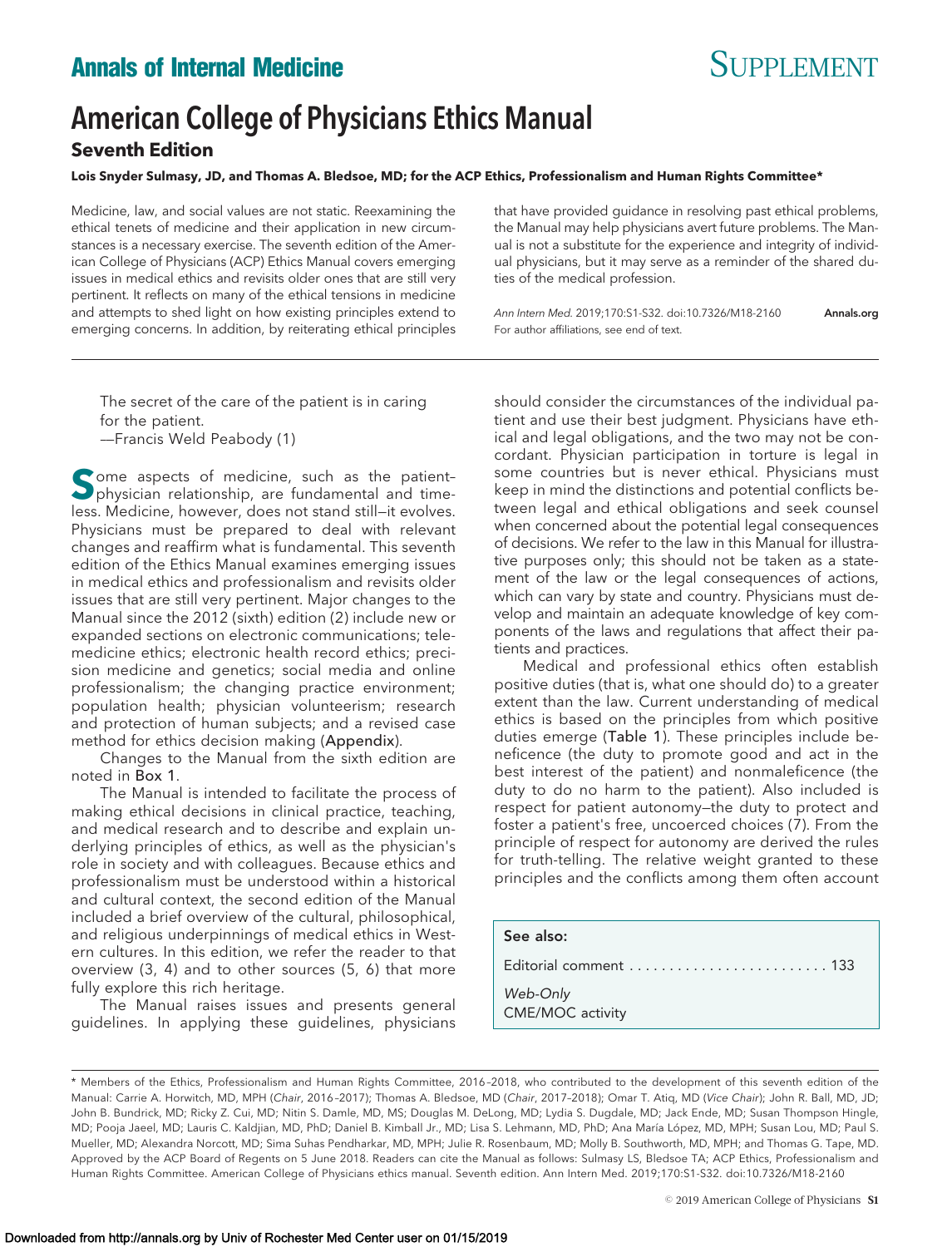*Box 1.* Changes to the Manual since the 2012 (sixth) edition.

| New or expanded sections on:                                          |
|-----------------------------------------------------------------------|
| <b>Electronic communications</b>                                      |
| Telemedicine ethics                                                   |
| Electronic health records                                             |
| Precision medicine and genetics                                       |
| Caring for oneself, persons with whom the physician has a preexisting |
| close nonprofessional relationship or a reporting relationship, and   |
| "very important persons"                                              |
| Social media and online professionalism                               |
| The changing practice environment                                     |
| Gifts from patients                                                   |
| <b>Population health</b>                                              |
| Physician volunteerism                                                |
| Research and protection of human subjects                             |
| Innovative medical therapies and research                             |
| Internet and social media research                                    |
|                                                                       |
| A revised case method for clinical ethics decision making (Appendix)  |

for the ethical dilemmas we face. Physicians who will be challenged to resolve those dilemmas must have such virtues as compassion, courage, and patience.

In addition, considerations of justice must inform the physician's role as citizen and clinical decisions about resource allocation. The principle of distributive justice requires that we seek to equitably distribute the life-enhancing opportunities afforded by health care. How to accomplish this distribution is the focus of intense debate. More than ever, concerns about justice and about the health of society challenge the role of physician as patient advocate.

The environment for the delivery of health care continues to change. Sites of care are shifting, with more care provided in ambulatory settings while the intensity of inpatient care increases. The U.S. health care system does not serve all of its people well, and major reform has been needed. Health care financing is a serious concern, and society's values will be tested in decisions about resource allocation.

Ethical issues attract widespread public attention and debate. Through legislation, administrative action, or judicial decision, government is increasingly involved in issues of medical ethics and clinical practice. The convergence of various forces—scientific advances, patient and public education, the Internet, the civil rights and consumer movements, the effects of law and economics on medicine, and the heterogeneity of our society demands that physicians clearly articulate the ethical principles that guide their behavior in clinical care, research, and teaching, or as citizens or collectively as members of the profession. It is crucial that a responsible physician perspective be heard as societal decisions are made.

From genetic testing before conception to dilemmas at the end of life, patients and their families (8), with their physicians, are called upon to make difficult decisions. The 1970s saw the development of bioethics as a field. Important issues then (and now) include informed consent, confidentiality and privacy, access to

health care, conflicts of interest, genetics and precision medicine, and care of the dying. Technological, systems, and other changes continue to affect the patient– physician relationship and issues from changing communication modalities and payment models for care to the physician as entrepreneur or as employee challenge us as we apply and reaffirm principles of medical ethics.

This Manual was written for our colleagues in medicine. The College believes that the Manual provides the best approach to the challenges addressed in it. We hope it stimulates reasoned arguments and debate and serves as a reference for all who seek the College's position on ethical issues. Debates about medical ethics may also stimulate critical evaluation and discussion of law and public policy on the difficult ethical issues facing patients, physicians, and society.

#### **METHODS**

The American College of Physicians (ACP) Ethics, Professionalism and Human Rights Committee (EPHRC) oversees development of the editions of the ACP Ethics Manual. The Manual was first published in 1984 and is reviewed and updated every 5 to 7 years. Committee members abide by ACP's conflict-of-interest policy and procedures [\(www.acponline.org/about-acp/who-we-are](https://www.acponline.org/about-acp/who-we-are/acp-conflict-of-interest-policy-and-procedures) [/acp-conflict-of-interest-policy-and-procedures\)](https://www.acponline.org/about-acp/who-we-are/acp-conflict-of-interest-policy-and-procedures), and appointment to and procedures of the EPHRC are governed by the ACP's bylaws [\(www.acponline.org/about-acp/who](https://www.acponline.org/about-acp/who-we-are/acp-bylaws) [-we-are/acp-bylaws\)](https://www.acponline.org/about-acp/who-we-are/acp-bylaws).

After an environmental assessment to determine the scope of issues and literature reviews, over the course of 8 meetings, the EPHRC evaluated each section of the Manual to make any additions or changes. The draft was reviewed by members of the ACP Board of Governors, Board of Regents, Council of Resident/ Fellow Members, Council of Student Members, and other committees and experts, and all input was considered in the revisions to the Manual. The ACP Board of Regents reviewed and approved the Manual on 5 June 2018.

The Ethics Manual is official ACP policy. ACP members pledge "to uphold the ethics of medicine as exemplified by the standards and traditions of this College," and we hope the Manual is a resource to all physicians and to others, as well.

*Table 1.* Principles That Guide the ACP Ethics Manual Recommendations

| <b>Principle</b>             | <b>Description</b>                                                                           |
|------------------------------|----------------------------------------------------------------------------------------------|
| Beneficence                  | The duty to promote good and act in<br>the best interest of the patient                      |
| Nonmaleficence               | The duty to do no harm to the patient                                                        |
| Respect for patient autonomy | The duty to protect and foster a<br>patient's free, uncoerced choices                        |
| Justice                      | The equitable distribution of the<br>life-enhancing opportunities<br>afforded by health care |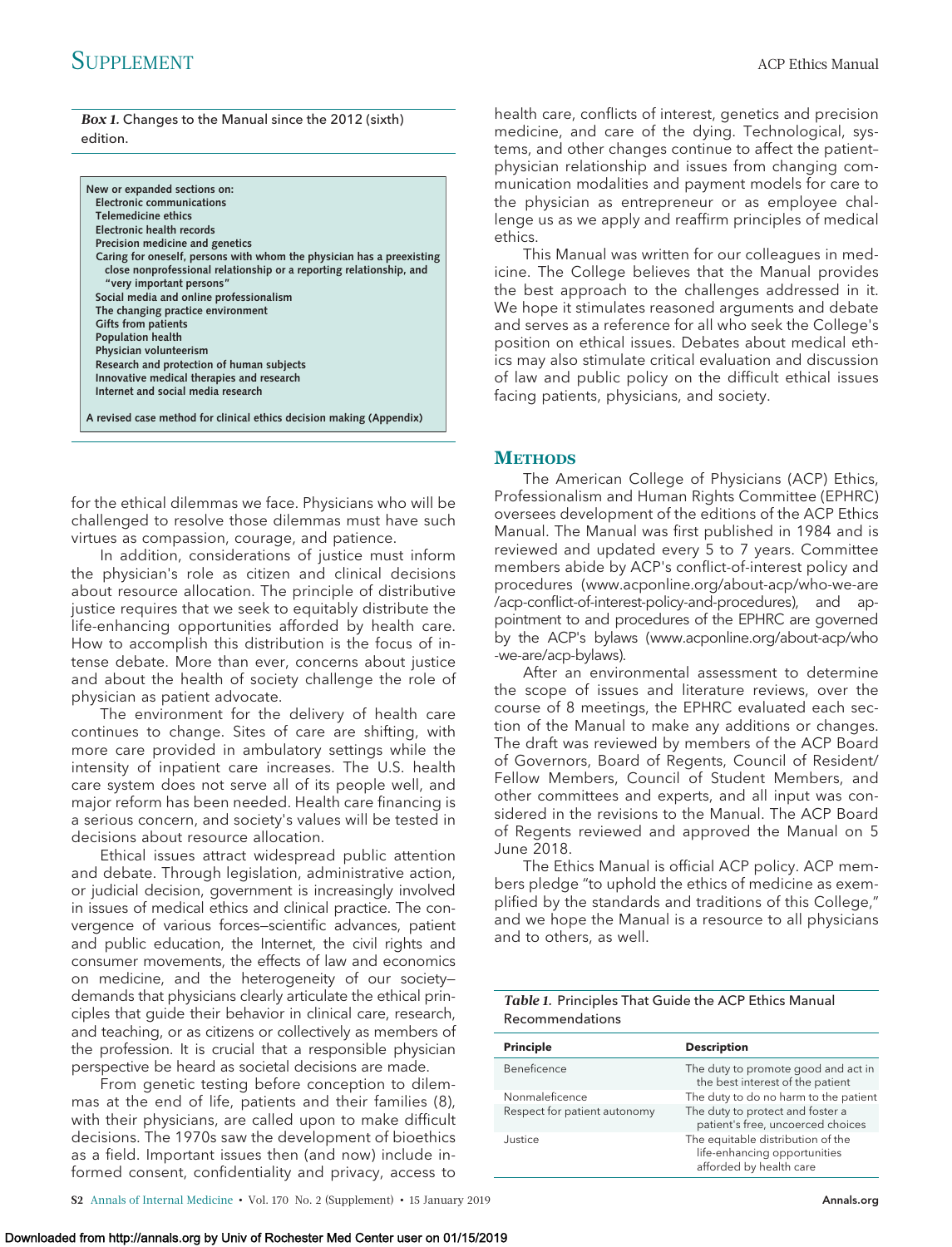### ACP Ethics Manual SUPPLEMENT

*Box 2.* Definition of profession as used in the Manual.

**A profession is characterized by a specialized body of knowledge that its members must teach and expand; by a code of ethics and a duty of service that in medicine, puts patient care above self-interest; and by the privilege of self-regulation granted by society.**

#### **PROFESSIONALISM**

"The practice of medicine is an art, not a trade; a calling, not a business; a calling in which your heart will be exercised equally with your head," said William Osler (9). Medicine is not, as Francis Peabody said, "a trade to be learned, but a profession to be entered" (1). A profession is characterized by a specialized body of knowledge that its members must teach and expand; by a code of ethics and a duty of service that, in medicine, puts patient care above self-interest; and by the privilege of self-regulation granted by society (10). Physicians must individually and collectively fulfill the duties of the profession. The ethical foundations of the profession must remain in sharp focus despite outside influences on medicine, individuals. and the patient– physician relationship (11, 12).

The definition of profession is noted in Box 2.

#### **THE PHYSICIAN AND THE PATIENT**

The patient–physician relationship entails special obligations for the physician to serve the patient's interest because of the specialized knowledge that physicians possess, the confidential nature of the relationship, the vulnerability brought on by illness, and the imbalance of expertise and power between patient and physician. Physicians publicly profess that they will use their skills for the benefit of patients, not for other reasons, including their own benefit (13). Physicians must uphold this declaration, as should their professional associations as communities of physicians that put patient welfare first (13).

The physician's primary commitment must always be to the patient's welfare and best interests, whether in preventing or treating illness or helping patients to cope with illness, disability, and death. The physician must respect the dignity of all persons and respect their uniqueness. The interests of the patient should always be promoted regardless of financial arrangements; the health care setting; or patient characteristics, such as decision-making capacity, behavior, or social status. Although the physician should be fairly compensated for medical services, a sense of duty to the patient should take precedence over concern about compensation.

#### **Initiating and Discontinuing the Patient–Physician Relationship**

At the beginning of and throughout the patient– physician relationship, the physician must work toward an understanding of the patient's health problems, concerns, values, goals, and expectations. After patient and physician agree on the problem and the goals of care, the physician presents one or more courses of action, with a specific recommendation for the patient. The patient may authorize the physician to initiate a course of action; the physician can then accept that responsibility. The relationship has mutual obligations. The physician must be professionally competent, act responsibly, seek consultation when necessary, and treat the patient with compassion and respect, and the patient should participate responsibly in the care including through informed decision making, giving consent to or declining treatment as the case might be.

Effective communication is critical to a strong patient–physician relationship. The physician has a duty to promote patient understanding and should be aware of barriers, including health literacy issues for the patient. Communication through e-mail or other electronic means can supplement in-person encounters; however, it must be done under appropriate guidelines (14). E-mail or other electronic communications should only be used by physicians in an established patient– physician relationship and with patient consent (15). Documentation about patient care communications should be included in the patient's medical record.

Guidance on patient-physician e-communication is noted in Box 3.

Aspects of a patient–physician relationship, such as the physician's responsibilities to the patient, remain operative even in the absence of in-person contact between the physician and patient (16). "Issuance of a prescription or other forms of treatment, based only on an online questionnaire or phone-based consultation does not constitute an acceptable standard of care" (16). Exceptions to this may include on-call situations in which the patient has an established relationship with another clinician in the practice and certain urgent public health situations, such as the diagnosis and treatment of communicable infectious diseases. An example is the Centers for Disease Control and Prevention– endorsed practice of expedited partner therapy for certain sexually transmitted infections.

Care and respect should guide the performance of the physical examination. The location and degree of privacy should be appropriate for the examination being performed, with chaperone services as an option.

*Box 3.* Patient–physician e-communication.

**Effective communication is critical to a strong patient–physician relationship. Communication through e-mail or other electronic means can supplement in-person encounters but must be done under appropriate guidelines. E-communications should only be used by physicians in an established patient–physician relationship and with patient consent. Documentation about all patient care communications should be in the patient's medical record.** 

**Aspects of a patient–physician relationship, such as the physician's responsibilities to the patient, remain operative.**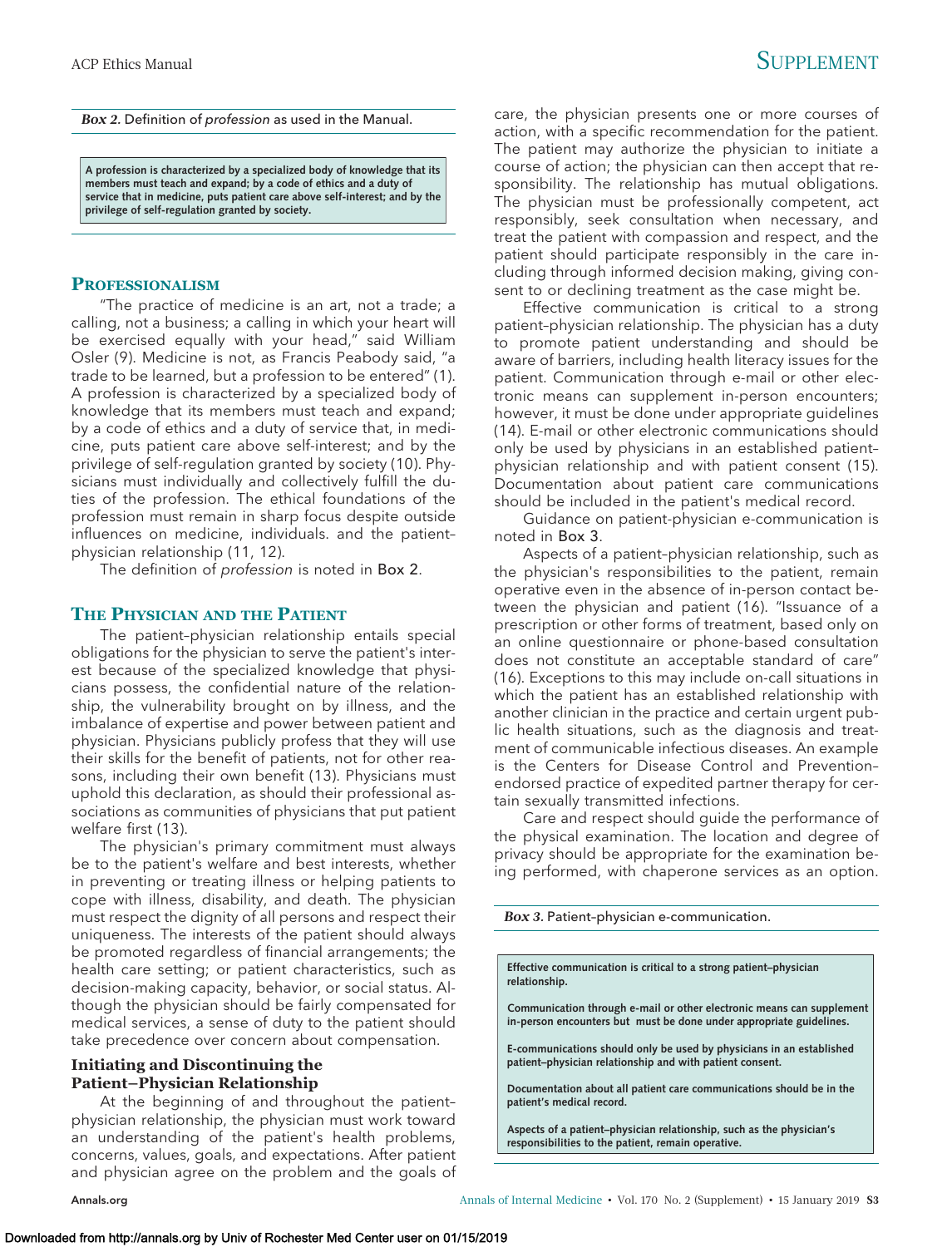### $\textsc{Supplementary}$  ACP Ethics Manual

#### *Box 4.* Telemedicine and ethics.

**There must be a valid patient–physician relationship for a professionally responsible telemedicine service to take place.**

**A telemedicine encounter itself can establish a patient–physician relationship through real-time, technically appropriate audiovisual technology.** 

**In the absence of direct previous contact or an existing relationship before a telemedicine encounter, the physician must take appropriate steps to establish a relationship based on the standard of care required for an in-person visit, or consult with another physician who does have a relationship with the patient.** 

**The benefits of increased access to care through telemedicine must be balanced with risks from the loss of the in-person encounter—for example, misdiagnosis potential; overprescribing; absent in-person interactions, including the therapeutic value of touch, and body language; and continuity of care.**

An appropriate setting and sufficient time should be allocated to encourage exploration of aspects of the patient's life pertinent to health, including habits, relationships, sexuality, vocation, culture, religion, and spirituality.

In the context of telemedicine, there must be a valid patient–physician relationship for a professionally responsible telemedicine service to take place (17). A telemedicine encounter itself can establish a patient– physician relationship through real-time, technically appropriate audiovisual technology. When there has been no direct previous contact or existing relationship with a patient before a telemedicine encounter, the physician must take appropriate steps to establish a relationship based on the standard of care required for an in-person visit, or consult with another physician who does have a relationship with the patient. The benefits of opportunities for increased access to care through telemedicine "must be balanced according to the nature of the particular encounter and the risks from the loss of the in-person encounter (such as the potential for misdiagnosis; inappropriate testing or prescribing; and the loss of personal interactions that include the therapeutic value of touch, communications with body language, and continuity of care)" (17).

Guidance on telemedicine is noted in Box 4.

By history, tradition, and professional oath, physicians have a moral obligation to provide care for ill persons. Although this obligation is collective, each individual physician is obliged to do his or her fair share to ensure that all ill persons receive appropriate treatment (18). A physician may not discriminate against a class or category of patients.

An individual patient–physician relationship is formed on the basis of mutual agreement. In the absence of a preexisting relationship, the physician is not ethically obliged to provide care to an individual person unless no other physician is available, as is the case in some isolated communities, or when emergency treatment is required. Under these circumstances, the physician is ethically bound to provide care and, if necessary, to arrange for proper follow-up. Physicians may also be bound by contract to provide care to beneficiaries of health plans in which they participate.

Physicians and patients may have different concepts of or cultural beliefs about the meaning and resolution of medical problems. The care of the patient and satisfaction of both parties are best served if physician and patient discuss their expectations and concerns. Although the physician must address the patient's concerns, he or she is not required to violate fundamental personal values, standards of medical care or ethical practice, or the law. When the patient's beliefs—religious, cultural, or otherwise—run counter to medical recommendations, the physician is obliged to try to understand clearly the beliefs and viewpoints of the patient. If the physician cannot carry out the patient's wishes after seriously attempting to resolve differences, the physician should discuss with the patient his or her option to seek care from another physician.

The physician's responsibility is to serve the best interests of the patient. Under rare circumstances, the physician may elect to discontinue the professional relationship, provided that adequate care is available elsewhere and the patient's health is not jeopardized in the process (19, 20). The physician should notify the patient in writing, offer to transfer the medical records to another physician with patient approval, and comply with applicable laws. Continuity of care must be assured. Physician-initiated termination is a serious event, especially if the patient is acutely ill, and should be undertaken only after genuine attempts to understand and resolve differences. Abandonment is unethical and a cause of action under the law. A patient is free to change physicians at any time and is entitled to the information contained in the medical records.

#### **Third-Party Evaluations**

Performing a limited assessment of an individual on behalf of a third party, for example, as an industryemployed physician or an independent medical examiner, raises distinct ethical issues regarding the patient– physician relationship. The physician should disclose to the patient that an examination is being undertaken on behalf of a third party that therefore raises inherent conflicts of interest; ensure that the patient is aware that traditional aspects of the patient–physician relationship, including confidentiality, might not apply; obtain the examinee's consent to the examination and to the disclosure of the results to the third party; exercise appropriate independent medical judgment, free from the influence of the third party; and inform the examinee of the examination results and encourage her or him to see another physician if those results suggest the need for follow-up care (21, 22).

#### **Confidentiality**

Confidentiality is a fundamental tenet of medical care. It is increasingly difficult to maintain in this era of electronic health records and electronic data processing, patient portals, e-mail, texting, faxing of patient information, third-party payment for medical services, and sharing of patient care among numerous health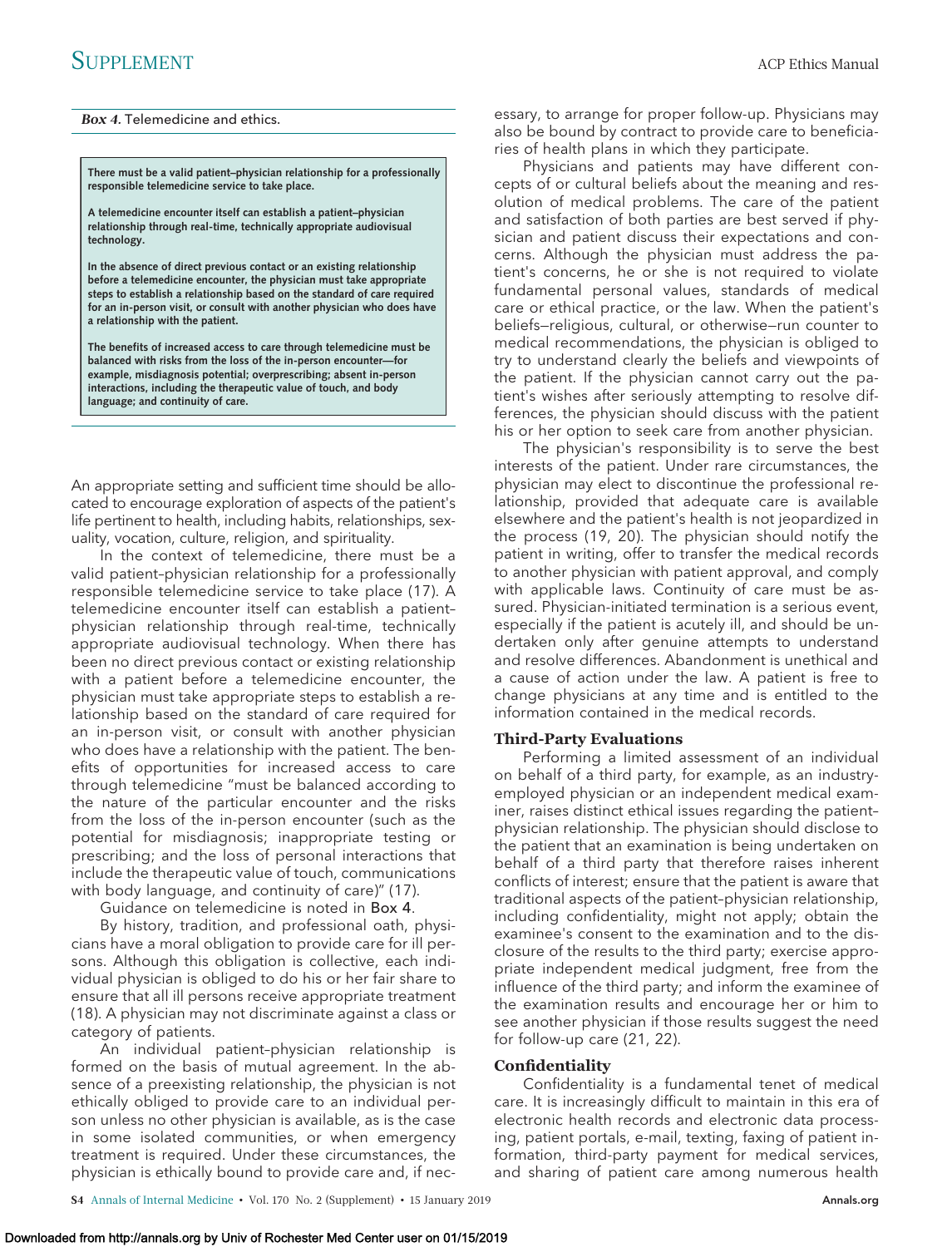professionals and institutions. Physicians must follow appropriate security protocols for storage and transfer of patient information to maintain confidentiality, adhering to best practices for electronic communication and use of decision-making tools.

Privacy is freedom from unauthorized intrusion. Confidentiality is a matter of respecting the privacy of patients, encouraging them to seek medical care and discuss their problems candidly, and preventing discrimination on the basis of their medical conditions. The physician should not release a patient's personal medical information (often termed a "privileged communication") without that patient's consent. The commitment to confidentiality is based on the duty of nonmaleficence and on respect for persons and autonomy.

However, confidentiality, like other ethical duties, is not absolute. It may have to be overridden to protect individuals or the public or to disclose or report information when the law requires it. The physician should make every effort to discuss the issues with the patient. If breaching confidentiality is necessary, it should be done in a way that minimizes harm to the patient and heeds applicable federal and state law.

Physicians should be aware of the increased risk for invasion of patient privacy and should help ensure confidentiality. They should be aware of state and federal law, including the Health Insurance Portability and Accountability Act of 1996 (HIPAA) Privacy Rule and the Health Information Technology for Economic and Clinical Health Act of 2009 (HITECH) (23, 24). Within their own institutions, physicians should advocate policies and procedures to secure the confidentiality of patient records. To uphold professionalism and protect patient privacy, clinicians should limit discussion of patients and patient care issues to professional encounters. Discussion of patients by professional staff in public places, including elevators or cafeterias, violates confidentiality and is unethical. Outside of an educational setting, discussion of patients with or near persons who are not involved in the care of those patients can impair the public's trust and confidence in the medical profession. Physicians of patients who are well known to the public should remember that they are not free to discuss or disclose information about any person's health without his or her explicit consent.

In the care of the adolescent patient, family support is important. However, this support must be balanced with confidentiality and respect for the adolescent's autonomy in health care decisions and in relationships with clinicians (25). Physicians should be knowledgeable about challenges to confidentiality (26), state laws governing the right of adolescent patients to confidentiality, and the adolescent's legal right to consent to treatment.

Occasionally, a physician receives information from a patient's friends or relatives and is asked to withhold the source of that information from the patient (27). The physician is not obliged to keep such secrets from the patient. The informant should be urged to address the patient directly and to encourage the patient to discuss the information with the physician. The physician

should use sensitivity and judgment in deciding whether to use the information and whether to reveal its source to the patient. The physician should always act in the best interests of the patient.

#### **The Medical Record**

Physician entries in the medical record, paper and electronic, should contain accurate and complete information about all communications, including those done in-person and by telephone, letter, or electronic means. Ethically and legally, patients have the right to know what is in their medical records. Legally, the medical record is the property of the physician or institution, although the information in the record is the property of the patient. Most states have laws that guarantee the patient personal access to the medical record, as do federal privacy rules. The physician must release information to the patient or to a third party at the request of the patient. Information may not be withheld, including because of nonpayment of medical bills. To protect confidentiality, protected health information should be released only with the written permission of the patient or the patient's legally authorized representative, or as required by law.

Electronic health records (EHRs) and computer use facilitate patient care and should align with physician ethical duties in supporting the patient–physician relationship (28). The EHR should assist and enhance clinical reasoning and the development of cognitive and diagnostic skills; for example, copy-and-paste (29) and other features should be used carefully and only if they help reflect the physician's thought processes about the current patient encounter and produce an accurate and complete medical record that meets ethical standards. Electronic health record information retrieval, exchange, and remote access can improve care, but also create risks, including unauthorized disclosure and use of protected health information (28).

If a physician leaves a group practice or dies, patients must be notified and records forwarded according to patient instructions. Physicians should be aware of applicable state laws and regulations with regard to retention of medical records.

#### **Disclosure**

To make health care decisions and work in partnership with the physician, the patient must be well informed. Effective patient–physician communication can dispel uncertainty and fear and enhance healing and patient satisfaction. Information should be disclosed to patients and, when appropriate, family caregivers or surrogates, whenever it is considered material to the understanding of the patient's situation, possible treatments or nontreatment, and probable outcomes. This information often includes the burdens of treatment, the experience of the proposed clinician, the nature of the illness, and potential treatments and costs.

How and when to disclose information, and to whom, are important concerns that must be addressed with respect for patient wishes. In general, individuals have the right to full and detailed disclosure. Some patients, however, may make it known that they prefer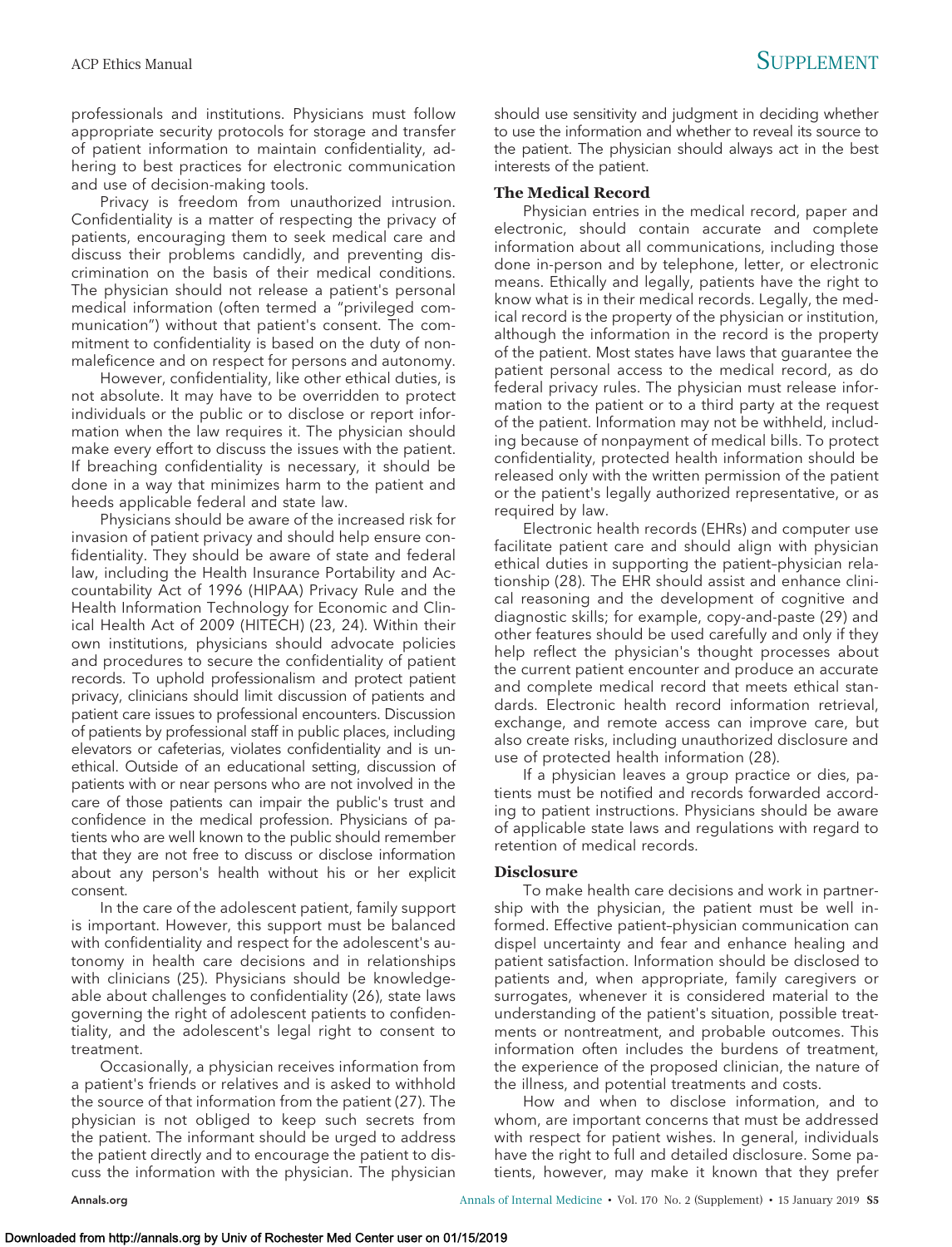limited information or disclosure to family members or others they choose (30).

Information should be given in terms that the patient can understand. The physician should be sensitive to the patient's responses in setting the pace of communication, particularly if the illness is very serious. Disclosure and the communication of health information should never be a mechanical or perfunctory process. Upsetting news and information should be presented to the patient in a way that minimizes distress (31). If the patient cannot comprehend his or her condition, it should be fully disclosed to an appropriate surrogate.

Therapeutic nondisclosure, also called "therapeutic privilege," is the withholding of relevant health information from the patient if disclosure is believed to be medically contraindicated (32). Because this exception could swallow the rule of informed consent, therapeutic privilege should be rarely invoked and only after consultation with a colleague. A thorough review of the benefits and harms to the patient and ethical justification of nondisclosure is required (33).

In addition, physicians should disclose to patients information about procedural or judgment errors made in the course of care if such information is material to the patient's well-being. Errors do not necessarily constitute improper, negligent, or unethical behavior, but failure to disclose them may.

#### **Informed Decision Making and Consent**

Truly informed decision making is patientcentered. The patient's consent allows the physician to provide care. The unauthorized touching of a person is battery, even in the medical setting. Consent may be either expressed or implied. Expressed consent most often occurs in the hospital setting, where patients provide written or oral consent for a particular procedure. In many medical encounters, when the patient presents for evaluation and care, consent can be implied. The underlying condition and treatment options are explained to the patient or authorized surrogate and treatment is rendered or refused. In medical emergencies, consent to treatment necessary to maintain life or restore health is usually presumed unless it is known that the patient would refuse the intervention.

The doctrine of informed consent goes beyond the question of whether consent was given. Rather, it focuses on the content and process of consent. The physician must provide enough information for the patient to make an informed judgment about how to proceed. The physician's presentation should include an assessment of the patient's understanding, be balanced, and include the physician's recommendation. Decision aids may be useful supplements. The patient's (or surrogate's) concurrence must be free and uncoerced.

The principle and practice of informed consent rely on patients to ask questions when they are uncertain about the information they receive; to think carefully about their choices; and to be forthright with their physicians about their values, concerns, and any reservations about a particular recommendation. The question to the patient, "What questions do you have?" may be

more respectful and useful than the question, "Do you have any questions?" Once patients and physicians decide on a course of action, patients should make every reasonable effort to carry out the aspects of care under their control or inform their physicians promptly if it is not possible to do so.

The physician must ensure that the patient or the surrogate is adequately informed about the nature of the patient's medical condition and the objectives of, alternatives to, possible outcomes of, and risks of a proposed treatment.

Competence is a legal determination. All adult patients are considered competent to make decisions about medical care unless a court has declared them incompetent. In clinical practice, however, physicians and family members usually make decisions without a formal competency hearing in the court for patients who lack decision-making capacity (that is, the ability to receive and express information and to make a choice consonant with that information and one's values). This clinical approach can be ethically justified if the physician has assessed decision-making capacity and determined that the patient is incapable of understanding the nature of the proposed treatment; the alternatives to it; and the risks, benefits, and consequences of it. Assessing a patient's understanding can be difficult. Decision-making capacity should be evaluated for a particular decision at a particular point in time. The capacity to express a particular goal or wish can exist without the ability to make more complex decisions. The greater the consequences of the decision, the more important the assessment of decision-making capacity.

When a patient lacks decision-making capacity, an appropriate surrogate should make decisions with the physician. Treatment should conform to what the patient would want on the basis of written or oral advance care planning. If these preferences are not known, care decisions should be based on the best evidence of what the patient would have chosen based on the patient's values, previous choices, and beliefs (substituted judgments) or, failing that, on the best interests of the patient. However, there may be situations in which best-interest decisions should supersede substituted judaments (34).

If the patient has designated a proxy, as through a durable power of attorney for health care, that choice should be respected. In the absence of a formal appointment of a health care agent, some states have health care consent statutes that specify who and in what order of priority family members or close others can serve as surrogates. When patients have not selected surrogates, a family member—which could be a domestic partner—should serve as surrogate. Physicians should be aware of legal requirements in their states for surrogate appointment and decision making. In some cases, all parties may agree that a close friend is a more appropriate surrogate than a relative.

Surrogate preferences can conflict with the preferences and best interests of a patient. Physicians should take reasonable care to ensure that the surrogate's de-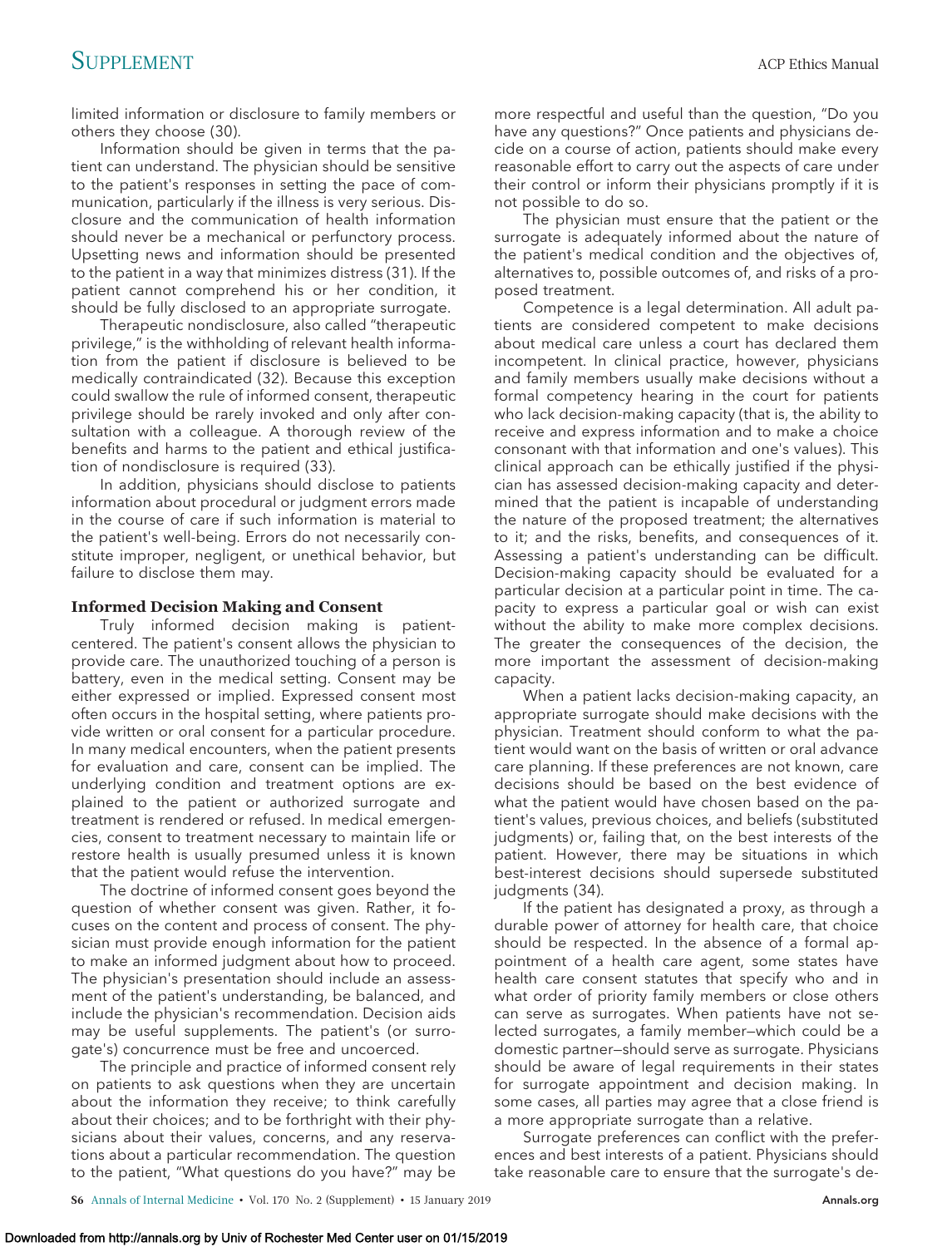cisions are consistent with patient preferences and best interests. When possible, these decisions should be reached in the medical setting. Physicians should emphasize to surrogates that decisions should be based on what the patient would want, not what surrogates would choose for themselves. Hospital ethics committees can be valuable resources in difficult situations. Courts should be used when doing so serves the patient, such as to establish guardianship for an unbefriended incompetent patient, to resolve a problem when other processes fail, or to comply with state law.

Physicians should routinely encourage patients to discuss their future wishes with appropriate family and friends and complete a living will and/or durable power of attorney for health care (35) (see also the Advance Care Planning section in Care of Patients Near the End of Life).

Most adult patients can participate in, and thereby share responsibility for, their health care. Physicians cannot properly diagnose and treat conditions without full information about the patient's personal and family medical history, habits, ongoing treatments (medical and otherwise), and symptoms. The physician's obligation of confidentiality exists in part to ensure that patients can be candid without fear of loss of privacy.

Physicians must strive to create an environment in which honesty can thrive and patients feel that concerns and questions are elicited.

#### **Decisions About Reproduction**

The ethical duty to disclose relevant information about human reproduction to the patient may conflict with the physician's personal moral standards on abortion, sterilization, contraception, or other reproductive services. A physician who objects to these services is not obligated to recommend, perform, or prescribe them. However, the physician has a duty to inform the patient about care options and alternatives or refer the patient for such information, so that the patient's rights are not constrained. Physicians unable to provide such information should transfer care as long as the health of the patient is not compromised.

If a patient who is a minor requests termination of pregnancy, advice on contraception, or treatment of sexually transmitted diseases without a parent's knowledge or permission, the physician may wish to attempt to persuade the patient of the benefits of having parents involved, but should be aware that a conflict may exist between the legal duty to maintain confidentiality and the obligation toward parents or guardians. Information should not be disclosed to others without the patient's permission (25). In such cases, the physician should be guided by the minor's best interest in light of the physician's conscience and responsibilities under the law.

#### **Precision Medicine, Genetic Testing, Privacy, and Confidentiality**

Precision medicine is an approach to disease treatment, prevention, and risk stratification that takes into account individual variability in genes, environment, and lifestyle. The goal is to promote more accurate diagnosis and personalized management of health and disease. It includes the following types of testing: predictive genomic testing done in asymptomatic individuals to determine whether an individual is at increased risk for disease; diagnostic testing done to rule out or confirm the suspicion of a genetic condition, based on clinical characteristics in an already affected individual; pharmacogenomics testing to guide medication prescribing; molecular profiling of tumors to guide therapeutic decisions; and whole-genome sequencing to assess an entire genome for genetic mutations that may cause disease (36).

Precision medicine raises issues of patient and physician education, counseling, privacy, confidentiality, cost, the patient's best interests, and justice. Genomic testing may predict diseases or detect susceptibility without the ability to prevent, treat, or cure the conditions identified. It presents unique challenges by identifying disease risk not only for patients, but also for family members, who may not be aware of or interested in obtaining information on their risk for disease. Also, the public and health care professionals often have a limited understanding of the distinction between prediction and susceptibility or risk.

Advances in genomics and the advent of direct-toconsumer personal genomic testing are likely to result in an increased number of patients inquiring about genomic testing and requesting that clinicians interpret genomic test results (37). Because the number of qualified clinical geneticists and genetic counselors is small and is unlikely to meet the demand generated by the growth in genetic testing, clinicians will be increasingly expected to counsel patients before testing and interpret genetic test results. Before undergoing a genomic test, patients should understand the benefits, risks, limitations, and possible consequences of genomic testing. If a clinician is not qualified to engage patients in a pretest process of informed consent for genomic testing or does not have the knowledge to interpret the results of a genomic test, the clinician should refer the patient to a clinical geneticist or genetic counselor.

Before offering a genomic test, clinicians should consider the following test characteristics:

- 1. Analytical validity—whether the test accurately detects the presence or absence of a mutation.
- 2. Clinical validity—whether the test accurately relates the mutation to the disease.
- 3. Clinical utility—whether the results will inform the diagnosis, treatment, or prevention of a disease.
- 4. Personal utility—whether the results will provide patients with important personal or familial information to inform decision making.

The risks, benefits, limitations, and cost of testing should be made clear to patients in advance of testing. The possibility of uncovering information with uncertain disease associations or incidental to the reason for testing; potential anxiety or other impact on the patient's well-being; implications for family members; and the potential for labeling or adverse use of such information by employers, insurers, or other societal institutions should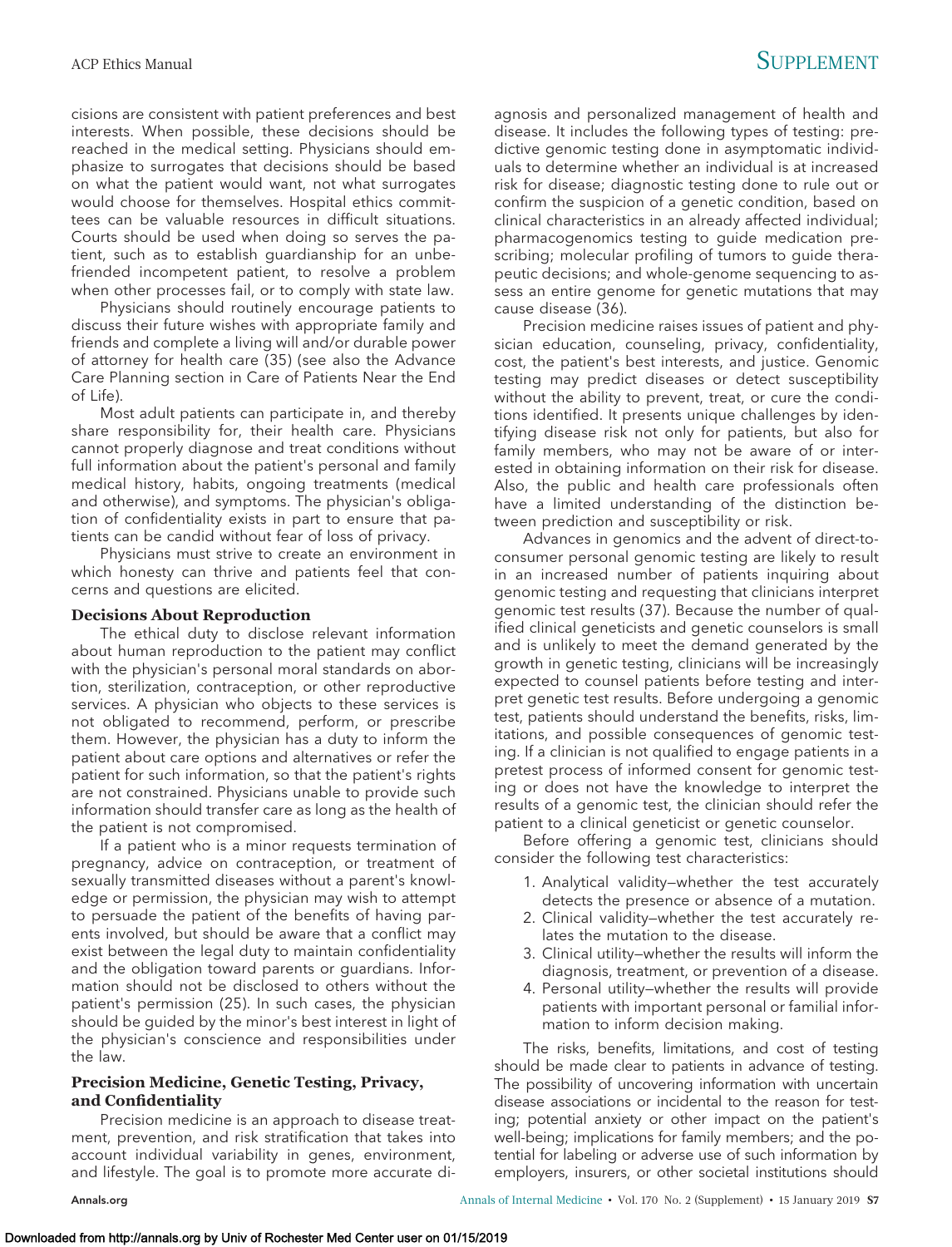#### *Box 5.* Precision medicine and genetics.

| Precision medicine raises issues of patient and physician education, counseling, privacy, confidentiality, cost,<br>the patient's best interests, and justice.                                                                                                                                                                                                                                                                                                                                                                                                                                                                                                                                                                      |  |
|-------------------------------------------------------------------------------------------------------------------------------------------------------------------------------------------------------------------------------------------------------------------------------------------------------------------------------------------------------------------------------------------------------------------------------------------------------------------------------------------------------------------------------------------------------------------------------------------------------------------------------------------------------------------------------------------------------------------------------------|--|
| Genomic testing may predict diseases or detect susceptibility without the ability to prevent, treat, or cure the<br>conditions identified and present unique challenges by identifying disease risk not only for patients, but also<br>for family members, who may not be aware of or interested in obtaining information on their risk for disease.                                                                                                                                                                                                                                                                                                                                                                                |  |
| The public and health care professionals often have a limited understanding of the distinction between<br>prediction and susceptibility or risk.                                                                                                                                                                                                                                                                                                                                                                                                                                                                                                                                                                                    |  |
| Because the number of qualified clinical geneticists and genetic counselors is small and is unlikely to meet the<br>demand generated by the growth in genetic testing, clinicians will be increasingly expected to counsel<br>patients before testing and interpret genetic test results. Before undergoing a genomic test, patients should<br>understand the benefits, risks, limitations, and possible consequences of genomic testing. If a clinician is not<br>qualified to engage patients in a pretest process of informed consent for genomic testing or does not have the<br>knowledge to interpret the results of a genomic test, the clinician should refer the patient to a clinical<br>geneticist or genetic counselor. |  |
| Prior to offering a genomic test, clinicians should consider the following test characteristics:<br>Analytical validity: whether the test accurately detects the presence or absence of a mutation<br>Clinical validity: whether the test accurately relates the mutation to the disease<br>Clinical utility: whether the results will inform the diagnosis, treatment or prevention of a disease<br>Personal utility: whether the results will provide patients with important personal or familial information to<br>inform decision making                                                                                                                                                                                       |  |
| The risks, benefits, limitations, and cost of testing should be made clear to patients in advance of testing. The<br>possibility of uncovering information with uncertain disease associations or incidental to the reason for<br>testing; potential anxiety or other impact on the patient's well-being; implications for family members; and<br>the potential for labeling or adverse use of such information by employers, insurers, or other societal<br>institutions hould be fully explored and understood.                                                                                                                                                                                                                   |  |
| Testing should not be undertaken until the potential consequences of learning genetic information are fully<br>discussed with the patient. For these and other reasons, patients should be aware that personal genomic<br>direct-to-consumer testing should be approached with caution.                                                                                                                                                                                                                                                                                                                                                                                                                                             |  |
| Physicians should inform patients of genetic privacy risks and implications for themselves and family<br>members, so that patients are able to make a well-informed decision about testing and disclosure of genetic<br>information.                                                                                                                                                                                                                                                                                                                                                                                                                                                                                                |  |

be fully explored and understood. Testing should not be undertaken until the potential consequences of learning genetic information are fully discussed with the patient (38). For these and other reasons, patients should be aware that personal genomic direct-to-consumer testing should be approached with caution.

Knowledge of genetic susceptibility to a disease may substantially alter the lives of individuals and their families, with implications for employment, life, disability or long-term care insurance coverage, childbearing, diet, and familial relationships. Although information about the presence of susceptibility to a genetic disease or the presence of a genetic disease in a family member raises the possibility that genetically related individuals are at risk, the primary obligation of the physician is to promote the best interests of the patient. However, the physician should encourage the patient's cooperation in contacting family members at risk or obtain the patient's consent to recommend consideration of genetic counseling.

As more information becomes available on genetic risk for certain diseases, physicians must be aware of the need for confidentiality concerning genetic information and should follow best practices to minimize the potential for unauthorized or inappropriate disclosure of genomic data (39). Complex ethical problems

exist, such as which family member should be informed of the results of genomic tests. Physicians should be sensitive to these issues, and testing should not be undertaken until the issues are fully discussed and their consequences are well understood. Other concerns related to genetic privacy include discrimination; cultural considerations; the ability to safeguard genetic data; and the potential for identifying patients through unauthorized methods, including potential access by law enforcement agencies without first obtaining a warrant (40). Many state governments and the federal government are promulgating rules on access of employers and insurers to such information. The Genetic Information Nondiscrimination Act of 2008 was designed to prevent discrimination in health insurance and employment based on genetic information. Physicians should inform patients of genetic privacy risks and implications for themselves and family members, so that patients are able to make a well-informed decision about testing and disclosure of genetic information.

Guidance on ethical issues in precision medicine and genetics is noted in Box 5.

#### **Medical Risk to Physician and Patient**

Physicians take an oath to serve the sick. Traditionally, the ethical imperative for physicians to provide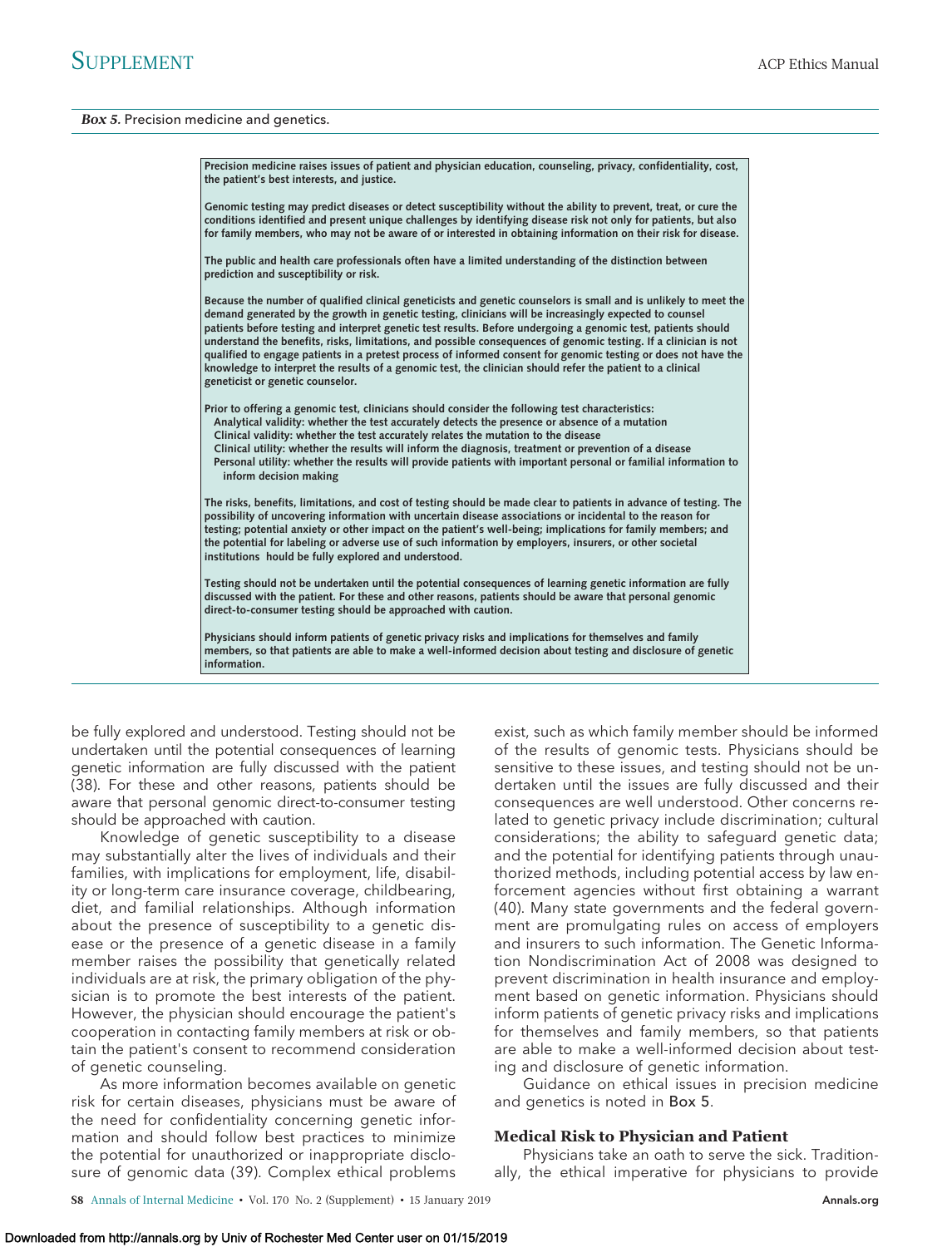care has overridden the risk to the treating physician, even during epidemics. In recent decades, with better control of such risks, physicians have practiced medicine in the absence of risk as a prominent concern. However, potential occupational exposures, such as Ebola virus disease, Zika virus, HIV, multidrug-resistant tuberculosis, and severe acute respiratory syndrome necessitate reaffirmation of the ethical imperative (41).

Physicians' ethical obligation to the welfare of patients is a fundamental tenet of the medical profession. The social contract between medicine and society also requires physicians to treat all in need of care. Physicians should evaluate their risk for becoming infected with pathogens, both in their personal lives and in the workplace, and implement appropriate precautions, including following guidelines for hygiene, protective garb, immunization, and constraints for exposure, designed to decrease spread of infection. Physicians who may have been exposed to pathogens have an ethical obligation to be tested and voluntarily quarantine themselves to limit the potential risk to society. Infected physicians should place themselves under the guidance of their personal physician or the review of local experts to determine in a confidential manner whether practice restrictions are appropriate on the basis of the physician's specialty, compliance with infection-control precautions, and physical and mental fitness to work. Infection does not in itself justify restrictions on the practice of an otherwise competent clinician. Physicians are expected to comply with public health and institutional policies.

Because the diseases mentioned above may be transmitted from patient to physician and pose risks to physicians' health, some physicians may be tempted to avoid the care of infected patients. Physicians and health care organizations are obligated to provide competent and humane care to all patients, regardless of their illness (42). Physicians can and should expect their workplace to provide appropriate means to limit occupational exposure through rigorous infectioncontrol methods. The denial of appropriate care to a class of patients for any reason, including disease state, is unethical.

Whether infected physicians should disclose their condition depends on the likelihood of risk to the patient and relevant law or regulations. Physicians should remove themselves from care if it becomes clear that the risk associated with contact or with a procedure is high despite appropriate preventive measures. Physicians are obligated to disclose their condition after the fact if a clinically significant exposure has taken place.

Physicians have several obligations concerning nosocomial risk for infection. They should help the public understand the low level of this risk and put it in the perspective of other medical risks while acknowledging public concern. Physicians provide medical care to health care workers, and part of this care is discussing with them the duty to know their risk for such diseases as Ebola or HIV, to voluntarily seek testing if they are at risk, and to take reasonable steps to protect patients. The physician who provides care for a potentially infectious health care worker must determine that worker's fitness to work. In some cases, potentially infectious health care workers cannot be persuaded to comply with accepted infection-control guidelines. In such exceptional cases, the treating physician may need to breach confidentiality and report the situation to the appropriate authorities in order to protect patients and maintain public trust in the profession, even though such actions may have legal consequences.

#### **The Patient–Physician Relationship and Health Care System Catastrophes**

Large-scale health catastrophes from infectious causes (for example, Ebola, influenza, severe acute respiratory syndrome), natural disasters (for example, tsunamis, earthquakes, hurricanes), or terrorist attacks can overwhelm the capabilities of health care systems and have the potential to stress and even change the traditional norms of the patient–physician relationship. For example, physicians may unavoidably conduct triage. Furthermore, many state, national, and international bodies have issued reports on health catastrophes that include recommendations for unilateral physician decisions to withhold and withdraw mechanical ventilation from some patients who might still benefit from it, when the demand for ventilators exceeds supply (43– 46). The guiding principles for health care delivery during catastrophes may shift from autonomy and beneficence to utility, fairness, and stewardship. One report notes that "[a] public health disaster such as an influenza pandemic, by virtue of severe resource scarcity, imposes harsh limits on decision-making autonomy for patients and health care providers" (43). Physicians together with public and governmental organizations should participate in the development of guidelines for the just delivery of health care in times of catastrophe, being mindful of existing health disparities that may affect populations or regions.

#### **Complementary and Integrative Care**

Complementary and integrative health involves bringing health care approaches developed outside of mainstream Western medicine to conventional approaches to health (47). Folk healing practices are also common in many cultures. In 2012, 33% of U.S. adults reported using complementary and integrative approaches, and out-of-pocket spending for complementary health approaches represented 9.2% of all out-ofpocket spending on health care and 1.1% of total health care spending (48).

Patients may value the differing approaches of Western medicine, with its scientific basis, and complementary medicine. A failure of conventional therapy, or cultural concerns, might lead a patient to alternative approaches to care. Requests by patients for alternative treatment require balancing the medical standard of care with a patient's right to choose care on the basis of his or her values and preferences. Such requests warrant careful physician attention. Before advising a patient, the physician should ascertain the reason for the request. The physician should be sure that the patient understands his or her condition, standard medical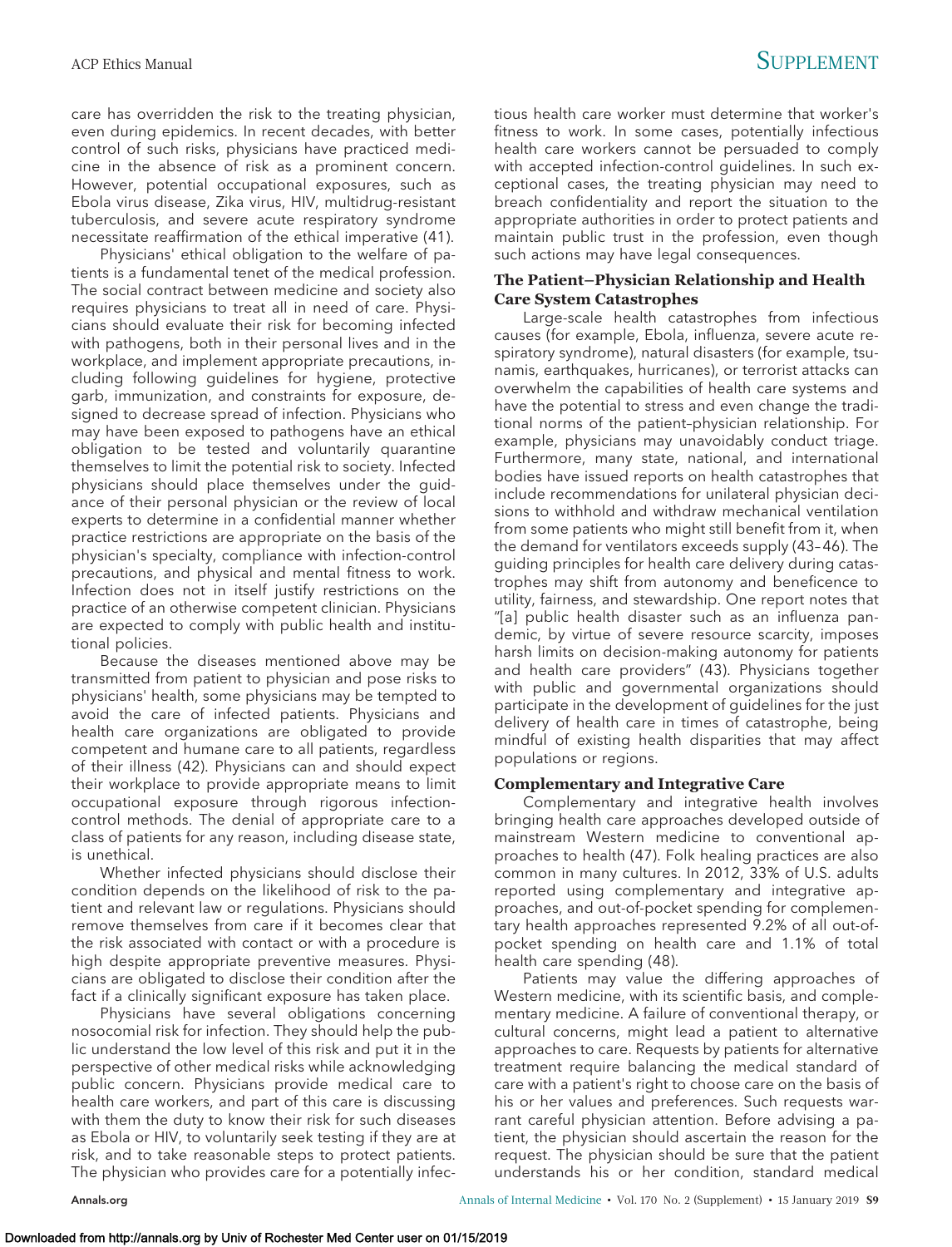### **SUPPLEMENT** ACP Ethics Manual

treatment options, and expected outcomes. Because most patients do not affirmatively disclose their use of complementary approaches, physicians should ask patients about their current practices (49, 50) as an essential part of a complete history.

The physician should encourage the patient who is using or requesting alternative treatment to seek literature and information from reliable sources (51). The patient should be clearly informed if the option under consideration is likely to delay access to effective treatment or is known to be harmful. The physician and patient should be aware of the potential impact of complementary medicine on the patient's care. Interactions between complementary therapies and conventional medications are common and should be discussed with patients. Physicians should not dismiss complementary approaches to medical care because it may impair communication and the therapeutic relationship with patients. The patient's decision to select alternative forms of treatment should not alone be cause to sever the patient–physician relationship.

#### **Disability Certification**

Some patients have chronic, overwhelming, or catastrophic illnesses. In these cases, society permits physicians to justify exemption from work and to legitimize other forms of financial support. As patient advocate, a physician may need to help a medically disabled patient obtain the appropriate disability status. Disability evaluation forms should be completed factually and promptly.

A physician may see a patient whose problems do not fit standard definitions of disability but who nevertheless seems deserving of assistance. As in all circumstances, physicians must act honestly. They should not distort medical information or misrepresent the patient's functional status in an attempt to help patients. Doing so jeopardizes the trustworthiness of the physician, as well as his or her ability to advocate for patients who truly meet disability or exemption criteria.

#### **Providing Medical Care to One's Self; Persons With Whom the Physician Has a Preexisting Close Nonprofessional Relationship or a Reporting Relationship; and VIPs**

Physicians may want to provide care for themselves, or from time to time be asked to provide medical care to a family member or others with whom the physician has a close nonprofessional relationship or an employee or supervisor with whom there is a reporting relationship. Each of these situations raises clinical and professionalism concerns that should be considered.

Except in emergent circumstances when no other option exists, physicians ought not care for themselves. A physician cannot adequately interview, examine, or counsel herself or himself, without which ordering diagnostic tests, medications, or other treatments is ill-advised.

Regarding people with whom the physician has a significant preexisting, nonprofessional relationship, such as family members and close friends, and regarding employees or supervisors, the relationship neces-

Downloaded from http://annals.org by Univ of Rochester Med Center user on 01/15/2019

sarily adds another layer that may complicate what would become the professional patient–physician relationship. While the patient may feel unduly restrained in making choices, or inhibited in speaking about certain matters or in rejecting physician recommendations, the physician may be unduly impaired in maintaining clinical objectivity; inadequate history-taking or physical examination, overtesting, inappropriate prescribing, incomplete counseling on sensitive issues, or failure to keep appropriate medical records are also potential issues. The needs of the patient may not fall within the physician's area of expertise, and emotional proximity may result in difficulties for the patient and/or the physician (52, 53). A physician in these circumstances, however, could serve as an advisor or medical interpreter and suggest questions to ask, explain medical terminology, accompany the patient to appointments, and help advocate for the patient. Alternatively, the physician could use his or her knowledge or contacts to refer the person to another physician.

Given the complexity and possible risks, physicians should usually not enter into these dual relationships. If they do assume such care after weighing concerns, all possible alternatives, and seeking counsel from colleagues, they should do so with the same comprehensive diligence and careful documentation as exercised with any other patient. Whenever physicians provide medical care, they should do so only within their realm of expertise. Medical records should be kept just as for any other patient.

Taking care of very important persons (VIPs) poses different challenges. The physician should avoid the tendency to skip over sensitive portions of the relevant medical history or physical examination. As with other patients, fame or prestige ought not buy patients medical care that is not medically indicated. Patient privacy and confidentiality must be protected, as for all patients (see the Confidentiality section). The social standing of a VIP should not negatively affect the physician's responsibilities toward other patients (54).

#### **Sexual Contact Between Physician and Patient**

Issues of dependency, trust, transference, and inequalities of power lead to increased vulnerability on the part of the patient and require that a physician not engage in a sexual relationship with a patient. It is unethical for a physician to become sexually involved with a current patient even if the patient initiates or consents to the contact.

Sexual involvement between physicians and former patients also raises concern. The impact of the patient– physician relationship may be viewed very differently by physicians and former patients, and either may underestimate the influence of the past professional relationship. Many former patients continue to feel dependency and transference toward their physicians long after the professional relationship has ended. The intense trust often established between physician and patient may amplify the patient's vulnerability in a subsequent sexual relationship. A sexual relationship with a former patient is unethical if the physician uses or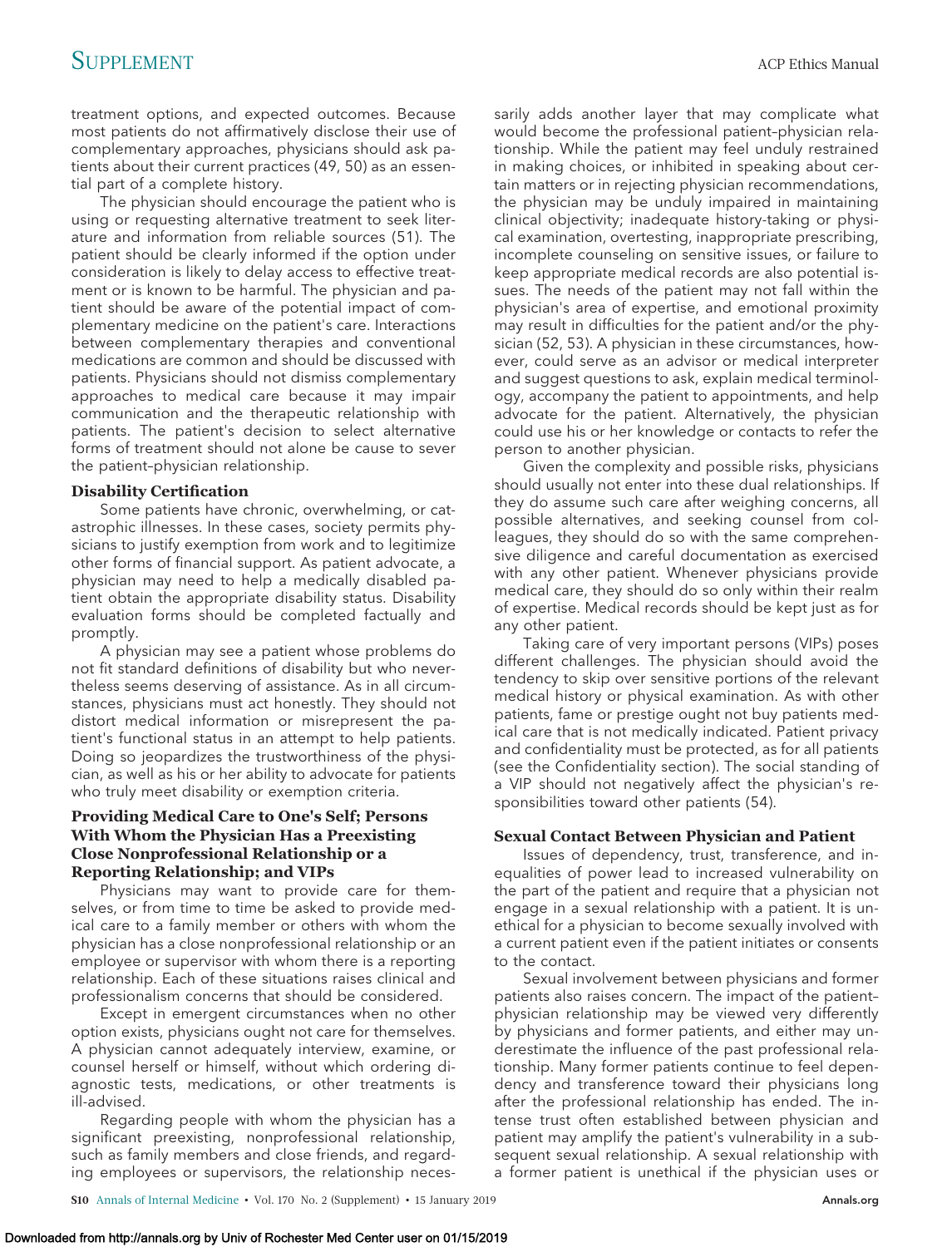exploits the trust, knowledge, emotions, or influence derived from the previous professional relationship (55). Because it may be difficult to judge the impact of the previous professional relationship, the physician should consult with a colleague or other professional before becoming sexually involved with a former patient (56).

#### **Boundaries and Privacy**

In certain circumstances, the presence of a chaperone during a physical examination may contribute to patient and physician comfort because of particular cultural or gender issues. In appropriate situations, physicians should communicate the reasons for the use of chaperones and any institutional or legal requirements, asking patients whether they prefer to have a chaperone present. Because most physician offices do not regularly employ chaperones, the person who is asked to perform this role is temporarily relieved of his or her other responsibilities to accommodate this request. In offices where resources are limited, such reassignments can lead to interruption of workflow. Patients may view the presence of another person in the examination room as an intrusion into their privacy. In general, the more intimate the examination, the more the physician is encouraged to offer the presence of a chaperone. Discussion of confidential patient information must be kept to a minimum during chaperoned examinations. Family members of the patient should not act as chaperones.

Physicians who use online media, such as social networks, blogs, and video sites, should be aware of the potential to blur social and professional boundaries. They therefore must be careful to extend standards for maintaining professional relationships and confidentiality from the clinic to the online setting and "pause before posting" to reflect upon what the public and colleagues might think about the online content. Physicians must remain cognizant of the privacy settings for secure messaging and recording of patient– physician interactions, as well as online networks and media, and should maintain a professional online demeanor (15, 57).

#### **Gifts From Patients**

In deciding whether to accept a gift from a patient, the physician should consider the nature of the gift and its value to the patient, the potential implications for the patient–physician relationship of accepting or refusing it, and the patient's possible intention and expectations (58). A small gift as a token of appreciation usually is not ethically problematic. Favored treatment as a result of acceptance of any gift is problematic and undermines professionalism. It may also interfere with objectivity in the care of the patient (59). Physician involvement in patient or family gifts to an institution can raise ethical issues for the patient–physician relationship and confidentiality (60). Donations should be explored with the institution's administration.

### **CARE OF PATIENTS NEAR THE END OF LIFE**

Physicians and the medical community must be committed to the compassionate, timely, and competent provision of care to dying patients and their families and effective communication with patients and families (35, 61). Patients rightfully expect their physicians to care for them as they live with eventually fatal illnesses. Good symptom control; ongoing commitment to serve the patient and family; and physical, psychological, and spiritual support are the hallmarks of highquality end-of-life and hospice care. Care of patients near the end of life, however, has a moral, psychological, and interpersonal intensity that distinguishes it from most other clinical encounters. It is the physician's professional obligation to develop and maintain competency in end-of-life care.

#### **Palliative Care**

Although palliative care may benefit any patient with serious illness, palliative care for dying patients should address physical, psychosocial, and spiritual needs and at times may be required in an acute care context (62-64). To provide palliative care, the physician must be up to date on the proper use of medications and treatments, including the ethical and legal basis of the use of opioids as necessary to relieve pain. The physician should seek appropriate palliative care consultation when doing so is in the patient's best interest, know when and how to use home-based and institution-based hospice care, and be aware of the palliative care capabilities of nursing homes to which patients are referred. Physicians should be guided by data on the benefits of early initiation of palliative care and should improve timelier appropriate referrals to hospice. Patients and families often do not know what hospice or palliative care is but say they want it when informed about this type of care (64).

Clinicians should prepare the patient and family for the course of illness and care options (65). Cultural differences at the end of life, including differences in beliefs and values, should be respected by physicians (30). Clinicians should also assist family members and loved ones experiencing grief after the patient's death in receiving bereavement support.

Physicians should partner with colleagues from social work, chaplaincy, and other fields to meet psychosocial, spiritual, and other needs of dying patients and their families. Palliative care chaplains frequently attend medical rounds, assist with goals of care discussions, and aid patients experiencing spiritual distress (66).

#### **Making Decisions Near the End of Life**

Informed adults with decision-making capacity have the legal and ethical right to refuse recommended life-sustaining medical treatments. This includes any medical intervention, including ventilators, artificial nutrition and hydration, and cardiovascular implantable electronic devices (such as pacemakers and implantable cardioverter-defibrillators) (67). The patient's right to refuse treatment is based on the philosophical and ethical concept of respect for autonomy, the common-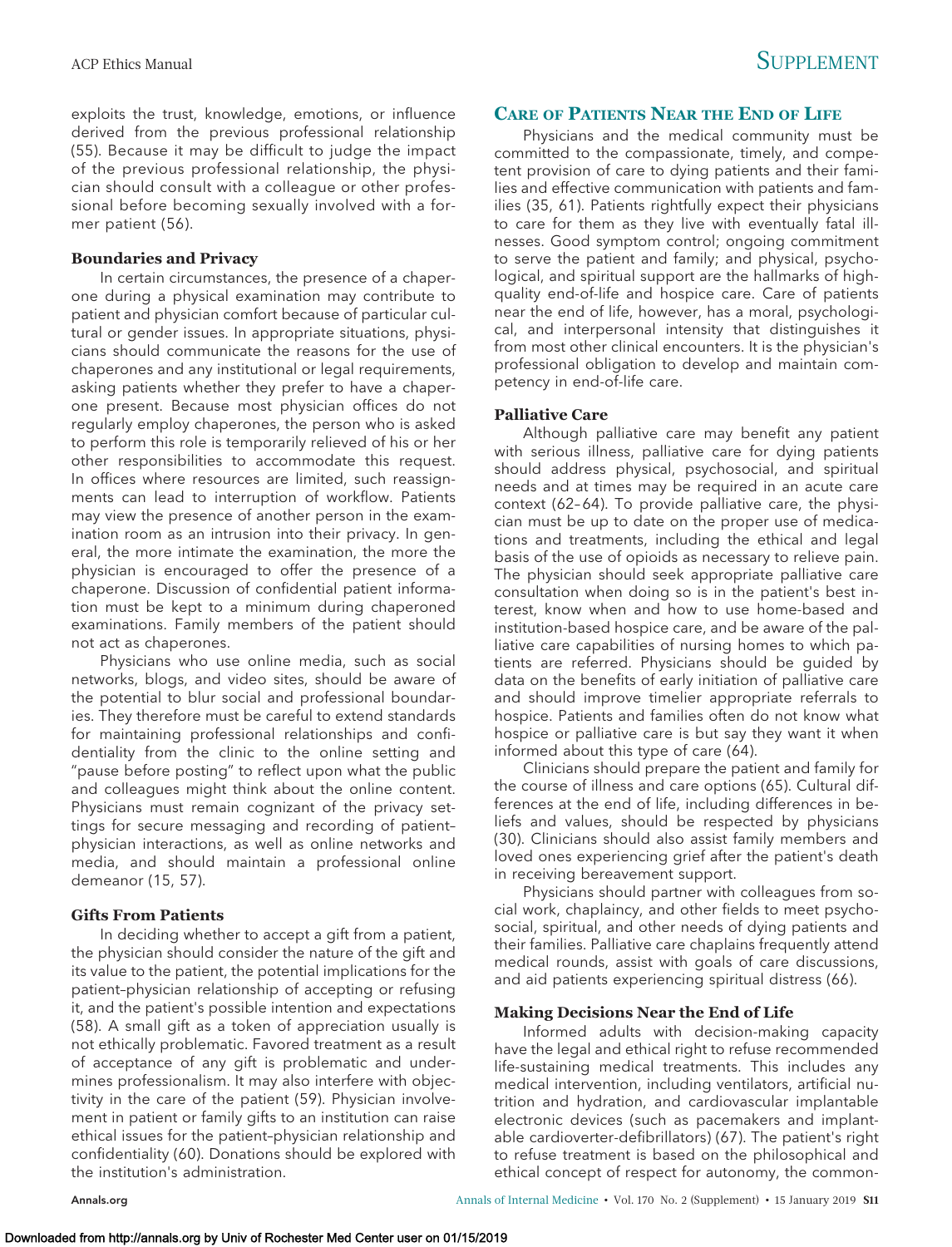#### *Table 2.* Advance Care Planning and Surrogate Decision Making

| <b>Action</b>                                                               | <b>Description</b>                                                                                                                                                                                                                                                                                                                                                                                              |
|-----------------------------------------------------------------------------|-----------------------------------------------------------------------------------------------------------------------------------------------------------------------------------------------------------------------------------------------------------------------------------------------------------------------------------------------------------------------------------------------------------------|
| Raise advance care<br>planning before an<br>acute crisis                    | Physicians should routinely raise advance<br>care planning with adult patients with<br>decision-making capacity and encourage<br>them to review their values and<br>preferences for future care with their<br>surrogates and family members.                                                                                                                                                                    |
| Document care<br>preferences                                                | Conversations with the patient and patient<br>views about care preferences should be<br>documented in the medical record.<br>Written advance directives include living<br>wills and the durable power of attorney for<br>health care for appointing a surrogate to<br>make decisions if the patient becomes<br>unable to do so.                                                                                 |
| Assist surrogate decision<br>makers in fulfilling<br>their responsibilities | The surrogate is obligated to act in<br>accordance with patient's previously<br>expressed preferences or best interests.<br>Some patients want their surrogates to<br>strictly adhere to their expressed wishes.<br>Others want their surrogates to have<br>flexibility in decision making. Patients<br>should specify what authority and<br>discretion in decision making they are<br>giving their surrogates. |

law right of self-determination, and the patient's liberty interest under the U.S. Constitution (68). This right exists, regardless of whether the patient is terminally or irreversibly ill, has dependents, or is pregnant. When a physician disagrees with a patient's treatment decisions, the physician should respond with empathy and thoughtful exploration of all appropriate possibilities, including time-limited trials and additional consultation. If the patient's or family's treatment decisions violate the physician's sense of professional integrity, referral to another qualified physician may be considered, but the patient and family should not be abandoned. Consultation with an ethics committee can be of assistance in mediating such disputes.

Patients without decision-making capacity (see the Informed Decision Making and Consent section) have the same rights concerning life-sustaining treatment decisions as mentally competent patients and can make their wishes known through written or oral advance care planning. If these preferences are not known, care decisions should be based on the best evidence of what the patient would have chosen, based on the patient's values, previous choices, and beliefs (substituted judgments) or, failing that, on the best interests of the patient. However, there may be situations in which best-interest decisions should supersede substituted judgments (34). Physicians should be aware that hospital protocols and state legal requirements affecting end-of-life care vary. Patients with mental illness may pose particular challenges in understanding their wishes regarding end-of-life care. The presence of mental illness is not prima facie evidence of decisional incapacity. Psychiatric consultation should be considered to explore the patient's ability to participate in decision making.

#### **Advance Care Planning**

Advance care planning allows a person with decision-making capacity to develop and indicate preferences for treatment and choose a surrogate to act on his or her behalf in the event that he or she cannot make health care decisions. It allows the patient's values and circumstances to shape the plan with specific arrangements for implementation of the plan.

Physicians should routinely raise advance planning with adult patients with decision-making capacity and encourage them to review their values and preferences with their surrogates and family members (Table 2). This is often best done in the outpatient setting before an acute crisis. These discussions let the physician know the patient's views, enable documentation of patient wishes in the medical record, and allow the physician to reassure the patient that he or she is willing to discuss these sensitive issues and will respect patient choices. The Patient Self-Determination Act of 1990 requires hospitals, nursing homes, health maintenance organizations, and hospices that participate in Medicare and Medicaid to ask whether the patient has an advance directive, to provide information about advance directives, and to incorporate them into the medical record. It does not require completion of an advance directive as a condition of care.

Written advance directives include living wills and durable powers of attorney for health care. The latter enables a patient to appoint a surrogate to make treatment decisions if the patient becomes unable to do so. The surrogate is obligated to act in accordance with the patient's previously expressed preferences or best interests. Some patients want their surrogates to adhere strictly to their expressed wishes. Others, however, want their surrogates to have flexibility in decision making (69 –71). Patients should specify what authority and discretion in decision making they are giving their surrogates.

Living wills enable individuals to describe the treatment they would like to receive in the event that decision-making capacity is lost. Uncertainty about a future clinical course complicates the interpretation of living wills and emphasizes the need for physicians, patients, and surrogates to discuss patient preferences before a crisis arises. Some state laws limit the application of advance directives, for example to terminal illness, or deem advance directives not applicable for pregnant patients. Requirements for witnessing documents vary.

Advance directives should be readily accessible to health care professionals regardless of the site of care. When there is no advance directive and the patient's values and preferences are unknown or unclear, decisions should be based on the patient's best interests, as interpreted by a guardian or a person with personal knowledge of the patient, if available. When making the decision to forgo treatment, many people give the most weight to reversibility of disease or dependence on life support, loss of capacity for social interaction, or nearness to death. Family members and clinicians should avoid projecting their own values or views about quality of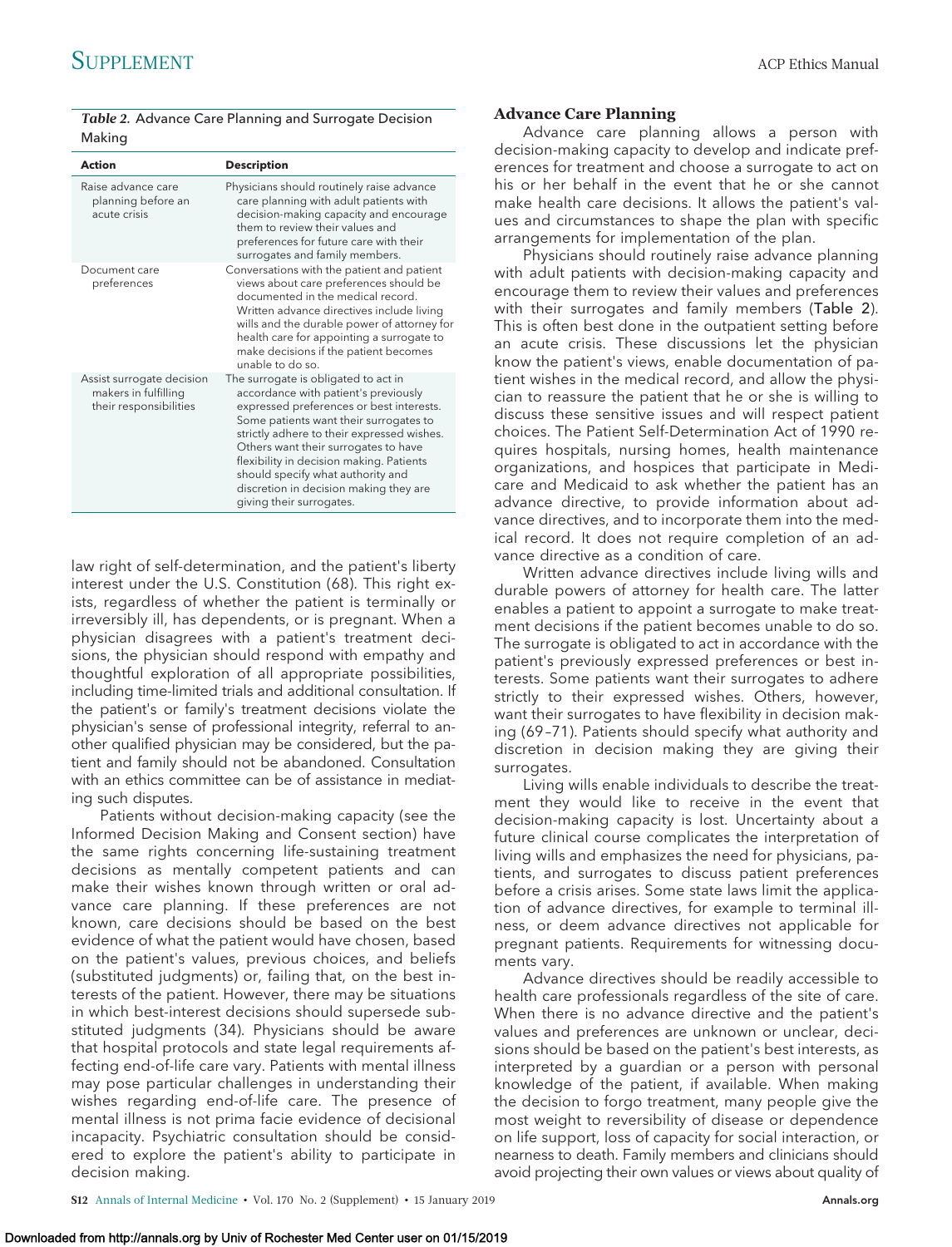life onto the incapacitated patient. Quality of life should be assessed according to the patient's perspective (72, 73).

#### **Withdrawing or Withholding Treatment**

Withdrawing and withholding treatment are equivalent, ethically and legally, although state evidentiary standards for and cultural and religious beliefs about withdrawing or withholding treatment may vary. Treatments should not be withheld because of the mistaken fear that if they are started, they cannot be withdrawn. This would deny patients potentially beneficial therapies. Instead, a time-limited trial of therapy could be used to clarify the patient's prognosis. At the end of the trial, a conference to review and revise the treatment plan should be held. Some family members may be reluctant to withdraw treatments even when they believe that the patient would not have wanted them continued. The physician should try to prevent or resolve these situations by addressing with families feelings of guilt, fear, and concern that the patient may suffer as life support is withdrawn, ensure that appropriate measures to relieve distress are used, and explain the physician's ethical obligation not to impose unwanted treatment on the patient.

#### **Artificial Nutrition and Hydration**

Artificial administration of nutrition and fluids is a medical intervention subject to the same principles of decision making as other treatments. Some states require high levels of proof of the patient's specific wishes regarding artificial nutrition or hydration. Physicians should counsel patients desiring to forgo artificial nutrition and hydration under some circumstances to include this in an advance directive. Despite research to the contrary, concerns remain that discontinuing feeding tubes will cause suffering from hunger or thirst (74). On the other hand, imminently dying patients may develop fluid overload as their kidneys stop functioning, with peripheral and pulmonary edema; continued administration of intravenous fluids exacerbates these symptoms and may cause substantial distress. Physicians should address these issues with patients and loved ones involved in the patient's care.

#### **Do-Not-Resuscitate Orders**

A do-not-resuscitate order (DNR order)—or do-notattempt-resuscitation order (DNAR order) or allow natural death order (AND order)—is a physician order to forgo basic cardiac life support in the outpatient setting and advanced cardiac life support in the inpatient setting. Intervention in the case of a cardiopulmonary arrest is inappropriate for some patients, particularly those for whom death is expected, imminent, and unavoidable. Because the onset of cardiopulmonary arrest does not permit deliberative decision making, decisions about resuscitation must be made in advance. Physicians should especially encourage patients who face serious illness or who are of advanced age (or their surrogates as appropriate) to discuss resuscitation.

A DNR order applies only to cardiopulmonary resuscitation. Discussions about this issue may reflect a revision of the larger goals and means of the care plan, and the extent to which a change is desired in treatment goals or specific interventions must be explicitly addressed for each patient. A DNR order must be documented in the medical record along with notes and orders that describe all other changes in the treatment goals or plans, enabling the entire health care team to understand and act in accord with that plan. A DNR order does not mean that the patient is ineligible for other potentially life-prolonging measures, therapeutic and palliative. Because they are deceptive, half-hearted resuscitation efforts ("slow codes") should not be performed (75).

A patient who is a candidate for intubation but declines will develop respiratory failure and is expected to experience cardiac arrest. For this reason, physicians should not write a do-not-intubate order in the absence of a DNR order. Moreover, it is important to address the patient's or surrogate's wishes regarding intubation and intensive care unit transfer in tandem with discussions about resuscitation.

A DNR order should not be suspended simply because of a change in the venue of care. When a patient with a preexisting DNR order is to undergo, for example, an operative procedure requiring general anesthesia, fiberoptic bronchoscopy, or gastroesophageal endoscopy, the physician should discuss the rationale for continuing or temporarily suspending the DNR order. This change in DNR status requires the consent of the patient or appropriate surrogate decision maker.

In general, any decision about advance care planning, including a decision to forgo attempts at resuscitation, applies in other care settings for that patient, and this should be routinely addressed. Many states and localities have systematic requirements for out-ofhospital implementation of DNR orders (76). Physicians should know how to effectuate the order and try to protect the patient from inappropriate resuscitation efforts. Physicians should ensure that DNR orders transfer with the patient and that the subsequent care team understands the basis for the decision.

#### **Futile Treatments**

In the circumstance that a specific treatment desired by the patient or family is medically ineffective and potentially harmful, the physician is not ethically obliged to provide such treatment (although the physician should be aware of any relevant state law). The physician need not provide an effort at resuscitation that cannot conceivably restore circulation and breathing, but he or she should help the family to understand and accept this reality. The more common and much more difficult circumstance occurs when treatment offers some small prospect of benefit at a great burden of suffering (or financial cost—see the Resource Allocation section in the Physician and Society), but the patient or family nevertheless desires it. If the physician and patient (or appropriate surrogate) cannot agree on how to proceed, there is no easy, automatic solution. Consultation with learned colleagues or an ethics consultation may be helpful in ascertaining what interventions have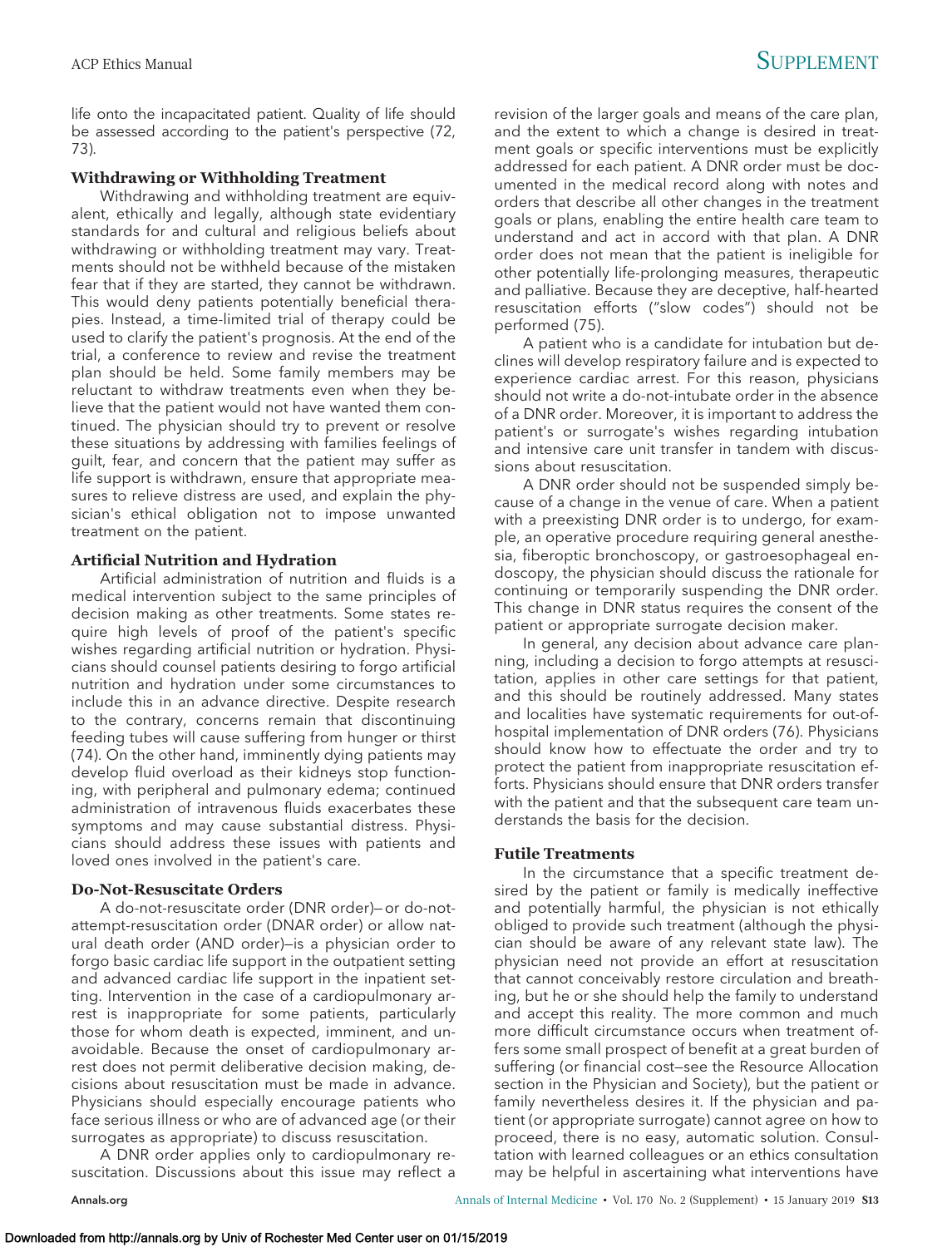### **SUPPLEMENT** ACP Ethics Manual

a reasonable balance of burden and benefit. Timely transfer of care to another clinician who is willing to pursue the patient's preference may resolve the problem. Infrequently, resort to the courts may be necessary. Some jurisdictions have specific processes and standards for allowing these unilateral decisions.

Some institutions allow physicians to unilaterally write a DNR order over patient or family objections when the patient may survive, at most, for only a brief time in the hospital. Empathy and thoughtful exploration of options for care with patients or surrogate decision makers should make such impasses rare. Full discussion about the issue should include the indications for and outcomes of cardiopulmonary resuscitation, the physical impact on the patient, the implications for clinicians, the impact (or lack thereof) of a DNR order on other care, the legal aspects of such orders, and the physician's role as patient advocate. A physician who writes a unilateral DNR order must inform the patient or surrogate and give a detailed explanation when doing so.

#### **Determination of Death**

The irreversible cessation of all functions of the entire brain is an accepted legal standard for determining death when the use of life support precludes reliance on traditional cardiopulmonary criteria. After a patient has been declared dead by brain-death criteria, medical support should ordinarily be discontinued. In some circumstances, such as the need to preserve organs for transplantation or to counsel or accommodate family beliefs or needs, physicians may temporarily support bodily functions after death has been determined. In the case of a pregnant, brain-dead patient, efforts to perfuse the body in order to support the fetus should be undertaken only after careful deliberation about the patient's interests and previous wishes, if known.

#### **Physician-Assisted Suicide and Euthanasia**

Physician-assisted suicide occurs when a physician provides a medical means of death, usually a prescription for a lethal amount of medication that the patient takes on his or her own. In euthanasia, the physician directly and intentionally administers a substance to cause death. Six states and the District of Columbia have legalized the practice of physician-assisted suicide in the United States (77). Many other states have had referenda and legislative proposals on both sides of the issues.

A decision by a patient or authorized surrogate to refuse life-sustaining treatment or an inadvertent death during an attempt to control pain should be distinguished from physician-assisted suicide and euthanasia. Laws concerning or moral objections to physicianassisted suicide and euthanasia should not deter physicians from honoring a decision to withhold or withdraw medical interventions as appropriate. Fears that unwanted life-sustaining treatment will be imposed continue to motivate some patients to request assisted suicide or euthanasia.

In the clinical setting, all of these acts must be framed within the larger context of good end-of-life

care. Some patients who request assisted suicide may be depressed or have uncontrolled pain. In providing comfort to a dying person, most physicians and patients should be able to address these issues. For example, regarding pain control, the physician may appropriately increase medication to relieve pain, even if this action inadvertently shortens life (78, 79). In Oregon, for example, losing autonomy or dignity and inability to engage in enjoyable life activities have been cited as concerns in most physician-assisted suicide cases (80). These concerns are less amenable to the physician's help, although physicians should be sensitive to these aspects of suffering.

The College does not support legalization of physician-assisted suicide or euthanasia (77). After much consideration, the College concluded that making physician-assisted suicide legal raised serious ethical, clinical, and social concerns. The major emphasis of the College and its members, including those who lawfully participate in the practice, should be ensuring that all persons can count on good care through to the end of life, with prevention or relief of suffering insofar as possible, an unwavering commitment to human dignity and relief of pain and other symptoms, and support for family and friends. Physicians and patients must continue to search together for answers to the problems posed by the difficulties of living with serious illness before death, neither violating the physician's personal and professional values, nor abandoning the patient.

#### **Disorders of Consciousness**

There are a variety of disorders of impaired consciousness with variable prognoses, including coma, persistent and permanent irreversible vegetative states ("wakeful unresponsiveness"), and the minimally conscious state (81). Before making ethical judgments about appropriate care, it is critical that qualified clinicians provide diagnostic clarity in determining the patient's brain state (82). Goals of care as decided by the patient in advance or by an appropriate surrogate should guide decisions about treatment for these patients as for other patients without decision-making capacity.

#### **Solid Organ Transplantation**

All patients should be encouraged to communicate their preference for or against organ donation to their families as well as have it listed on such documents as advance directives, driver's licenses, or organ donor cards. Ideally, physicians will discuss the option of organ donation with patients during advance care planning as part of a routine office visit, before the need arises (83).

Organ donation requires consideration of several issues. One set of concerns is the need to avoid even the appearance of conflict between the care of a potential donor and the needs of a potential recipient (84). The care of the potential donor must be kept separate from the care of a recipient. The potential donor's physician should not be responsible for the care of the recipient or be involved in retrieving the organs or tissue.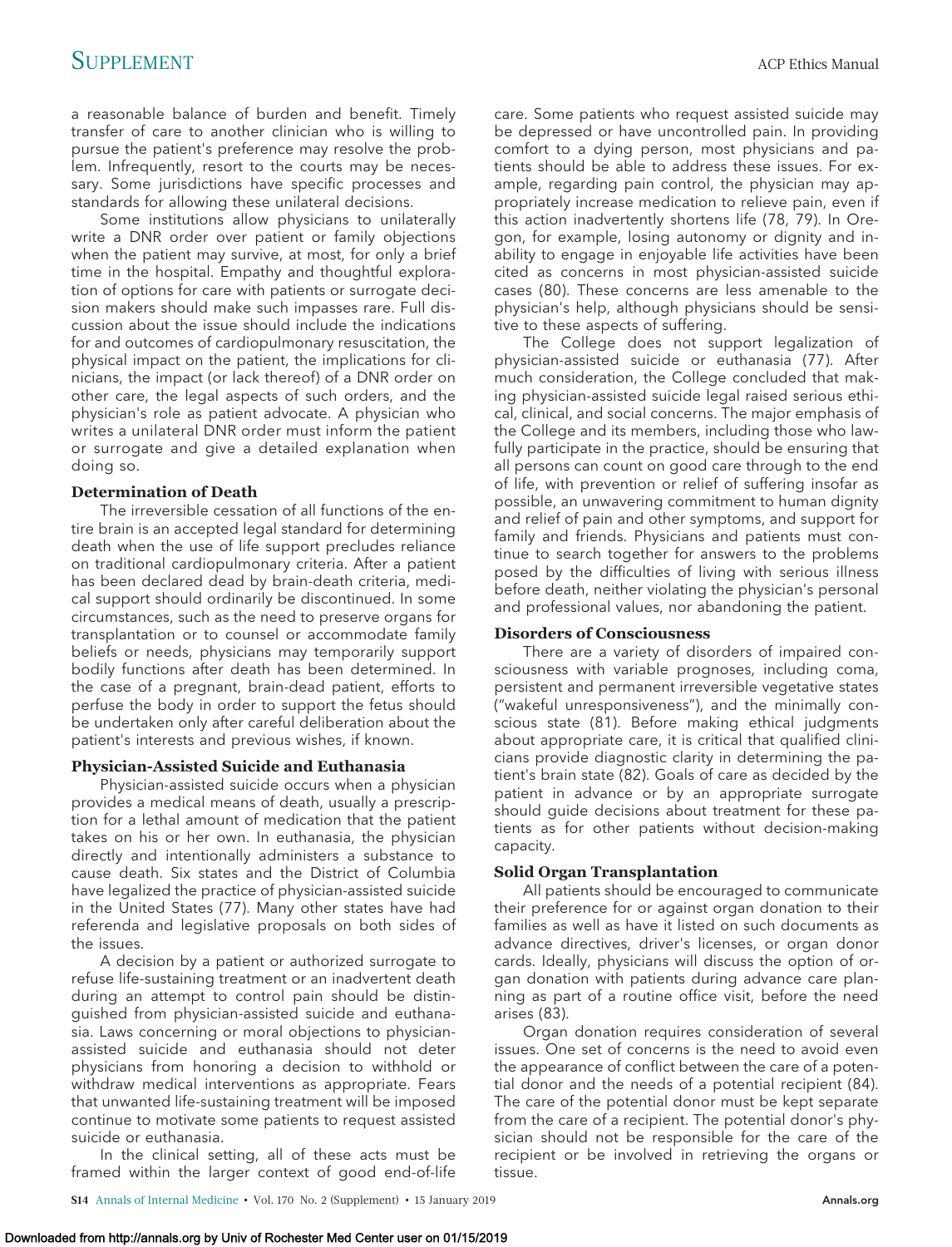Under federal regulations, all families must be presented with the option of organ donation when the death of the patient is imminent. To avoid conflicts of interest, neither physicians who will perform the transplantation nor those caring for the potential recipient should make the request. Physicians caring for the potential donor should ensure that families are treated with sensitivity and compassion. Previously expressed preferences about donation by dying or brain-dead patients should be sought and respected. Only organ procurement representatives who have completed training by an organ procurement organization may initiate the actual request (85).

Another set of issues involves the use of financial incentives to encourage organ donation. While increasing the supply of organs is a noble goal, the use of direct financial incentives raises ethical questions related to treating humans as commodities and the potential for exploitation of vulnerable individuals and families. Even the appearance of exploitation may ultimately be counterproductive to the goal of increasing the pool of organs.

Before declaration of brain death, treatments or interventions proposed to maintain the function of transplantable organs may be used only if they are not expected to harm the potential donor. In the case of brain-dead donors, once organ donation is authorized, the donor's physician should know how to maintain the viability of organs and tissues in coordination with the procurement team.

A particular set of issues has been raised by the advent of "donation after circulatory death" (previously known as "non– heart-beating cadaveric organ donation"). This approach allows patients who do not meet the criteria for brain death but for whom a decision has been made to discontinue life support to be considered potential organ donors. Life support is discontinued under controlled conditions. Once cardiopulmonary criteria for death are met, and a suitable period of time has elapsed that ensures clinical certitude of death but does not unduly compromise the chances of successful transplantation (generally 2 to 5 minutes), the organs are procured. This generally requires that the still-living patient be moved to the operating room (or nearby suite) in order to procure the organs as quickly after death as possible.

As in organ donation from brain-dead individuals, the care of the potential donor after circulatory death and the request from the family must be separated from the care of the potential recipient. The decision to discontinue life support must be kept separate from the decision to donate, and the actual request can be made only by an organ procurement representative. This process is an important safeguard in distinguishing the act of treatment refusal from organ procurement. Because these potential donors may not always die after the discontinuation of life support, palliative care interventions must be available to respond to patient distress. It is unethical, before the declaration of death, to use any treatments or interventions aimed at preserving organs or assessing their suitability for donation that may harm the still-living patient by causing pain, causing traumatic injury, or shortening the patient's life. As long as the prospective donor is alive, the physician's primary duty is to the donor patient's welfare, not that of the prospective recipient.

#### **THE ETHICS OF PRACTICE**

#### **The Changing Practice Environment**

Many individuals, groups, and institutions play a role in and are affected by medical decisions. In an environment characterized by increasing demand for accountability and mounting health care costs, tension and conflicts are inevitable among patients, clinicians, insurers, purchasers, government, health care institutions, and health care industries. These sections of the Manual focus on the obligations of physicians in this context. However, it is essential to note that all parties are responsible for recognizing and supporting the importance of relationships with patients and the ethical obligations of clinicians to patients (86, 87). All parties must interact honestly, openly, and fairly (86). Furthermore, concern about the impact of the health care environment on physicians and insured patients should not distract physicians or society from attending to the unmet needs of persons who lack insurance or access to care. Questions of quality and access require public dialogue in which all parties should participate and require continued attention by physicians to their professional obligations to individual patients, and to the health care system. Resource allocation decisions should always be made through an open and participatory process.

Physicians have an obligation to promote their patients' welfare in a health care system that is increasingly complex. This entails forthrightly helping patients to understand clinical recommendations and make informed choices among all appropriate care options. It includes management of the conflicts of interest and competing commitments that arise in any practice environment. It also includes stewardship of finite health care resources so that as many health care needs as possible can be met, whether in the physician's office, in the hospital or long-term care facility, or at home.

The patient–physician relationship and the principles that govern it should be central to the delivery of care. These principles include beneficence, truthtelling, confidentiality, privacy, and advocacy when patient interests may be endangered by arbitrary, unjust, or inadequately individualized programs or procedures. Health care, however, does take place in a broader context beyond the patient–physician relationship. A patient's preferences or interests may conflict with the interests or values of the physician, an institution, a payer, or society.

The physician's first and primary duty is to the patient. Physicians must base their counsel on the interests of the individual patient, regardless of the physician's employment or practice status, the patient's insurance, or the medical care delivery setting. Whether financial incentives under fee-for-service prompt physicians to do more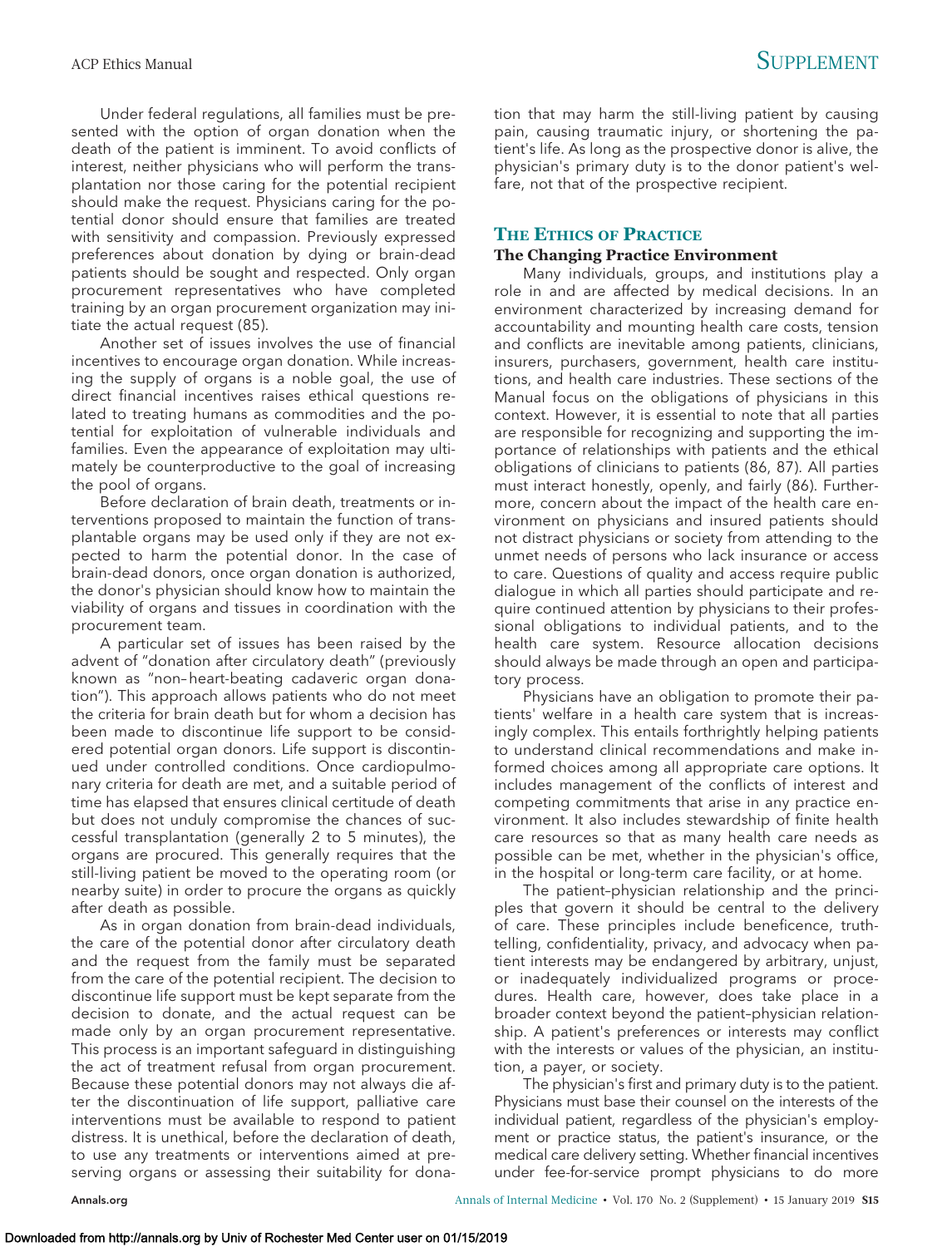### $\textsc{Supplementary}$  ACP Ethics Manual

#### *Box 6.* Ethics and population health.

**Population health strives to integrate patient care and public health by improving care for individual patients, including the care experience, and adherence to appropriate quality metrics, improving health of populations, and reducing costs.** 

**The physician's duty to the patient may at times be in tension with the aims of population health.**

**Physicians should support health systems that practice quality-driven and cost-effective medicine, but should not allow cost control and population-based goals to diminish commitment to and advocacy for individual patients.**

rather than less, or capitation arrangements encourage them to do less rather than more, or pay-for-performance or other programs attempt to influence behavior, physicians must not allow such considerations to adversely affect their clinical judgment and the best interests of the individual patient (86).

The physician's duty to the patient may at times be in tension with the aims of population health (88), which strives to enhance the integration of patient care and public health (89) by improving care for individual patients including the care experience and adherence to appropriate quality metrics, improving health of populations, and reducing costs. Although physicians should support health systems that practice quality-driven and cost-effective medicine, they should not allow cost control and the "greater good" of populations to diminish their commitment to and advocacy for individual patients.

Population health ethics issues are noted in Box 6.

The physician's professional role is to make recommendations on the basis of the best available medical evidence and ethical standards, pursuing options that comport with the patient's unique health needs, values, and preferences (90).

Physicians have a responsibility to practice effective and efficient health care and to use health care resources responsibly (91–93) in practicing high-value care. Parsimonious care that utilizes the most efficient means to effectively diagnose a condition and treat a patient puts the patient first but also respects the need to use resources wisely and to help ensure that resources are equitably available. The goal of practicing parsimony, with its foundation in beneficence and nonmaleficence, "is to provide the care necessary for the patient's good, not to reduce resource use (although it may in addition preserve resources)—a difference in intention that helps form the foundation for the ethical distinction between parsimonious medicine and rationing" (94). In making recommendations to patients, designing practice guidelines and formularies, making decisions on medical benefits review boards, or otherwise engaging in medical decision making, physicians' considered judgments should reflect the best available evidence in the biomedical literature, including data on the cost-effectiveness of different clinical approaches.

Patients should be informed of the rationale that underlies the physician's recommendation.

Guidance on stewardship of resources is noted in Box 7.

In instances of disagreement between patient and physician about tests or treatments, the physician is obligated to try to understand the patient's perspective, to explain the basis for the disagreement, to educate the patient, and to meet the patient's needs for comfort and reassurance. Providers of health insurance coverage are not obliged to underwrite approaches that patients may value but that are not justifiable on clinical or scientific grounds, or that are costly relative to comparably effective therapies for the same condition. However, there must be a fair appeals procedure.

The physician's duty further requires serving as the patient's agent, advocating through the necessary avenues to obtain treatment that is essential to the individual patient's care regardless of the barriers that may discourage the physician from doing so. Moreover, physicians should advocate just as vigorously for the needs of their most vulnerable and disadvantaged patients as for the needs of their most empowered patients (86).

Patients may not understand or may fear conflicts of interests for physicians and the competing commitments that can arise from cost-containment and other pressure from entities that finance health care. Physicians should disclose their potential conflicts of interest to their patients. While providers of health insurance coverage and institutions should hold physicians accountable for the quality, safety, and efficiency of care and not simply for economic performance, they also have duties to foster an ethical practice environment and should not ask physicians to participate in any arrangements that jeopardize professional and ethical standards or undermine the physician's role as patient advocate. Physicians should enter into agreements with insurers or others only if they can ensure that these agreements do not violate professional and ethical standards.

Accountable care organizations, pay-for-performance, and other programs can help improve the quality of care, but they must be aligned with the goals of medical professionalism. The main focus of the quality movement in health care should not, however, be on "pay for" or "performance" based on limited measures. Program incentives for a few specific elements of a single disease or condition may neglect the complexity of care for the whole patient, especially patients with multiple chronic conditions. Deselection of patients and "playing to the measures" rather than focusing on the patient are also dangers. Quality programs must put the needs and interests of the patient first (95).

Health systems, practices, and providers of health insurance coverage must disclose all relevant information, including as appropriate about benefits and any restrictions, and about financial incentives that might affect patient care or access to care. They should not restrict the information or counsel that physicians may give patients (86). When patients enroll in insurance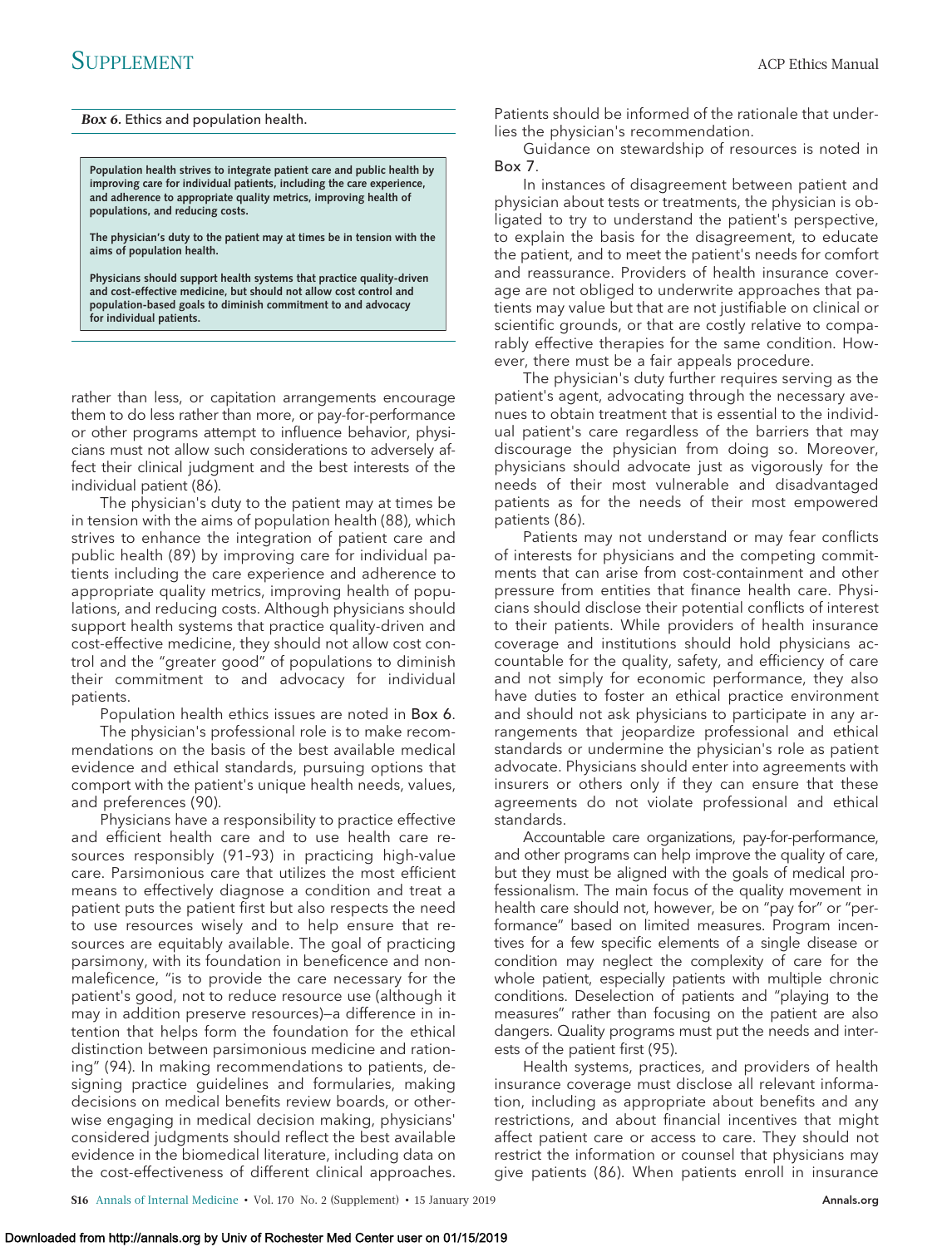plans, they receive a great deal of information on rules governing benefits and reimbursement. Meaningful disclosure requires explanations that are clear and easily understood. Insured patients and their families bear a responsibility for having a basic understanding of the rules of their insurance (86). Physicians cannot and should not be expected to advise patients on the particulars of individual insurance contracts and arrangements. Patients should, however, expect their physicians to honor the rules of the insurer unless doing so would endanger the patient's health. Physicians should not collaborate with a patient or engage in efforts to deceive insurers or others.

#### **Financial Arrangements**

Financial relationships between patients and physicians vary. Financial arrangements and expectations should be clearly established, and fees and coding for physician services should accurately reflect the services provided. Physicians should be aware that a beneficent intention to forgive copayments for patients who are financially stressed may nonetheless be fraud under current law.

The practice of professional courtesy may raise ethical, practical, and legal issues. When physicians offer professional courtesy to a colleague, physician and patient should function without feelings of constraints on time or resources and care should be consistent with care provided to others. Colleague-patients who initiate questions in informal settings put the treating physician in a less-than-ideal position to provide optimal care; both parties should avoid this inappropriate practice.

As professionals dedicated to serving the sick, all physicians should provide services to uninsured and underinsured persons. Physicians who choose to deny care solely on the basis of inability to pay should be

aware that by thus limiting their patient populations, they risk compromising their professional obligation to care for the poor and the credibility of medicine's commitment to serving all classes of patients who are in need of medical care (96 –98). Each individual physician is obliged to do his or her fair share to ensure that all ill persons receive appropriate treatment (18) and to honor the social contract with society (99).

#### **Conflicts of Interest**

The physician must seek to ensure that providing the medically appropriate level of care takes primacy over financial considerations imposed by the physician's own practice, investments, or financial arrangements. Trust in the profession is undermined when there is even the appearance of impropriety.

Potential influences on clinical judgment cover a wide range and include financial incentives inherent in the practice environment (such as incentives to overutilize in the fee-for-service setting or underutilize under capitation arrangements or rewards for physician implementation of institutional or other quality or population measures) (100, 101); drug, device, and other health care company gifts; and business arrangements involving referrals. Physicians must be conscious of all potential influences, and their actions should be guided by patient best interests and by principles of appropriate utilization, not by other factors.

Physicians who have potential financial conflicts of interest, whether as researchers, speakers, consultants, investors, partners, employers, or otherwise, must not in any way compromise their objective clinical judgment or the best interests of patients or research subjects (102). Physicians must disclose their financial interests to patients or research subjects, including interests in any medical facilities or office-based research to which they refer or recruit patients. When speaking,

*Box 7.* Patients first, and stewardship of resources.

**The physician's first and primary duty is to the patient. Physicians must base their counsel on the interests of the individual patient, regardless of the insurance or health care setting. The physician's professional role is to make recommendations on the basis of the best available medical evidence and ethical standards, pursuing options that comport with the patient's unique health needs, values, and preferences. Physicians have a responsibility to practice effective and efficient health care and to use health care resources responsibly in practicing high-value care. Parsimonious care that utilizes the most efficient means to effectively diagnose a condition and treat a patient puts the patient first but also respects the need to use resources wisely and to help ensure that resources are equitably available. Practicing parsimony has its foundation in beneficence and nonmaleficence, and its goal is to provide the care necessary for the patient's good, not resource reduction (although this may be a welcome secondary effect). This difference in intention helps define the ethical distinction between parsimonious medicine and rationing. In making recommendations to patients, designing practice guidelines and formularies, making decisions on medical benefits review boards, or otherwise engaging in medical decision making, physician judgments should reflect the best available evidence, including on cost-effectiveness of different clinical approaches. Patients should be informed of the rationale that underlies the physician's recommendation.**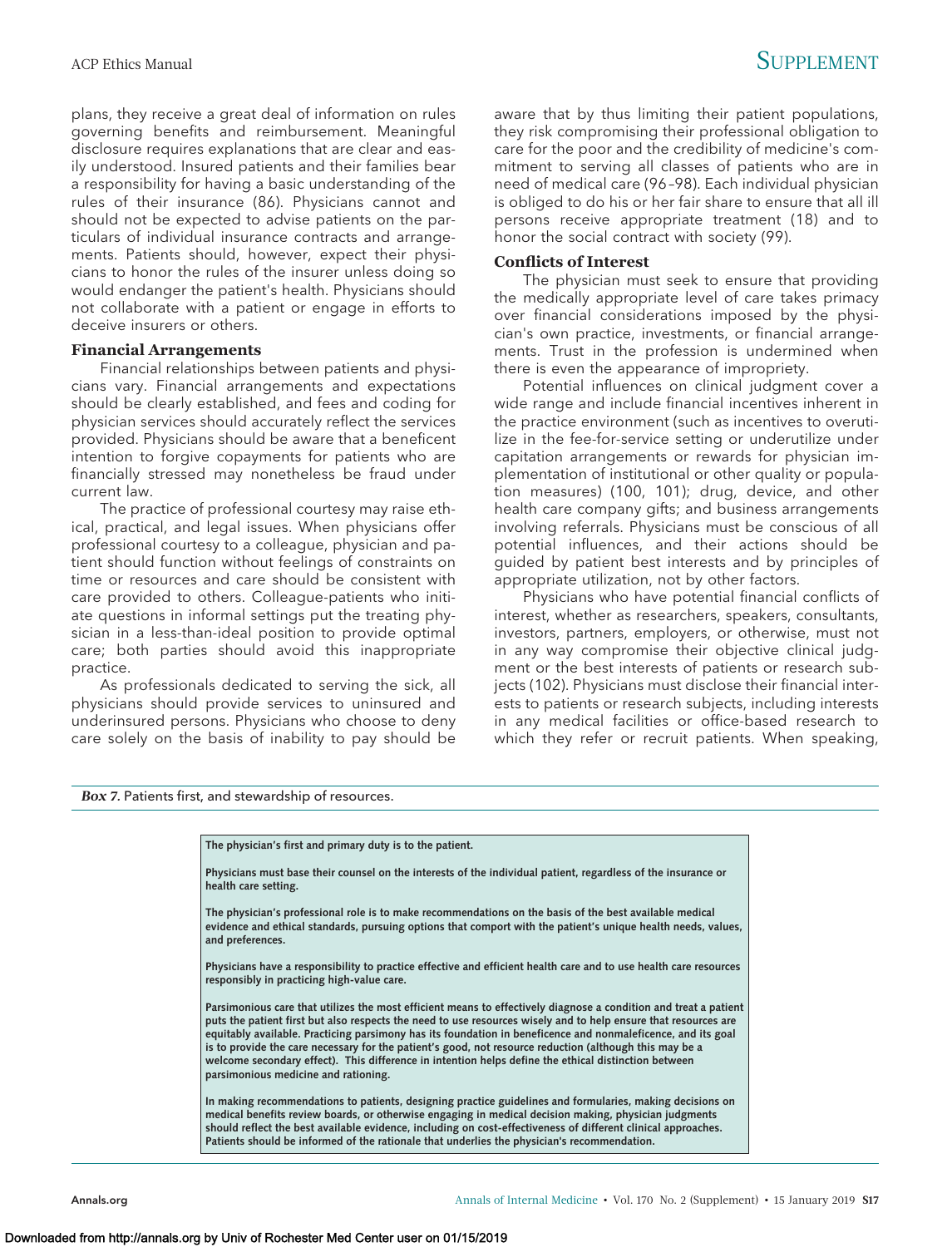*Box 8.* Physician–industry relations and gifts.

| The acceptance by a physician of gifts, hospitality, trips, and subsidies of all types from the health care<br>industry that might diminish, or appear to others to diminish, the objectivity of professional judgment is<br>strongly discouraged.                                                                                                                                                      |  |
|---------------------------------------------------------------------------------------------------------------------------------------------------------------------------------------------------------------------------------------------------------------------------------------------------------------------------------------------------------------------------------------------------------|--|
| Even small gifts can affect clinical judgment and heighten the perception and/or reality of a conflict of interest.                                                                                                                                                                                                                                                                                     |  |
| Physicians must gauge regularly whether any gift relationship is ethically appropriate and evaluate any<br>potential for influence on clinical judgment. Ask:<br>What would the public or my patients think of this arrangement?<br>What is the purpose of the industry offer?<br>What would my colleagues think about this arrangement?<br>What would I think if my own physician accepted this offer? |  |
| In all instances, it is the individual responsibility of each physician to assess any potential relationship with<br>industry to assure that it enhances patient care.                                                                                                                                                                                                                                  |  |
| Many industry payments and transfers of value to physicians must be reported under the federal Open<br>Payments Program and laws in some states.                                                                                                                                                                                                                                                        |  |

teaching, and authoring, physicians should disclose their interests in writing. Medical journal editors should be free from conflicts of interest.

Physicians should not refer patients to an outside facility in which they have invested and at which they do not directly provide care (103). Physicians may, however, invest in or own health care facilities when alternative capital funding is not available and necessary services are provided that would otherwise not be available. In such situations, in addition to disclosing these interests to patients, physicians must establish safeguards against abuse, impropriety, or the appearance of impropriety.

A fee paid to or by a physician for the referral of a patient, historically known as "fee-splitting," is unethical. It is also unethical for a physician to receive a commission or a kickback from anyone, including a company that manufactures or sells medical products or medications.

The sale of products from the physician's office might also be considered a form of self-referral and might negatively affect the trust necessary to sustain the patient–physician relationship. Most products should not be sold in the office unless the products are specifically relevant to the patient's care, offer a clear benefit based on adequate clinical evidence, and meet an urgent need of the patient (104). If geographic or time constraints make it difficult or impractical for patients to obtain a medically relevant and urgently needed product otherwise, selling a product in the office would be ethically acceptable. For example, a splint or crutches would be acceptable products, but vitamin supplements and cosmetic items are neither emergent treatments nor unlikely to be available elsewhere, and thus the sale of such products is ethically suspect. Physicians should fully disclose their financial interests in selling ethically acceptable products and inform patients about alternatives for purchasing the product. Charges for products sold through the office should be limited to the reasonable costs incurred in making them available. The selling of products intended to be free samples is unethical.

Physicians may invest in publicly traded securities. However, care must be taken to avoid investment decisions that may create a conflict of interest or the perception of a conflict of interest.

The acceptance by a physician of gifts, hospitality, trips, or subsidies of all types from the health care industry that might diminish, or appear to others to diminish, the objectivity of professional judgment is strongly discouraged. Even small gifts can affect clinical judgment (105) and heighten the perception and/or reality of a conflict of interest. Physicians must gauge regularly whether any gift relationship is ethically appropriate and evaluate any potential for influence on clinical judgment. In making such evaluations, physicians should consider the following: 1) What would the public or my patients think of this arrangement? 2) What is the purpose of the industry offer? 3) What would my colleagues think about this arrangement? and 4) What would I think if my own physician accepted this offer? In all instances, it is the individual responsibility of each physician to assess any potential relationship with industry to assure that it enhances patient care (102, 106). Many industry payments and transfers of value to physicians must be reported under the federal Open Payments Program (107) and laws in some states.

Guidance on physician–industry relations is noted in Box 8.

Physicians must critically evaluate all medical information, including that provided by detail persons, advertisements, or industry-sponsored educational programs. While providers of public and private graduate and continuing medical education may accept industry support for educational programs, they should develop and enforce strict policies maintaining complete control of program planning, content, and delivery. They should be aware of, and vigilant against, potential bias and conflicts of interest (108).

If medical professional societies accept industry support or other external funding, they also "should be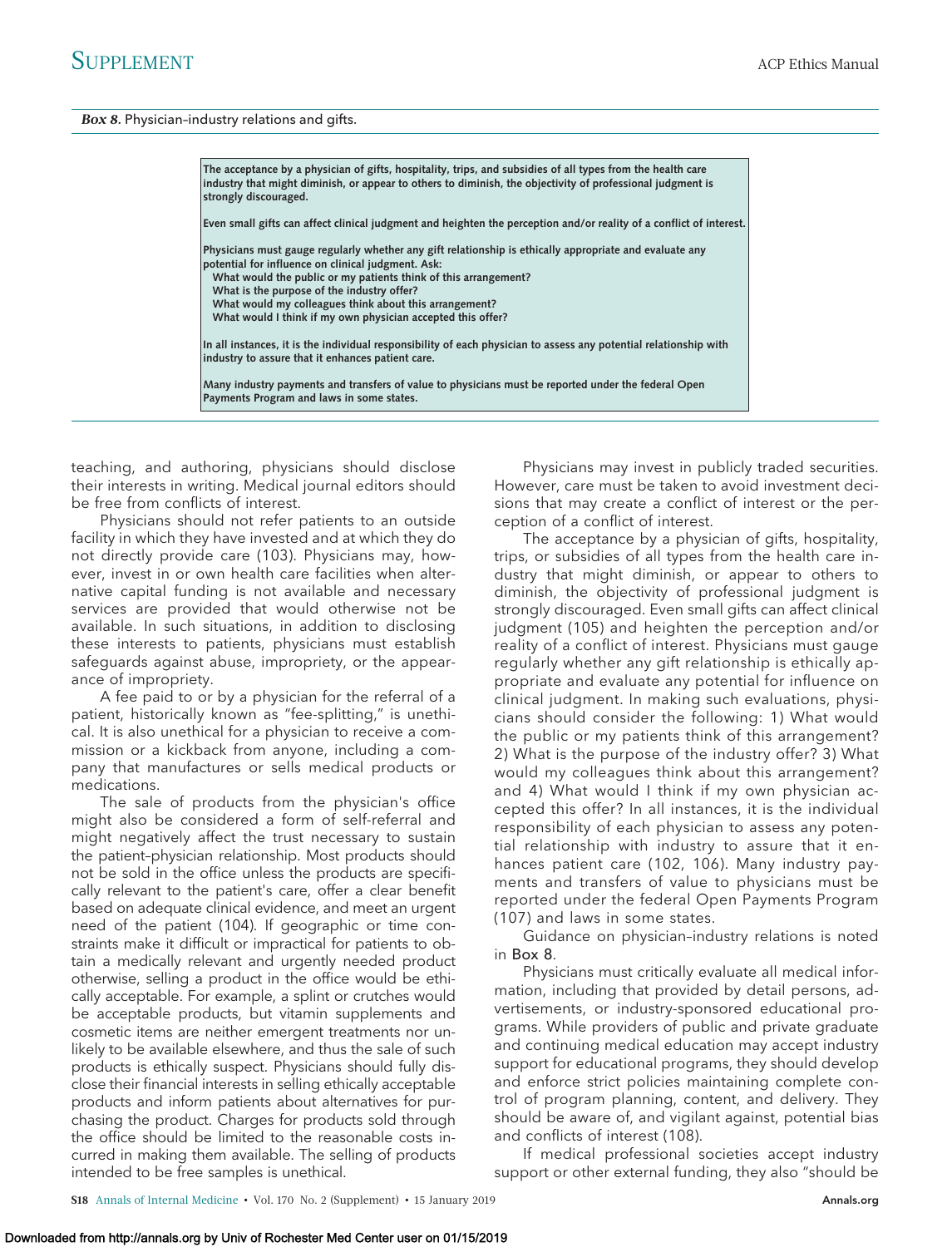aware of potential bias and conflicts of interest and should develop and enforce explicit policies that preserve the independent judgment and professionalism of their members and maintain the ethical standards and credibility of the society" (108). At a minimum, medical societies should adhere to the Council of Medical Specialty Societies Code for Interactions with Companies (109).

#### **Advertising**

Advertising by physicians or health care institutions is unethical when it contains statements that are unsubstantiated, false, deceptive, or misleading, including statements that mislead by omitting necessary information.

#### **THE PHYSICIAN AND SOCIETY**

Society has conferred professional prerogatives on physicians with the expectation that physicians will use their position for the benefit of patients. In turn, physicians are responsible and accountable to society for their professional actions. Society grants physicians the rights, privileges, and duties pertinent to the patient– physician relationship and, therefore has the right to require that physicians be competent, knowledgeable, and respectful of the patient as a person.

#### **Obligations of the Physician to Society**

Physicians have obligations to society that parallel their obligations to individual patients. Physicians' conduct as professionals and as individuals should merit the respect of the community.

Physicians must fulfill the profession's collective responsibility to advocate for the health, human rights, and well-being of the public. Physicians should protect public health by reporting disease, injury, domestic violence, abuse, or neglect to the responsible authority as required by law.

Physicians should support initiatives that provide the public with accurate information about health care (for example, community education efforts) and should contribute to keeping the public properly informed by commenting on medical subjects in their areas of expertise. Physicians should provide news media with accurate information, recognizing this as an obligation to society, but confidentiality of patients must be respected.

Physicians should help the community and policymakers recognize and address the causes and social and environmental determinants of health, disease, and disability, including human rights concerns, discrimination, poverty, and violence. They should work toward ensuring access to health care for all persons; act to eliminate discrimination in health care; and help correct deficiencies in the availability, accessibility, and quality of health services, including mental health services, in the community. The denial of appropriate care to a class of patients for any reason is unethical. Importantly, disparities in care as a result of personal characteristics such as race and gender must be addressed (110). Physicians should also explore how their own

knowledge, beliefs, and attitudes influence their ability to fulfill these obligations.

Health and human rights are interrelated (111). When human rights are promoted, health is promoted. Violation of human rights has harmful consequences for the individual and the community. Physicians have important roles in promoting health and human rights and addressing social inequities, including caring for vulnerable populations, such as the uninsured and victims of violence. Indeed, the physician may be the only advocate for a vulnerable patient or community with pressing health care needs. Physicians have opportunities and duties to advocate for the health care needs of individual patients and also society.

Physicians should participate in patient safety initiatives, including error, sentinel event, and "near-miss" reporting. Human errors in health care are common (112), and many result from systems problems. Physicians should initiate process improvement and work with their institutions and in all aspects of their practices in an ongoing effort to reduce errors and improve care.

#### **Resource Allocation**

Medical care is delivered within social and institutional systems that must take overall health care resources into account. Increasingly, decisions about resource allocations challenge the physician's primary role as patient advocate. This advocacy role has always had limits. For example, a physician should not lie to third-party payers for a patient in order to ensure coverage or maximize reimbursement. Moreover, a physician is not obligated to provide all diagnostic tests and treatments without considering their effectiveness (113) (see also The Changing Practice Environment section in the Ethics of Practice). The just allocation of resources and changing reimbursement approaches present the physician with ethical quandaries. Nonetheless, there is wide agreement regarding two principles:

- 1. As a physician performs his or her primary role as a patient's trusted advocate, he or she has a responsibility to use all health care–related resources in an appropriate and efficient manner. He or she should plan work-ups carefully and avoid unnecessary testing, medications, surgery, and consultations.
- 2. Resource allocation decisions should be made at the policy level rather than in the context of an individual patient–physician encounter (that is, "at the bedside"). Ethical policy regarding allocation of health care resources is achieved best when all stakeholders consider and deliberate about the resources that exist, to what extent they are limited, costs, and how to balance these factors for equitable distribution.

Stakeholders, including physicians, other health care professionals, patients, patient advocates, insurers, and payers, should participate together in decisions at the policy level; should emphasize the value of health to society; should promote justice and fairness in health care; and should base allocations on medical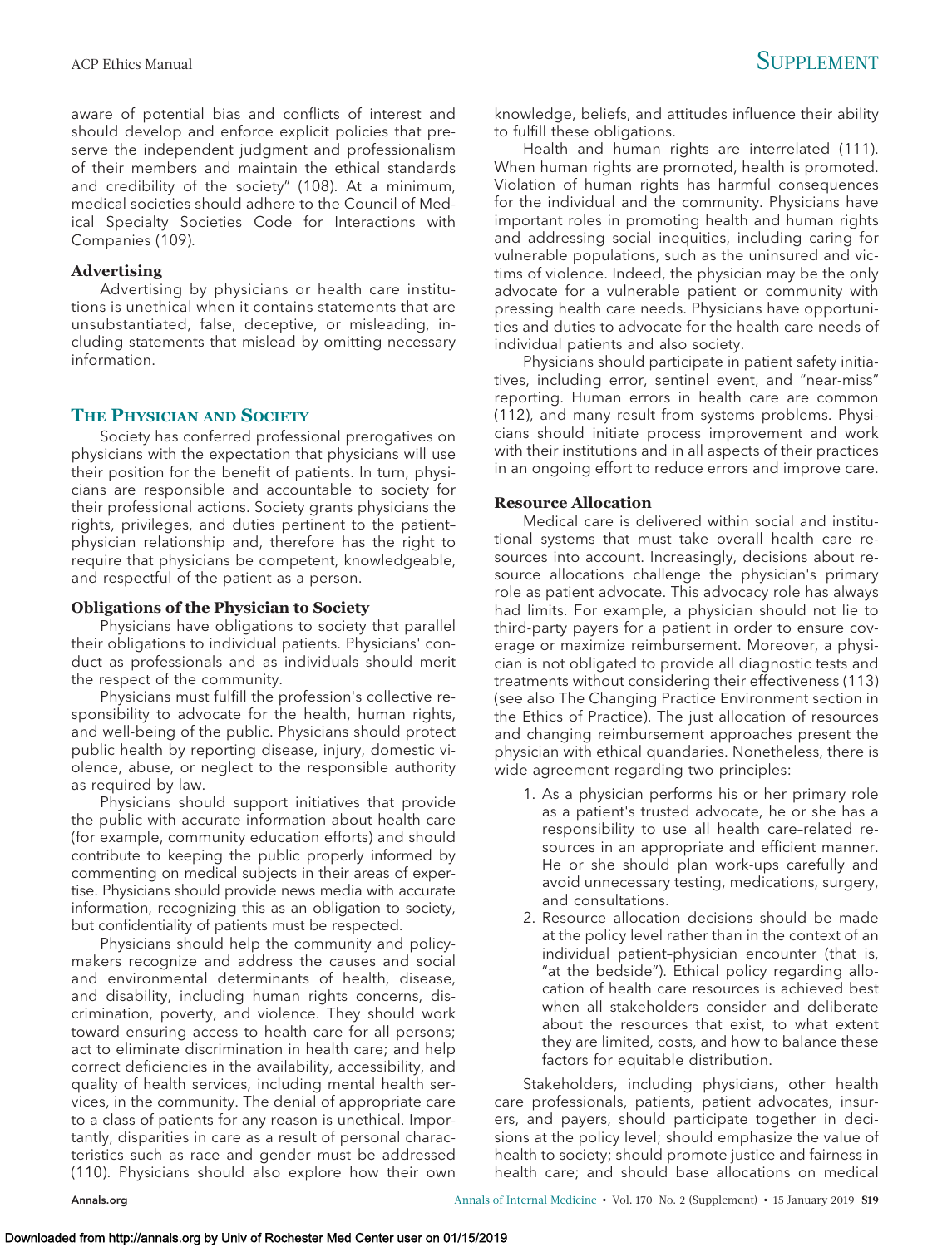need, efficacy, cost-effectiveness, and proper distribution of benefits and burdens in society.

#### **Relation of the Physician to Government**

Physicians must not be a party to and must speak out against torture or other abuses of human rights. Participation by physicians in the execution of prisoners except to certify death is unethical. Under no circumstances is it ethical for a physician to be used as an instrument of government or others to weaken the physical or mental resistance of a human being, nor should a physician participate in or tolerate cruel or unusual punishment or disciplinary activities beyond those permitted by the United Nations' Standard Minimum Rules for the Treatment of Prisoners (114). Physicians must not conduct, participate in, monitor, or be present at interrogations (defined as a systematic effort to procure information useful to the purposes of the interrogator by direct questioning of a person under the control of the questioner; it is distinct from questioning to assess the medical condition or mental status of an individual) or participate in developing or evaluating interrogation strategies or techniques. A physician who becomes aware of abusive or coercive practices has a duty to report those practices to the appropriate authorities and advocate for necessary medical care. Exploiting, sharing, or using medical information from any source for interrogation purposes is unethical.

Limited access to health care is one of the most important characteristics of correctional systems in the United States (115). Physicians who care for prisoners may find it difficult to balance the best interests of the patient with those of the correctional system. Despite these challenges, physicians should make independent medical judgments and recommendations about what constitutes appropriate care for individual inmates consistent with standards of care, advocating for timely diagnostic assessments and treatment.

#### **Cultural Humility and Volunteerism**

Physicians should provide culturally sensitive care. Efficacy in this domain is enhanced by cultural humility, which emphasizes physician self-awareness, reflection, and a relationship-centered approach to each patient (116). With the goal of public service to underserved populations, physicians are increasingly participating in volunteer short-term experiences in global health (117). Successful volunteerism requires clear recognition of the individual's role as visitor, educator, and healer or trainee. Needs and objectives should be mutually understood without biases and prejudices. Medically trained interpreters should be utilized as appropriate to optimize communication and avoid missing important problems. The volunteer physician should be sensitive to local mores, customs, and issues of affordability.

Continuity and sustainability should guide the volunteer physician in working with the community, local physicians, and the health system to understand the health needs of the community and help prioritize them in cultural and economic context to achieve a lasting benefit, with an understanding of short- and long-term

impact. The outcomes should be desired by and the interventions acceptable to the affected population.

Discrimination violates the principles of professionalism and of the College. Volunteer physicians should encourage professionalism, promote education, and support public health initiatives.

#### **Ethics Committees and Consultants**

Ethics consultants and committees can respectfully facilitate resolution of conflicts in care through fair and inclusive decision-making processes by helping institutions shape policies and procedures that conform with ethical standards, and by assisting stakeholders in addressing current and future ethical problems by providing ethics education (118).

Accrediting organizations require health care organizations to have policies and procedures for handling ethical dilemmas that arise in clinical practice, such as through ethics consultation at the request of patients, nurses, physicians, or others (119). Physicians should be aware of organizational policies and procedures. Ethics consultation should be guided by standards, such as those developed by the American Society for Bioethics and Humanities (120). Ethics committees should be multidisciplinary and ensure that diverse perspectives are represented in order to address the complex problems and dilemmas with which they are confronted.

#### **Medicine and the Law**

Illness does not diminish the right or expectation to be treated equally, change a patient's legal rights, or permit a physician to ignore those legal rights.

The law is society's mechanism for establishing boundaries for conduct. Society expects those boundaries will not be disregarded. In instances of conflict, the physician must decide whether to violate the law for the sake of what he or she considers the dictates of medical ethics. Such a violation may jeopardize the physician's legal position or the legal rights of the patient. It should be remembered that ethical concepts are not always fully reflected in or adopted by the law. Violation of the law for purposes of complying with one's ethical standards may have consequences for the physician and should be undertaken only after thorough consideration and, generally, after consultation with colleagues or obtaining legal counsel.

#### **Expert Witnesses**

Physicians have specialized knowledge and expertise that may be helpful and needed in judicial or administrative processes. Often, expert testimony is necessary for a court or an administrative agency to understand the patient's condition, treatment, and prognosis. Physicians may be reluctant to become involved in legal proceedings because the process is unfamiliar and time-consuming. Their absence may result, however, in legal decisions that are made without the benefit of all relevant medical opinions and facts. Without the participation of physicians, dispute resolution may be unsuccessful, patients may suffer, and the public at large may be adversely affected.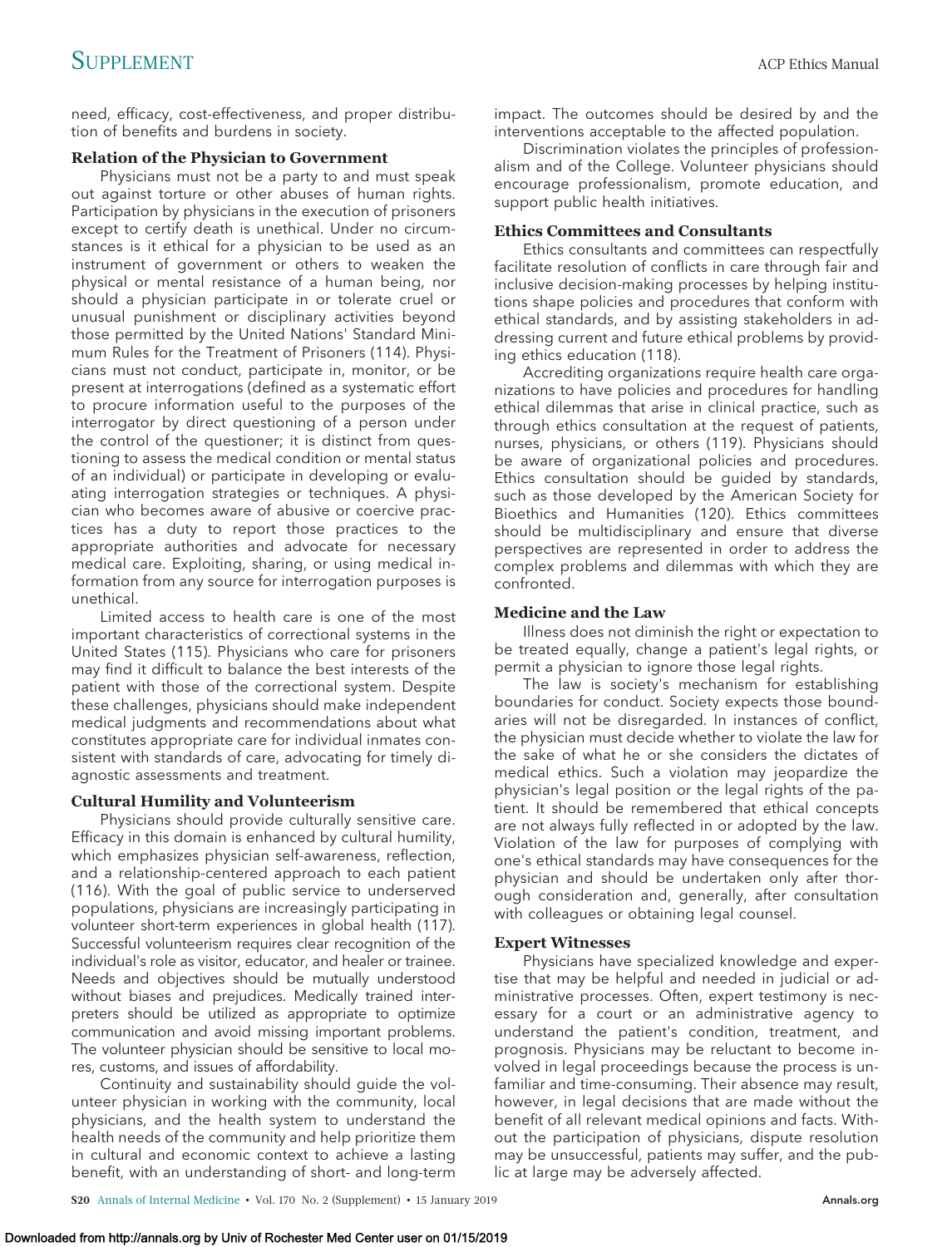Although physicians cannot be compelled to participate as expert witnesses, the profession as a whole has the ethical duty to assist patients and society in resolving disputes. In this role, physicians must have the expertise in the subject matter of the case and honestly and objectively interpret and represent the medical facts. The College lists specific qualifications for serving as an expert witness (121, 122). Physicians should accept only noncontingent compensation for reasonable time and expenses incurred as expert witnesses.

#### **Strikes and Other Joint Actions by Physicians**

Changes in the practice environment sometimes adversely affect the ability of physicians to provide patients with high-quality care and may challenge the physician's exercise of independent clinical judgment and even the ability to sustain a practice. However, physician efforts to advocate for system change should not include participation in joint actions that adversely affect patient access to health care or that result in anticompetitive behavior (123, 124). Physicians should not engage in strikes, work stoppages, slowdowns, boycotts, or other organized actions that are designed, implicitly or explicitly, to limit or deny services to patients that would otherwise be available. Individually and collectively, physicians should find advocacy alternatives, such as lobbying lawmakers and working to educate the public, patient groups, and policymakers about their concerns. Protests and marches that constitute protected free speech and political activity can be a legitimate means to seek redress, provided that they do not involve actions that may harm patients.

#### **THE PHYSICIAN'S RELATIONSHIP TO OTHER CLINICIANS**

Physicians share their commitment to care for ill persons with an interdisciplinary team of health professionals. The team's ability to care effectively for the patient depends on the ability of the individuals on the team to treat each other with integrity, honesty, and respect in daily professional interactions regardless of race, religion, ethnicity, nationality, sex, gender identity, sexual orientation, age, or disability. Particular attention is warranted with regard to certain types of relationships and power imbalances, such as those between attending physician and resident, senior resident and intern, resident and medical student, or physician and nurse, and the potential for abusive or disruptive behavior or harassment (125–128).

#### **Attending Physicians and Physicians-in-Training**

The very title "doctor"—from the Latin docere, "to teach"—means that physicians have a responsibility to share knowledge and information with colleagues and patients. This sharing includes teaching clinical skills and reporting results of scientific research to colleagues, medical students, resident physicians, and other health care professionals.

The duty to teach is reviewed in Box 9.

*Box 9.* The duty to teach.

**Doctor: from the Latin docere, "to teach." Physicians have a responsibility to share knowledge and information with colleagues and patients.**

Physicians and the medical profession have a responsibility to teach the science, art, and ethics of medicine to medical students, resident physicians, and others and to supervise physicians-in-training. Schools and institutions, regardless of their tax status, should facilitate teaching and foster an ethical environment for learners, in accord with ethical standards and accreditation requirements. Attending physicians must treat trainees and colleagues with respect, empathy, and compassion. In the teaching environment, graduated authority for patient management can be delegated to residents, with adequate supervision. All trainees should inform patients of their training status and role in the medical team. Trainees should inform the patient of their level of experience with any procedures that they are performing on the patient. Attending physicians, chiefs of service, or consultants should encourage residents to acknowledge their limitations and ask for help or supervision when concerns arise about patient care or the ability of others to perform their duties. The training environment should establish a culture of inquiry and scholarship and encourage trainees to raise ethical issues they may encounter and discuss sources of moral distress (129). Training programs should observe the requirements of regulatory bodies to avoid or reduce resident fatigue, optimize handovers or signouts, and help ensure patient safety and improve outcomes of care. While some of these training requirements are more recent (130), the obligation to serve the patient remains the same as in the past.

It is unethical to delegate authority for patient care to anyone, including another physician, who is not appropriately qualified and experienced. On a teaching service, the ultimate responsibility for patient welfare and quality of care remains with the patient's attending physician of record. When a patient declines to have trainees involved in her or his care, efforts should be made to discuss this with the patient, explaining the function and supervision of trainees and exploring alternative options when possible.

Prior permission from the patient's authorized representative to perform training procedures on the newly deceased patient should be obtained in light of any known preferences of the patient regarding the handling of her or his body or the performance of such procedures and applicable laws. Use of patient simulators for procedure training may obviate this practice.

#### **Consultation and Shared Care**

In almost all circumstances, patients should be encouraged to initially seek care from their principal physician. Physicians should in turn obtain competent consultation whenever they and their patients feel the need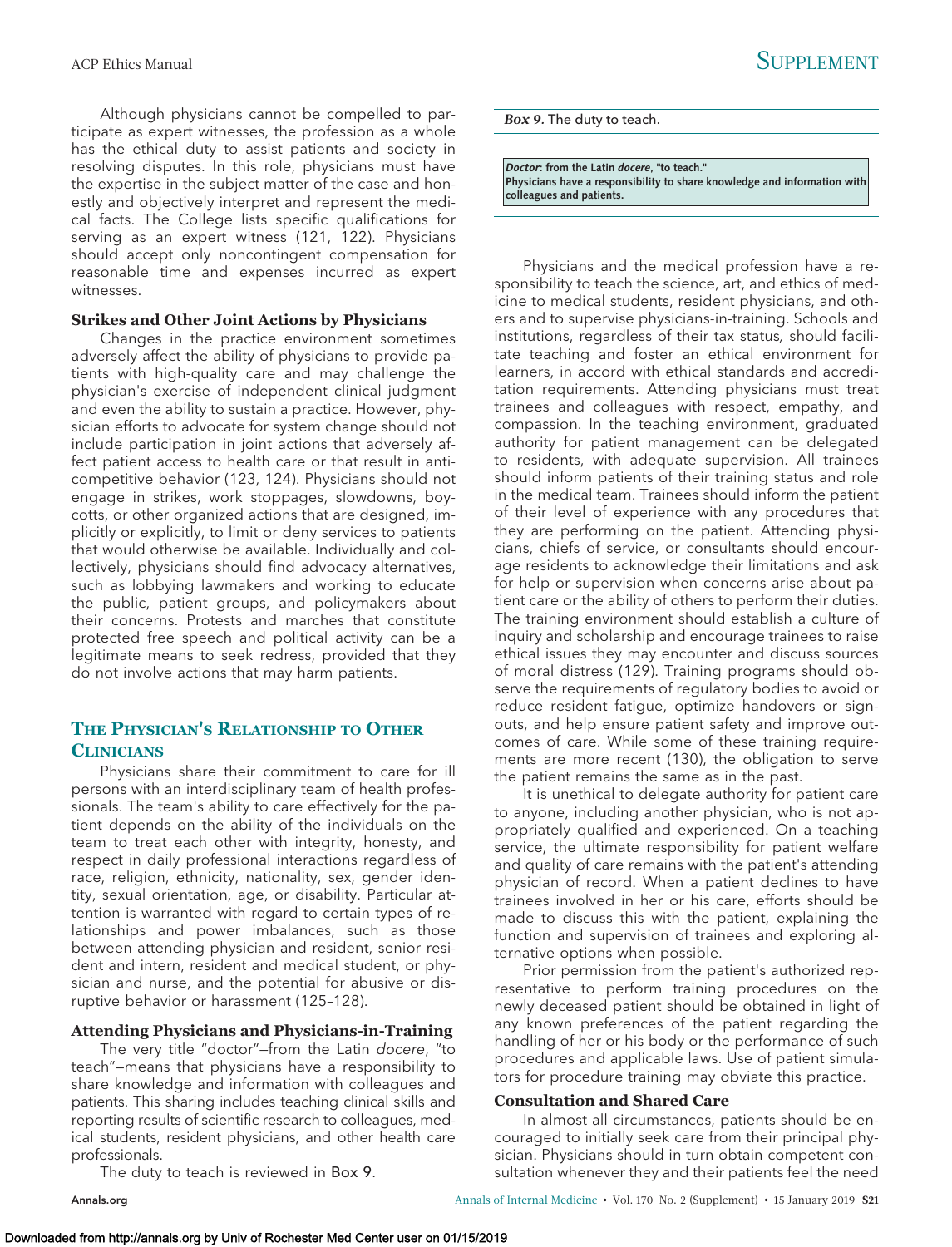for additional expertise (131). The purpose, nature, and expectations of the consultation should be clear to all.

The consultant should respect the relationship between the patient and the principal physician, should promptly and effectively communicate recommendations to the principal physician, and should obtain concurrence of the principal physician for major procedures or additional consultants. The consultant should also share his or her findings, diagnostic assessment, and recommendations with the patient, while taking the time to answer additional questions. The care of the patient should be transferred back to the principal physician with timely communication and documentation when the consultation is completed, unless another arrangement is agreed upon.

Consultants who need to take temporary charge of the patient's care should obtain the principal physician's cooperation and assent. The physician who does not agree with the consultant's recommendations is free to call in another consultant. The interests of the patient should remain paramount in this process.

A complex clinical situation may call for multiple consultations. To ensure a coordinated effort that is in the best interest of the patient, the principal physician should remain in charge of overall care, communicating with the patient and coordinating care on the basis of information derived from the consultations. Unless authority has been formally transferred elsewhere, the responsibility for the patient's care lies with the principal physician.

When a hospitalized patient is not receiving care from his or her principal physician, good communication between the treating physician and principal physician is key. The principal physician should supply the inpatient physician with adequate information about current and past clinical history to allow for appropriate decision making and care. The inpatient physician should keep the principal physician informed of the patient's clinical course and supply a timely and complete description of care. Changes in chronic medications and plans for follow-up care should be promptly communicated to the principal physician.

The patient-centered medical home model promotes whole-person, patient-centered, integrated care across the health care system (132) and has the overall responsibility for ensuring the coordination of care by all involved clinicians. Achieving these goals requires the collaboration and mutual respect of subspecialists, specialists, other clinicians, and health care institutions (133) in serving the patient.

#### **The Impaired Physician**

Physicians who are impaired for any reason must refrain from assuming patient responsibilities that they may not be able to discharge safely and effectively. Whenever there is doubt, they should seek assistance in caring for their patients.

Impairment may result from use of psychoactive agents (alcohol or other substances, including prescription medications) or illness. Impairment may also be caused by a medical or mental health condition, the

aging process (134), or profound fatigue that affects the cognitive or motor skills necessary to provide adequate care. The presence of these disorders or the fact that a physician is being treated for them does not necessarily imply impairment.

Every physician is responsible for protecting patients from an impaired physician and for assisting an impaired colleague. Fear of mistake, embarrassment, or possible litigation should not deter or delay identification of an impaired colleague (135). The identifying physician may find it helpful and prudent to seek counsel from a designated institutional or practice official, the departmental chair, or a senior member of the staff or the community.

Although the legal responsibility to do so varies among states, there is a clear ethical responsibility to report a physician about whom one has a reasonable concern regarding impaired medical judgment or practice to an appropriate authority (such as a chief of service, chief of staff, institutional or medical society assistance program, or state medical board). Physicians and health care institutions should assist impaired colleagues in identifying appropriate sources of help. While undergoing therapy, the impaired physician is entitled to full confidentiality as in any other patient– physician relationship. To protect patients of the impaired physician, someone other than the physician of the impaired physician must monitor the impaired physician's fitness to work. Serious conflicts may occur if the treating physician tries to fill both roles (136).

#### **Peer Review**

Professionalism entails membership in a self-correcting moral community. Professional peer review is critical in assuring fair assessment of physician performance for the benefit of patients. The trust that patients and the public invest in physicians requires disclosure to the appropriate authorities and to patients at risk for immediate harm.

All physicians have a duty to participate in peer review. Fears of retaliation, ostracism by colleagues, loss of referrals, or inconvenience are not adequate reasons for refusing to participate in peer review. Society looks to physicians to establish and enforce professional standards of practice, and this obligation can be met only when all physicians participate in the process. Federal law and most states provide legal protection for physicians who participate in peer review in good faith.

It is unethical for a physician to disparage the professional competence, knowledge, qualifications, or services of another physician to a patient or a third party or to state or imply that a patient has been poorly managed or mistreated by a colleague without substantial evidence. This does not mean that a physician cannot disagree with a plan of management or recommendations made by another physician. A physician therefore has a duty to patients, the public, and the profession to report to the appropriate authority any well-formed suspicions of fraud, professional misconduct, incompetence, or abandonment of patients by another physician.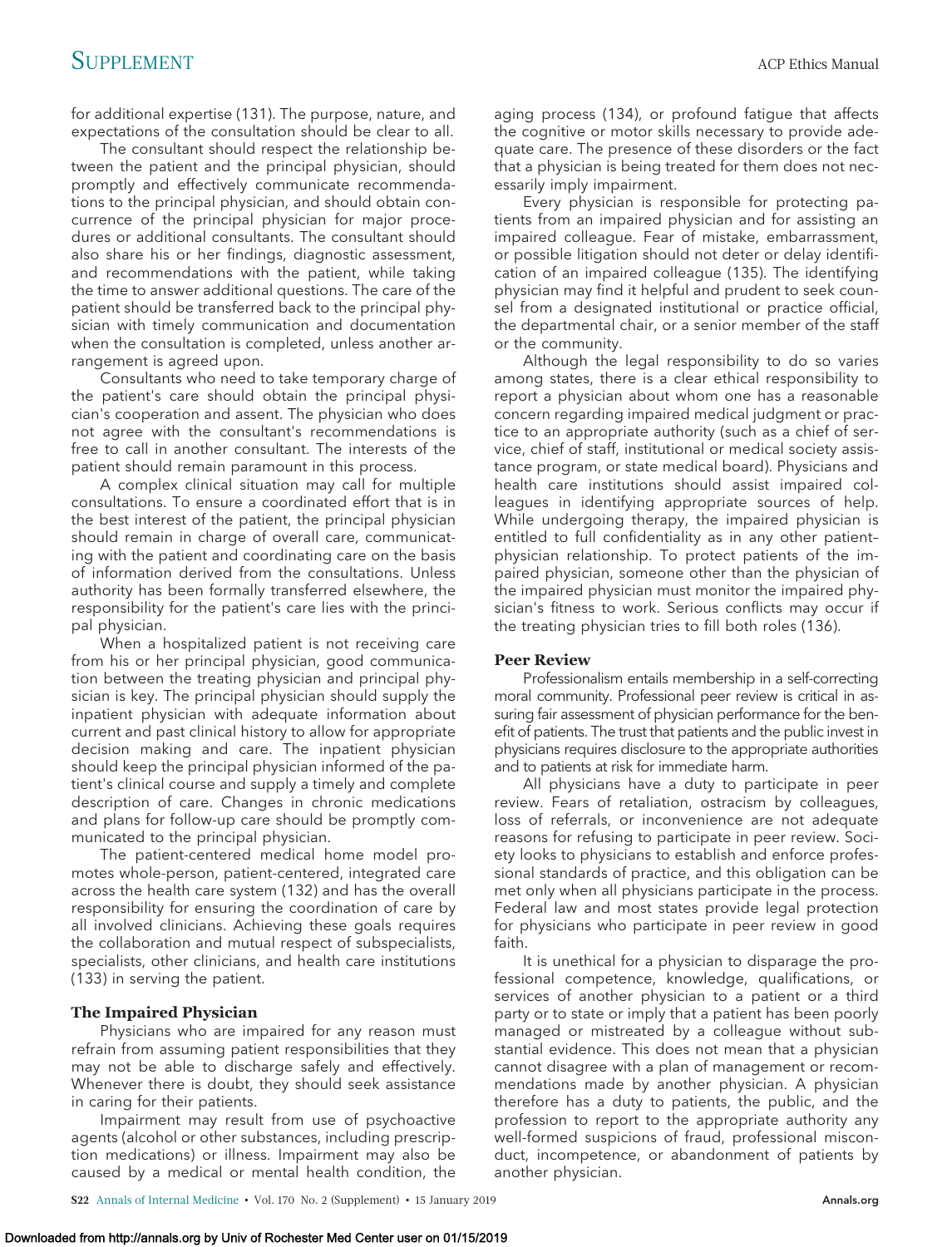In the absence of substantial evidence of professional misconduct, negligence, or incompetence, it is unethical to use the peer-review process to exclude another physician from practice, to restrict clinical privileges, or to otherwise harm the physician's practice.

#### **Conflicts Among Members of a Health Care Team**

All health professionals share a commitment to work together to serve the patient's interests. The best patient care is often a team effort; mutual respect, cooperation, and communication should govern this effort. Each member of the patient care team has equal moral status. When a health professional has important ethical objections to an attending physician's order, both should discuss the matter openly and thoroughly. Mechanisms should be available in hospitals and outpatient settings to resolve differences of opinion among members of the patient care team. Ethics committees or ethics consultants may also be appropriate resources.

#### **RESEARCH**

Medical progress and improved patient care depend on innovative and rigorous research, on honest communication of research results, and on continued evaluation of patient outcomes following implementation of research findings. Research is defined under the federal "Common Rule" as "a systematic investigation including research development, testing and evaluation, designed to develop or contribute to generalizable knowledge" (137). Honesty and integrity must govern all types and stages of research, from the laboratory to randomized clinical trials, and from the initial design and grant application to publication of results and translation into practice. Institutional review boards (IRBs) must review and approve research involving human subjects to ensure consistency with ethical and regulatory standards, but IRB review does not obviate the investigator's responsibilities to uphold the ethical integrity of research. Investigators and their institutions, authors, and journal editors are individually and jointly responsible for ensuring that the obligations of honesty and integrity are met. Research misconduct, which includes fraud, fabrication, falsification, and plagiarism of research, must be condemned and punished. Reviewers of grant applications and journal articles must respect the confidentiality of new ideas and information; they must not use what they learn from the review process for their own purposes, and they should not misrepresent the ideas of others as their own.

Scientists have a responsibility to gather data meticulously, to keep impeccable records with appropriate levels of privacy protections, to interpret results objectively and not force them into preconceived molds or models, to submit their work for peer review, and to report knowledge. All clinical trials must be registered (for example, with ClinicalTrials.gov), and reporting of methodology and outcomes must be clear, complete, and transparent (138). Data should be available for sharing (139).

Contributing to generalizable knowledge that can improve human health should be the main motivation for scientific research. Personal recognition, public acclaim, or financial gain should not be primary motivating factors, and physicians should be aware of conflicting interests when participating in or referring patients to research studies.

#### **Protection of Human Subjects**

The medical profession and individual researchers must assume responsibility for assuring that research is valid, has potentially important value, and is ethically conducted. Research must be thoughtfully planned to ensure a high probability of valid results, to minimize subject risk and maximize subject safety, and to achieve a benefit–risk ratio that is high enough to justify the research effort (140). Benefits and risks of research must be distributed fairly, and particular care must be taken to avoid exploitation of vulnerable populations and those in countries with limited access to health care resources (141). Research projects originating in but conducted outside of the United States must be consistent with ethical principles and practices that govern human subjects research and must adhere to regulatory standards in the United States as well as at international sites.

Functioning as both an investigator and the clinician of a patient-subject can result in conflict between what is best for the research protocol and what is in the patient's best interests. Physician-investigators should disclose this conflict to potential research participants and should maintain patient-subject health and welfare as their primary consideration (142). Patients should be informed that the primary objective of a research protocol is to gain knowledge and that there may or may not be clinical benefit. It should also be clear to patients that participation in research is voluntary and not a requirement for continued clinical care. The right to withdraw consent and discontinue participation at any time must be communicated. Any limitations on withdrawal of data or biological materials must be explained during the consent process.

Each research subject or an authorized representative must be fully informed of the nature and risks of the research so that he or she may give informed consent to participate. Physicians have an ethical obligation to ensure that the information shared during the informed consent process is appropriate and understandable to the proposed subject population. Agreement to participate in research should never be coerced, but undertaken freely by a subject (or authorized by a legally appointed representative) who is adequately informed to make the decision. Some groups may be more vulnerable to coercion or undue influence (such as children, prisoners, individuals with impaired decision-making capacity, and economically or educationally disadvantaged persons, as included in the Common Rule [137]). Special efforts must be undertaken to protect such populations and individuals.

Temporary, progressive, or permanent cognitive impairment or a questionable capacity to give consent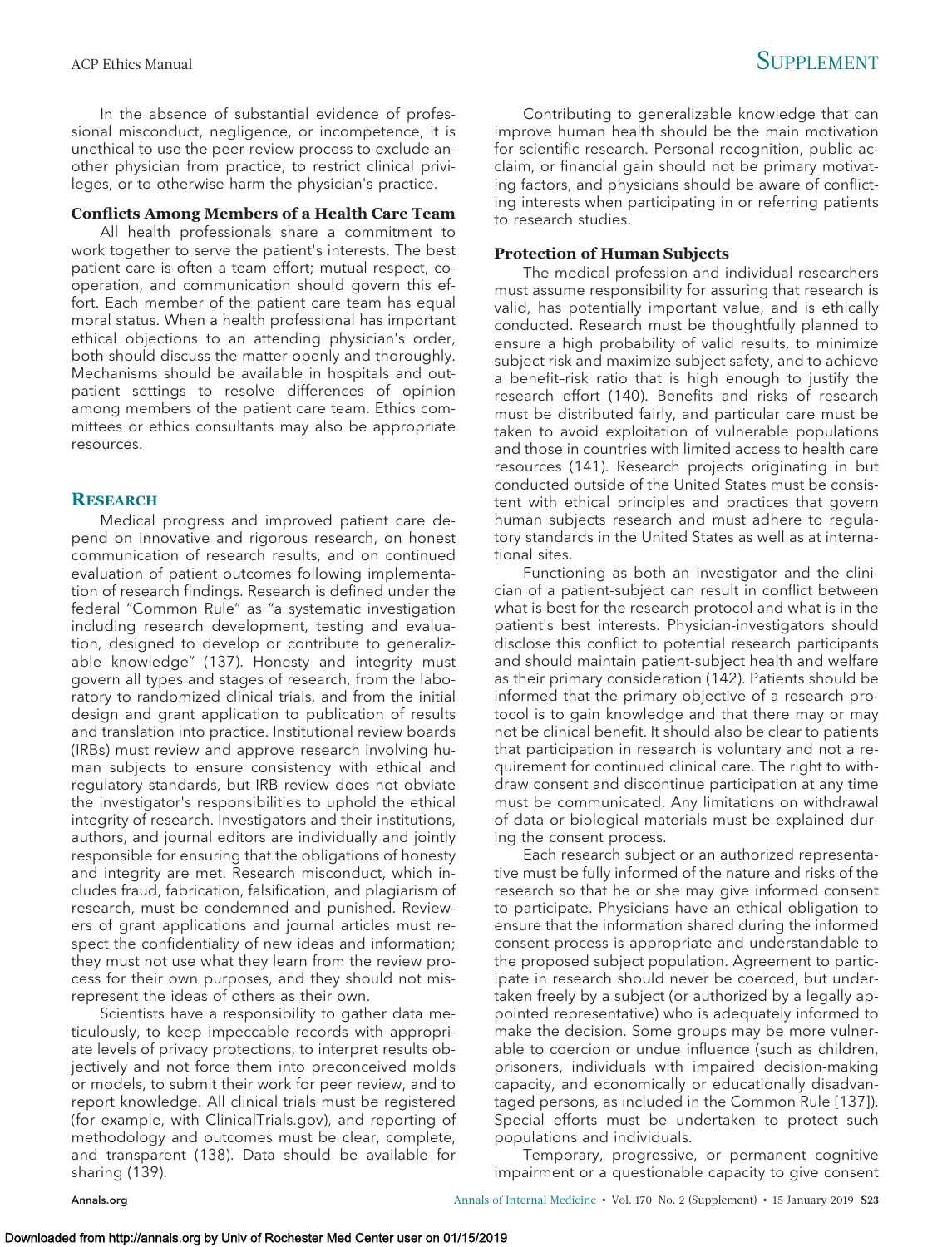for participation in research does not preclude participation in research, but does necessitate special measures (143). Research involving individuals with impaired cognition or capacity still needs to meet threshold criteria of a high probability of valid results, a benefit–risk ratio that is high enough to justify the research effort, and a fair distribution of research benefits and risks. Institutions and physician-investigators should attempt to obtain the assent of the cognitively impaired individual in addition to obtaining the consent of a legally authorized representative. A patient may be able to give consent for research participation and designate a proxy in the early stages of disease. If there is no advance directive or proxy, the legally appointed surrogate decision maker must first consider whether the patient would have agreed to participate. The physician-investigator must reinforce that surrogate decision-making standards are based on the patient's best interests. If a subject regains decision-making capacity, he or she should be given the opportunity to engage in the consent process (144). Clinicians who are thinking about participating in or referring patients to research studies should be well versed about the responsible conduct of research and protection of human subjects.

Research involving special circumstances, such as individuals requiring critical care or emergency care, also requires special measures for the protection of human subjects. Although research in these contexts may contribute to improved care, investigators need to be aware that the subject may have an impaired ability to provide informed consent and that the benefits of this research may not flow to the potential subject. Special precautions should be undertaken to ensure the protection of these subjects (145, 146). However, the extent to which some precautions, such as community consultation, have been protective of subject and community rights and interests is unclear.

Independent review is a fundamental principle of ethical research. All proposed research, regardless of the source of support, must be assessed by an IRB to assure that the research plans are valid and reasonable, human subjects are adequately protected, the benefit– risk ratio is acceptable, the proposed research is sufficiently important and protective of human subjects in light of the local patient population, and the informed consent process and confidentiality protections are both appropriate and adequate. Physician-investigators and physicians referring patients to clinical studies have an independent, professional obligation to satisfy themselves that those studies meet ethical standards. When a single IRB reviews a multisite study, physicians should help ensure the local patient population and local context are considered in study design, review, and conduct (147, 148).

Human subjects research ethics requirements are reviewed in Box 10.

While the formal, independent review process was designed to protect research subjects, it cannot replace mutual trust and respect between subjects and researchers. Maintaining that trust and respect requires that physician-investigators involved in designing, per*Box 10.* Human subjects research.

| All proposed research, regardless of the source of support, must be<br>assessed by an institutional review board to assure that:        |
|-----------------------------------------------------------------------------------------------------------------------------------------|
| The research plans are valid and reasonable;                                                                                            |
| Human subjects are adequately protected;                                                                                                |
| The benefit-risk ratio is acceptable;                                                                                                   |
| The proposed research is sufficiently important and protective of                                                                       |
| human subjects in light of the local patient population; and                                                                            |
| The informed consent process and confidentiality protections are                                                                        |
| both appropriate and adequate.                                                                                                          |
| Physician-investigators and physicians referring patients to clinical<br>studies have an independent professional obligation to satisfy |

**themselves that those studies meet ethical standards.**

forming, or referring patients to research studies have primary concern for the potential subjects (149, 150). If the risks of continued participation in a research trial become too great or cannot be justified, the physicianinvestigator must advise patients to withdraw. Physicians should not abdicate overall responsibility for patients they have referred to research studies and should ensure that data and safety issues are routinely monitored.

Although the responsibility for assuring reasonable protection of human research subjects resides with the investigators and the IRB, the medical profession as a whole also has responsibilities. Clinical investigation is fraught with potential conflicts. Rewards should not be linked to research outcomes, and physicians participating in the conduct of clinical studies should avoid such situations. Moreover, physicians who enroll their own patients in office-based research have an ethical obligation to disclose whether they have financial or other ties to sponsors (102). Giving or accepting finder's fees for referring patients to a research study generates an unethical conflict of interest for physicians (102). Compensation for the actual time, effort, and expense involved in research or recruiting patients is acceptable; any compensation above that level represents a profit and constitutes or can be perceived as an unethical conflict of interest.

While the Common Rule (137) and some state laws have provisions regarding privacy and confidentiality requirements for research, the HIPAA Privacy Rule (23) requires subject authorization for use or disclosure of protected health information for research. A privacy board can waive the authorization requirement or information can be used in a "limited data set" with a data use agreement or can be deidentified under HIPAA (151), although the HIPAA deidentification requirements are stricter than those under the Common Rule. Physicians who engage in research studies or who make their patient records available for research purposes should be familiar with the privacy and data use requirements and each study's procedures for protecting data confidentiality and security.

**S24** Annals of Internal Medicine • Vol. 170 No. 2 (Supplement) • 15 January 2019 **[Annals.org](http://www.annals.org)**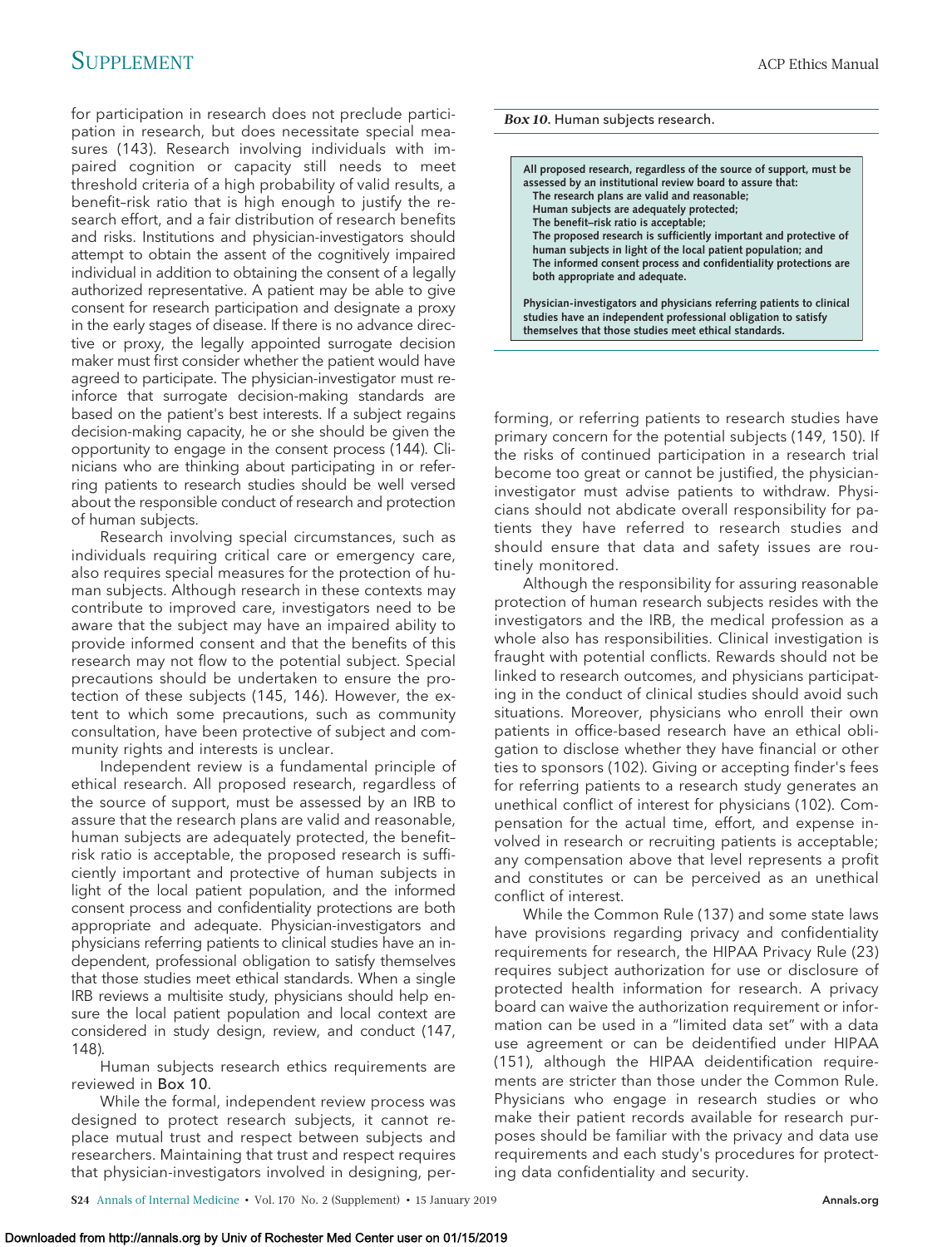#### **Use of Human Biological Materials in Research**

Research with human biological materials, including whole-genome sequencing research, has implications for the privacy of research subjects and individuals with a genetic relationship to research subjects. The potential for discrimination or other serious harm through the inappropriate or unauthorized disclosure of genetic data must be communicated during the informed consent process and steps taken to minimize this risk. Research subjects should be informed of plans to pool or otherwise share biological materials, including in biobanks or for the development of commercial products from these materials. In addition, research subjects should be informed that it may not be possible to withdraw deidentified or anonymized biological data from research use.

Fully informed and transparent consent requires the disclosure of all potential uses of patient data and biological materials. During the initial consent process, desired preferences of research subjects regarding sharing research results with biological relatives and consent for additional research participation should be requested. Research subjects should be given the option to receive incidental or secondary research findings that are actionable, and to be provided appropriate clinical follow-up or referral (152). Research should be limited to the use specified by the protocol during the informed consent process. Communication of the risks and benefits of research involving biological material allows research subjects to make a well-informed decision.

#### **Placebo Controls**

Physicians may be asked to enroll patients in placebo-controlled trials. Ideally, research should test new interventions "against those of the best current proven intervention" (153). Placebos may be used, however, when there is no proven intervention or when existing interventions offer no meaningful improvement to length or quality of life or are so intolerable that patients routinely refuse them (154). Placebos are also justifiable when not treating would be an acceptable medical option, or when compelling and scientifically sound methodological reasons require placebos to establish the safety and efficacy of an intervention (and patients receiving placebos or no treatment will not be subject to additional risk for serious harm) (153, 155).

Placebo-controlled studies require that the study design has been reviewed and approved by an independent IRB. Subjects must freely consent to suspend knowledge of whether they are receiving effective treatment.

Before referring patients to a placebo-controlled study, a physician should ensure that the study design provides for unblinding treatment assignment to the treating physician.

#### **Innovative Medical Therapies and Research**

The use of innovative medical therapies falls along the continuum between established practice and research. Innovative therapies include the use of uncon-

ventional dosages of standard medications, novel combinations of currently accepted practices, new applications of standard interventions, and the use of accepted therapies or approved drugs for nonapproved indications. The primary purpose of innovative medical therapies is to benefit the individual patient. While medical innovations can yield important treatment results, they can also produce safety problems. Consequently, medical innovation should always be approached carefully. When considering an innovative therapy that has no precedent, the physician should consult with peers, an IRB, or other expert group to assess the risks, potential adverse outcomes, and potential consequences of forgoing a standard therapy, and whether the innovation is in the patient's best interest (156). Informed consent is particularly important and requires that the patient understand that the recommended therapy is not standard treatment. Adverse events should be carefully monitored and reported to the U.S. Food and Drug Administration (FDA) and applicable oversight bodies. If use of the new therapy, procedure, or intervention becomes routine, it should be investigated in a clinical trial (153). Innovative medical therapy should be treated as research whenever data are gathered to develop new medical information and for publication.

FDA-approved expanded access programs for drugs and medical products (157) assess risk versus benefit, provide protections, and maintain necessary oversight in the interest of patients and the public health. Making unapproved products and drugs available to patients with life-threatening illnesses without FDA oversight, as through right-to-try laws, can harm patients, the integrity of science, and the regulatory role and mission of the FDA.

#### **Internet and Social Media Research**

Social media and social networking sites may create unique ethical challenges (15). When research is conducted using online technologies, issues of informed consent and privacy remain paramount. Physicians who enroll patients in social media research or refer them to such studies must be aware of how to recruit appropriately via social media and how to ensure truly informed consent and privacy in the digital setting (158).

#### **Scientific Publication**

Authors of research reports must be intimately acquainted with the work being reported so that they can take public responsibility for the integrity of the study and the validity of the findings. Authorship means substantial contribution to the research along with compliance with authorship guidelines (159). They must also have substantially contributed to the research itself, and they must have been part of the decision to publish. Investigators must disclose project funding sources to potential research collaborators and publishers and must explicitly inform publishers whether they do or do not have a potential conflict of interest (see the Conflicts of Interest section). Physicians should not participate in research if the publication of negative results will be precluded.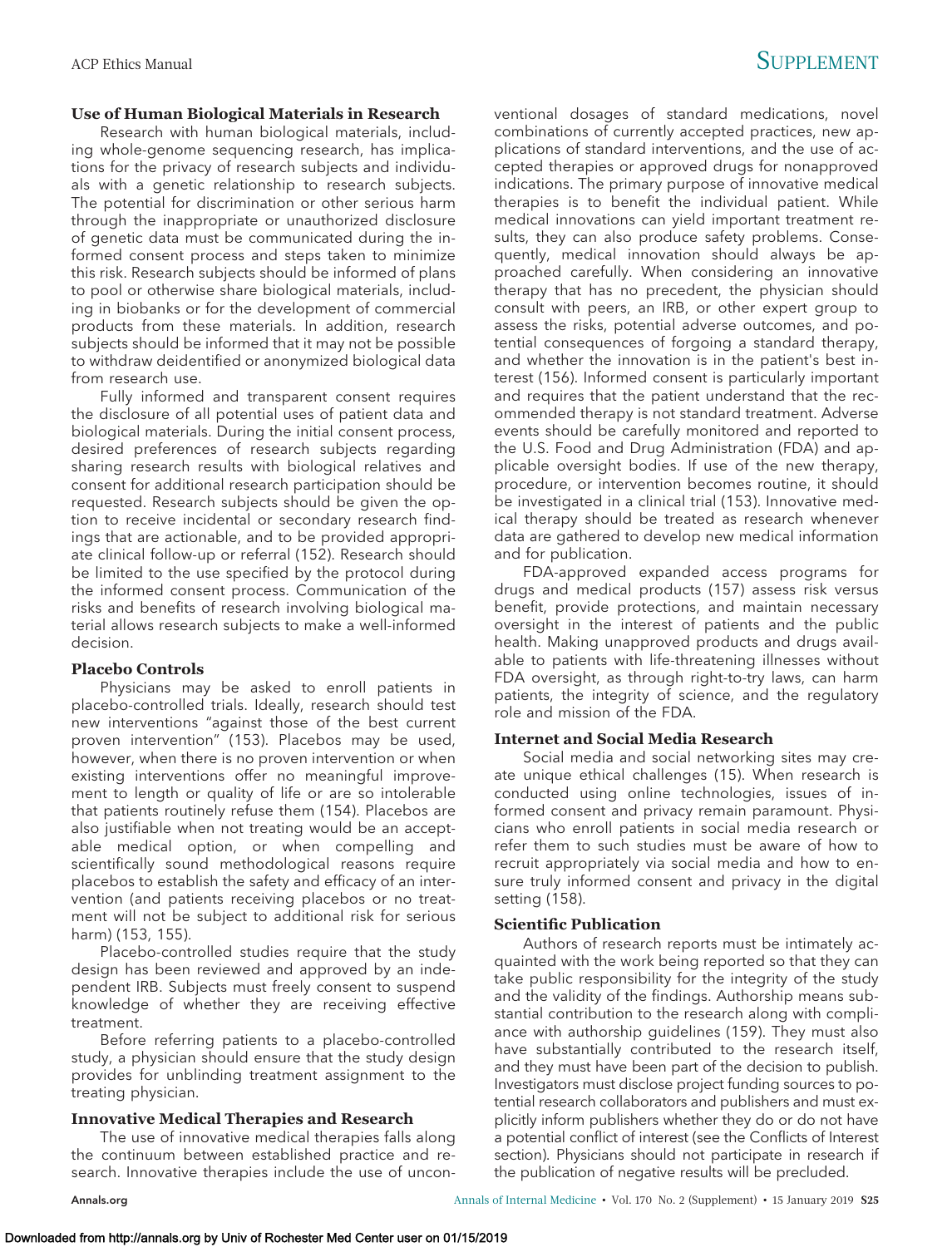Physician-investigators build on the published work of others and can proceed with confidence only if they can rely on the accuracy of the previously reported results on which their work is based. Registration of clinical trials in a public trials registry before patient enrollment helps address the general public's and scientific community's call for transparency in clinical research (160). All researchers have a professional responsibility to be honest in their publications. Biased reporting and selective reporting of study outcomes risk the integrity of the research and may interfere with the ability to derive evidence-based treatment outcomes (161). Researchers must describe methods accurately and in sufficient detail and assure readers that the research was carried out in accordance with ethical principles. They have an obligation to fully report observations actually made, clearly and accurately credit information drawn from the work of others, and assign authorship only to those who merit and accept it. Equally important is disclosing the financial associations of authors and other potential conflicts of contributors in the manuscript (162).

In general, subject recruitment alone does not merit authorship (163). Ghostwriting or taking credit or payment for the authorship of another is unethical (102).

Plagiarism is unethical. Incorporating the ideas of others or one's own published ideas, either verbatim or by paraphrasing, without appropriate attribution, is unethical and may have legal consequences.

#### **Sponsored Research**

All scientists are bound by the obligations of honesty and integrity in their research. However, in the high-stakes arena of the health care industry, industrysponsored research is at greater risk for conflicts of interest. Scientists have a responsibility to protect human subjects, implement applicable research standards and privacy and confidentiality protections, register trials, interpret results objectively, submit their work for peer review, and disclose all conflicts of interest. With industry-sponsored research, scientists have the further obligations of ensuring that the entire data set is available and analyzed independently of the sponsor (164).

#### **Public Announcement of Research Discoveries**

In this era of rapid communication and intense media and public interest in medical news, clinical investigators or their institutions commonly make public announcements of new research developments. Because media coverage of scientific developments can be fraught with misinterpretation, unjustified extrapolation, and unwarranted conclusions (165), researchers should approach public pronouncements with extreme caution, using precise and measured language. Caution is especially important when reporting findings via social media, where content may be exceptionally brief and shared rapidly. Researchers should also consider notifying subjects of study findings.

In general, press or media releases should be issued and press conferences held only after the research has been published or presented in proper and

Downloaded from http://annals.org by Univ of Rochester Med Center user on 01/15/2019

complete abstract form so that study details are available to the scientific community for evaluation. Statements of scientists receive great visibility. An announcement of preliminary results, even couched in the most careful terms, is frequently reported by the media as a "breakthrough." Scientists and spokespersons must work together to avoid raising false public expectations or providing misleading information, both of which reduce the credibility of the scientific community as a whole.

#### **CONCLUSION**

Medicine poses challenging ethical dilemmas for patients, clinicians, and institutions. We hope that this Manual will help physicians—whether they are clinicians, educators, or researchers—and others to address these issues. The Manual is written for physicians by a physician organization as we attempt to navigate through sometimes difficult terrain. Our ultimate intent is to enhance the quality of care provided to patients. We hope the Manual will help thoughtful readers to be virtuous physicians, trusted by patients and the public.

#### **APPENDIX: A 6-STEP APPROACH TO ASSIST CLINICAL ETHICS DECISION MAKING Step 1: Assess the Medical Situation**

Get all of the facts "on the table" at the beginning to enable the various participants to gain a common understanding of the situation, even if they disagree about what to do next.

Example: For purposes of an example here, consider a case involving a patient with AIDS who is unconscious and on life support.

- What are the medical facts and any uncertainties (for example, prognosis; outcomes with and without treatment)? Are additional data needed to support decision making?
- What are the psychological and social factors that will affect decision making?

#### **Step 2: Frame the Pending Medical Decision and Ethical Question**

Ethical dilemmas often arise at a decision node. Define the pending options and whether each is feasible (which may itself be subject to debate).

Example: Should a ventilator be continued or not for an unconscious patient with AIDS who cannot speak for himself?

- What are the options? What is the feasibility of each option?
- What is the decision that needs to be made? Frame this as an "ought" or "should" question.

#### **Step 3: Determine the Principles and Interests Involved in the Ethics Question**

Answers to ethics questions should consider reasons for right action guided by ethical principles and interests.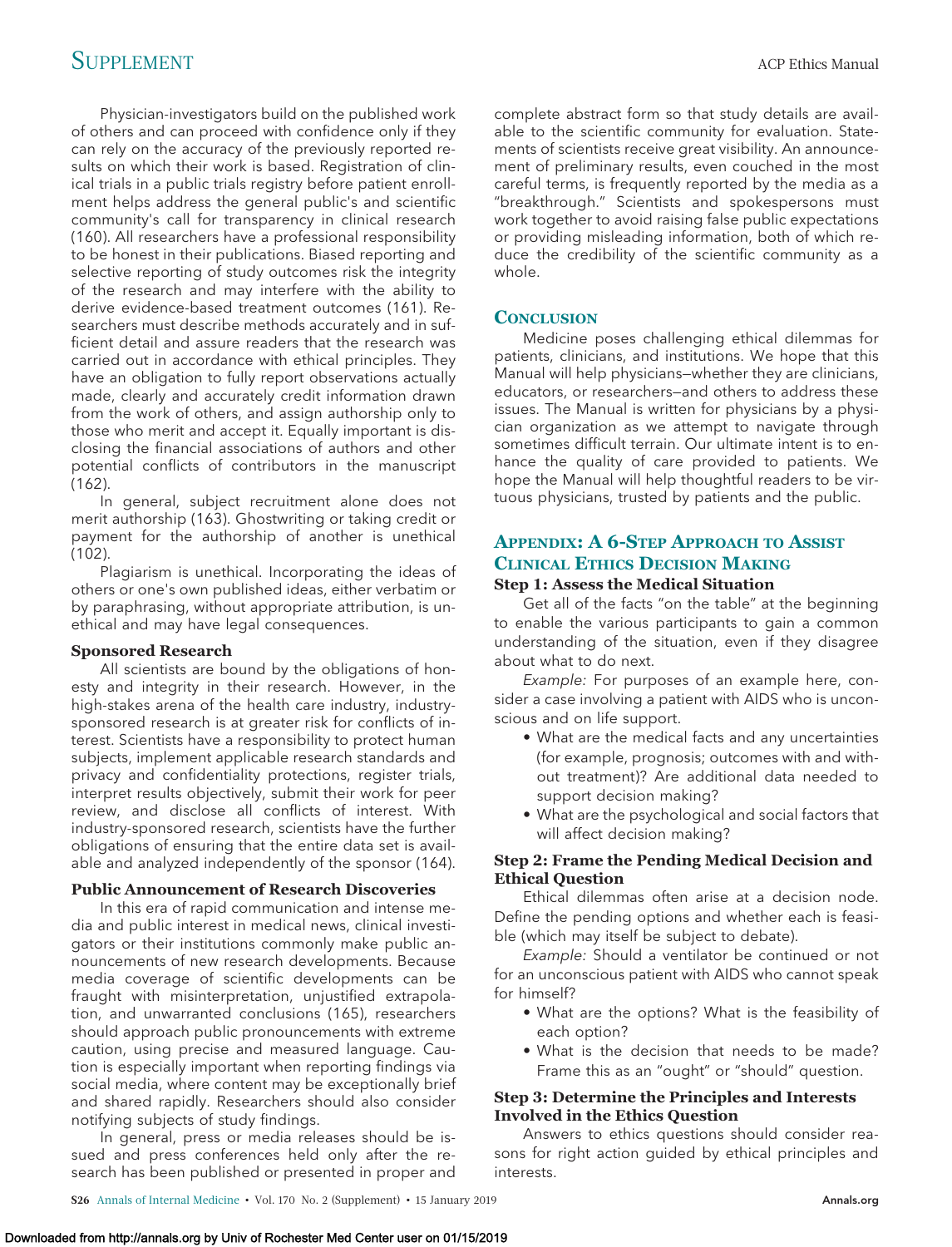Example: This case involves principles of beneficence, nonmaleficence, and respect for patient autonomy. Virtues of the physician, such as honesty, wisdom, patience, and compassion, are also relevant.

- What are the ethical principles at issue beneficence (act in the best interests of the patient), nonmaleficence (do no harm), respect for patient autonomy, justice?
- Consider also using virtue ethics (an approach to ethics emphasizing the role of physician character and virtue rather than duties or consequence of actions) to help determine how a good physician might act in such a case.

#### **Step 4: Who Are the Participants, and What Are Their Motivations?**

Seek to understand the various and possibly conflicting motivations of involved individuals. Err on the side of inclusivity.

Example: The patient's partner and parents all say they speak for the patient. Should the patient's partner or parents be the surrogate decision maker for this patient?

- What did the patient want (for a patient with decision-making capacity, what does the patient want)? Who best knows the patient and his wishes for care?
- Who has a stake in the outcome?
- What are the needs, motivations, preferences, values, and obligations of each participant?
- What is the strength of each participant's claim, based on her/his relation to the patient?

#### **Step 5: Balancing Principles and Interests to Reach Resolution**

This step is the core of the ethics consultation and should provide reasoned arguments for action. Successful ethics consultation also aims to protect informed/ shared decision making by building consensus.

Example: The patient's partner has been designated his health care agent in an advance directive with specific written instructions.

Which of the principles, interests, and motivations delineated in steps 3 and 4 are most compelling?

If consensus cannot be reached, whose claim for decision-making authority and which arguments are the strongest, based on ethical principles?

• What argument would you present to lead all those involved to agree with what you think is the best way forward?

#### **Step 6: Preventive Ethics Review**

Every ethics consult provides an opportunity to learn. Consider how this ethical dilemma might have been avoided.

• How might the situation be avoided the next time around?

- Are there modifiable structural aspects of the institution/ health care delivery system that contributed to the dilemma?
- Might a conversation about the situation among interested participants have prevented the ethical conflict?

From American College of Physicians, Philadelphia, Pennsylvania (L.S.S.); and Brown Physicians Inc., East Providence, Rhode Island (T.A.B.).

**Acknowledgment:** The College and the ACP Ethics, Professionalism and Human Rights Committee thank former Committee members who made contributions to the development of the Manual through their work on previous editions. They also thank the many leadership, journal, and other reviewers of this edition of the Manual for helpful comments on drafts; Matthew DeCamp, MD, PhD, for consulting and research assistance with the research chapter of the Manual, for which contributions he received compensation; and staff to the Committee from the ACP Center for Ethics and Professionalism, Daniel T. Kim, Lois Snyder Sulmasy, and Kathy Wynkoop, who worked on this edition.

**Financial Support:** Financial support for the development of the Manual came exclusively from the ACP operating budget.

**Disclosures:** Disclosure forms can be viewed at [www](http://www.acponline.org/authors/icmje/ConflictOfInterestForms.do?msNum=M18-2160) [.acponline.org/authors/icmje/ConflictOfInterestForms.do?ms](http://www.acponline.org/authors/icmje/ConflictOfInterestForms.do?msNum=M18-2160) [Num=M18-2160.](http://www.acponline.org/authors/icmje/ConflictOfInterestForms.do?msNum=M18-2160)

**Corresponding Author:** Lois Snyder Sulmasy, JD, American College of Physicians, Center for Ethics and Professionalism, 190 N. Independence Mall West, Philadelphia, PA 19106; e-mail, [lsnyder@acponline.org.](mailto:lsnyder@acponline.org)

**Current Author Addresses:** Ms. Snyder Sulmasy: Center for Ethics and Professionalism, American College of Physicians, 190 N. Independence Mall West, Philadelphia, PA 19106; e-mail, [lsnyder@acponline.org.](mailto:lsnyder@acponline.org)

Dr. Bledsoe: Alpert Medical School, Brown University, 375 Wampanoag Trail, East Providence, RI 02915.

**Author Contributions:** Analysis and interpretation of the data: L.S. Sulmasy.

Drafting of the article: L.S. Sulmasy, T.A. Bledsoe.

Critical revision for important intellectual content: T.A. Bledsoe.

Final approval of the article: L.S. Sulmasy, T.A. Bledsoe.

Collection and assembly of data: L.S. Sulmasy.

#### **References**

1. Peabody FW. The care of the patient. JAMA. 1927;88:877-82. 2. Snyder L; American College of Physicians Ethics, Professionalism, and Human Rights Committee. American College of Physicians Ethics Manual: sixth edition. Ann Intern Med. 2012;156:73-104. [PMID: 22213573] doi:10.7326/0003-4819-156-1-201201031-00001

[Annals.org](http://www.annals.org) Annals of Internal Medicine • Vol. 170 No. 2 (Supplement) • 15 January 2019 **S27**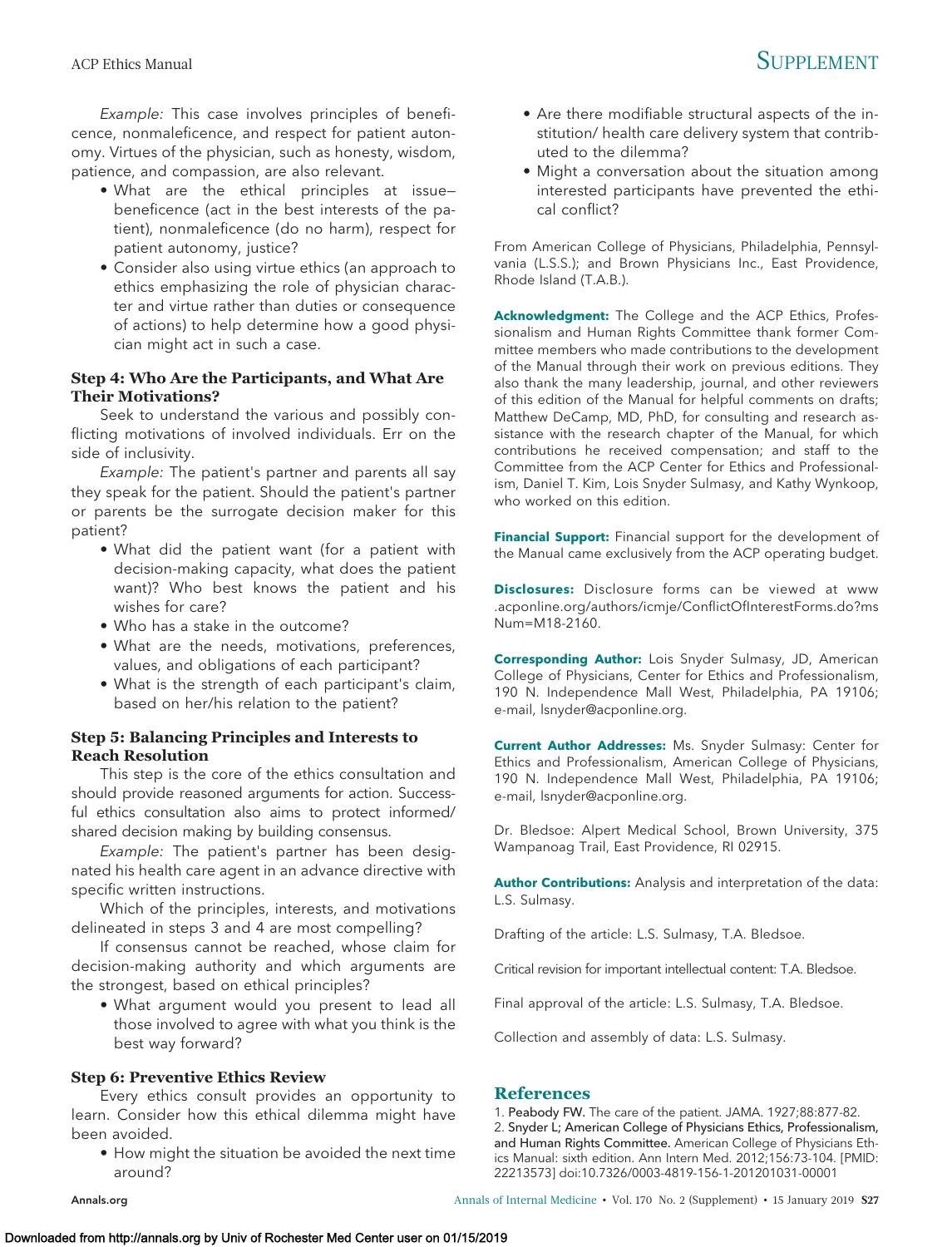3. American College of Physicians Ethics Manual. Part 1: History; the patient; other physicians. American College of Physicians. Ann Intern Med. 1989;111:245-52. [PMID: 2665591]

4. American College of Physicians Ethics Manual. Part 2: The physician and society; research; life-sustaining treatment; other issues. American College of Physicians. Ann Intern Med. 1989;111:327-35. [PMID: 2757314]

5. Jonsen AR. The Birth of Bioethics. New York: Oxford Univ Pr; 1998.

6. Jecker NS, Jonsen AR, Pearlman RA. Bioethics: An Introduction to the History, Methods, and Practice. 3rd ed. Sudbury, MA: Jones & Bartlett; 2012.

7. Beauchamp TL, Childress JF. Principles of Biomedical Ethics. 7th ed. New York: Oxford Univ Pr; 2012.

8. Mitnick S, Leffler C, Hood VL; American College of Physicians Ethics, Professionalism and Human Rights Committee. Family caregivers, patients and physicians: ethical guidance to optimize relationships. J Gen Intern Med. 2010;25:255-60. [PMID: 20063128] doi:10.1007/s11606-009-1206-3

9. Osler W. The master-word in medicine. In: Aequanimitas: With Other Addresses to Medical Students, Nurses and Practitioners of Medicine. Philadelphia: P. Blakiston's Son & Co.; 1904.

10. ABIM Foundation; ACP-ASIM Foundation; European Federation of Internal Medicine. Medical professionalism in the new millennium: a physician charter. Ann Intern Med. 2002;136:243-6. [PMID: 11827500]

11. Snyder L, Tooker J. Obligations and opportunities: the role of clinical societies in the ethics of managed care. J Am Geriatr Soc. 1998;46:378-80. [PMID: 9514391]

12. Ginsburg J, Snyder L; Health and Public Policy Committee of the American College of Physicians. Statement of principles on the role of governments in regulating the patient-physician relationship: a statement of principles of the American College of Physicians. July 2012. Accessed at [https://www.acponline.org/acp\\_policy/policies](https://www.acponline.org/acp_policy/policies/patient_physician_relationship_2012.pdf) [/patient\\_physician\\_relationship\\_2012.pdf](https://www.acponline.org/acp_policy/policies/patient_physician_relationship_2012.pdf) on 17 February 2018.

13. Pellegrino ED, Relman AS. Professional medical associations: ethical and practical guidelines. JAMA. 1999;282:984-6. [PMID: 10485685]

14. American Medical Association. Policy H-478.997: guidelines for physician-patient electronic mail and text messaging. Last modified 2017. Accessed at<https://policysearch.ama-assn.org/policyfinder> on 17 February 2018.

15. Farnan JM, Snyder Sulmasy L, Worster BK, Chaudhry HJ, Rhyne JA, Arora VM; American College of Physicians Ethics, Professionalism and Human Rights Committee. Online medical professionalism: patient and public relationships: policy statement from the American College of Physicians and the Federation of State Medical Boards. Ann Intern Med. 2013;158:620-7. [PMID: 23579867] doi:10.7326 /0003-4819-158-8-201304160-00100

16. Federation of State Medical Boards of the United States. Model Guidelines for the Appropriate Use of the Internet in Medical Practice. Dallas: Federation of State Medical Boards of the United States; 2002.

17. Daniel H, Sulmasy LS; Health and Public Policy Committee of the American College of Physicians. Policy recommendations to guide the use of telemedicine in primary care settings: an American College of Physicians position paper. Ann Intern Med. 2015;163:787-9. [PMID: 26344925] doi:10.7326/M15-0498

18. Snyder L, Weiner J. Ethics and Medicaid patients. In: Snyder L, ed. Ethical Choices: Case Studies for Medical Practice. 2nd ed. Philadelphia: American Coll Physicians; 2005:130-5.

19. Farber NJ, Snyder L. The difficult patient: should you end the relationship? What now? An ethics case study. The American College of Physicians Ethics Case Studies Series. Medscape CME & Education. 5 September 2014. Accessed at [https://www.medscape.org](https://www.medscape.org/viewarticle/706978) [/viewarticle/706978](https://www.medscape.org/viewarticle/706978) on 18 February 2018.

20. Kahn MW. What would Osler do? Learning from "difficult" patients. N Engl J Med. 2009;361:442-3. [PMID: 19641200] doi:10 .1056/NEJMp0902021

Downloaded from http://annals.org by Univ of Rochester Med Center user on 01/15/2019

21. American Medical Association. Opinion 3.2.3: industryemployed physicians and independent medical examiners. In: AMA Code of Medical Ethics. Chicago: American Med Assoc; 2016. Accessed at [https://www.ama-assn.org/sites/default/files/media](https://www.ama-assn.org/sites/default/files/media-browser/code-of-medical-ethics-chapter-3.pdf) [-browser/code-of-medical-ethics-chapter-3.pdf](https://www.ama-assn.org/sites/default/files/media-browser/code-of-medical-ethics-chapter-3.pdf) on 17 February 2018.

22. American Medical Association. Opinion 1.2.6: work-related and independent medical examinations. In: AMA Code of Medical Ethics. Chicago: American Med Assoc; 2016. Accessed at [https://www.ama](https://www.ama-assn.org/sites/default/files/media-browser/code-of-medical-ethics-chapter-1.pdf) [-assn.org/sites/default/files/media-browser/code-of-medical-ethics](https://www.ama-assn.org/sites/default/files/media-browser/code-of-medical-ethics-chapter-1.pdf) [-chapter-1.pdf](https://www.ama-assn.org/sites/default/files/media-browser/code-of-medical-ethics-chapter-1.pdf) on 17 February 2018.

23. U.S. Department of Health and Human Services. The HIPAA Privacy Rule. 45 CFR Parts 160, 162 and 164 (2013). 16 April 2015. Accessed at [https://www.hhs.gov/hipaa/for-professionals/privacy](https://www.hhs.gov/hipaa/for-professionals/privacy/index.html) [/index.html](https://www.hhs.gov/hipaa/for-professionals/privacy/index.html) on 13 March 2018.

24. Kuhn TM, Barr MS, Snyder L; Medical Informatics Subcommittee and the Medical Informatics Committee of the American College of Physicians. Health Information Technology & Privacy: A Position Paper of the American College of Physicians. July 2011. Accessed at [https://www.acponline.org/acp\\_policy/policies/health\\_information](https://www.acponline.org/acp_policy/policies/health_information_techology_privacy_2011.pdf) [\\_techology\\_privacy\\_2011.pdf](https://www.acponline.org/acp_policy/policies/health_information_techology_privacy_2011.pdf) on 17 February 2018.

25. Carlisle J, Shickle D, Cork M, McDonagh A. Concerns over confidentiality may deter adolescents from consulting their doctors. A qualitative exploration. J Med Ethics. 2006;32:133-7. [PMID: 16507655]

26. Wisk LE, Gray SH, Gooding HC. I thought you said this was confidential?—Challenges to protecting privacy for teens and young adults. JAMA Pediatr. 2018;172:209-10. [PMID: 29309491] doi:10 .1001/jamapediatrics.2017.3927

27. Burnum JF. Secrets about patients. N Engl J Med. 1991;324: 1130-3. [PMID: 2008187]

28. Sulmasy LS, Lopez AM, Horwitch CA; American College of Physicians Ethics, Professionalism and Human Rights Committee. Ethical implications of the electronic health record: in the service of the patient. J Gen Intern Med. 2017;32:935-9. [PMID: 28321550] doi:10.1007/s11606-017-4030-1

29. Rattner S, Mathes M, Siegler E. Copied and pasted and misdiagnosed (or cloned notes and blind alleys). American College of Physicians Ethics Case Studies Series. Medscape CME & Education. 5 June 2015. Accessed at [https://www.medscape.org/viewarticle](https://www.medscape.org/viewarticle/763617) [/763617](https://www.medscape.org/viewarticle/763617) on 17 February 2018.

30. Crawley LM, Marshall PA, Koenig BA. Respecting cultural differences at the end of life. In: Snyder L, Quill TE, eds. Physician's Guide to End-of-Life Care. Philadelphia: American Coll Physicians; 2001: 35-55.

31. Eggly S, Penner L, Albrecht TL, Cline RJ, Foster T, Naughton M, et al. Discussing bad news in the outpatient oncology clinic: rethinking current communication guidelines. J Clin Oncol. 2006;24:716-9. [PMID: 16446346]

32. American Medical Association. Opinion 2.1.3: withholding information from patients. In: AMA Code of Medical Ethics. Chicago: American Med Assoc; 2016. Accessed at [https://www.ama-assn.org](https://www.ama-assn.org/sites/default/files/media-browser/code-of-medical-ethics-chapter-2.pdf) [/sites/default/files/media-browser/code-of-medical-ethics-chapter-2](https://www.ama-assn.org/sites/default/files/media-browser/code-of-medical-ethics-chapter-2.pdf) [.pdf](https://www.ama-assn.org/sites/default/files/media-browser/code-of-medical-ethics-chapter-2.pdf) on 17 February 2018.

33. Berger JT. Ignorance is bliss? Ethical considerations in therapeutic nondisclosure. Cancer Invest. 2005;23:94-8. [PMID: 15779872]

34. Berger JT, DeRenzo EG, Schwartz J. Surrogate decision making: reconciling ethical theory and clinical practice. Ann Intern Med. 2008;149:48-53. [PMID: 18591637]

35. Patient Education and Caring: End of Life (PEACE) series. Philadelphia: Center for Ethics and Professionalism, American Coll Physicians; 2001. Accessed at [www.acponline.org/patients\\_families/end](http://www.acponline.org/patients_families/end_of_life_issues/peace/) [\\_of\\_life\\_issues/peace/](http://www.acponline.org/patients_families/end_of_life_issues/peace/) on 12 March 2018.

36. Collins FS, Varmus H. A new initiative on precision medicine. N Engl J Med. 2015;372:793-5. [PMID: 25635347] doi:10.1056 /NEJMp1500523

37. van der Wouden CH, Carere DA, Maitland-van der Zee AH, Ruffin MT 4th, Roberts JS, Green RC; Impact of Personal Genomics Study Group. Consumer perceptions of interactions with primary care providers after direct-to-consumer personal genomic testing.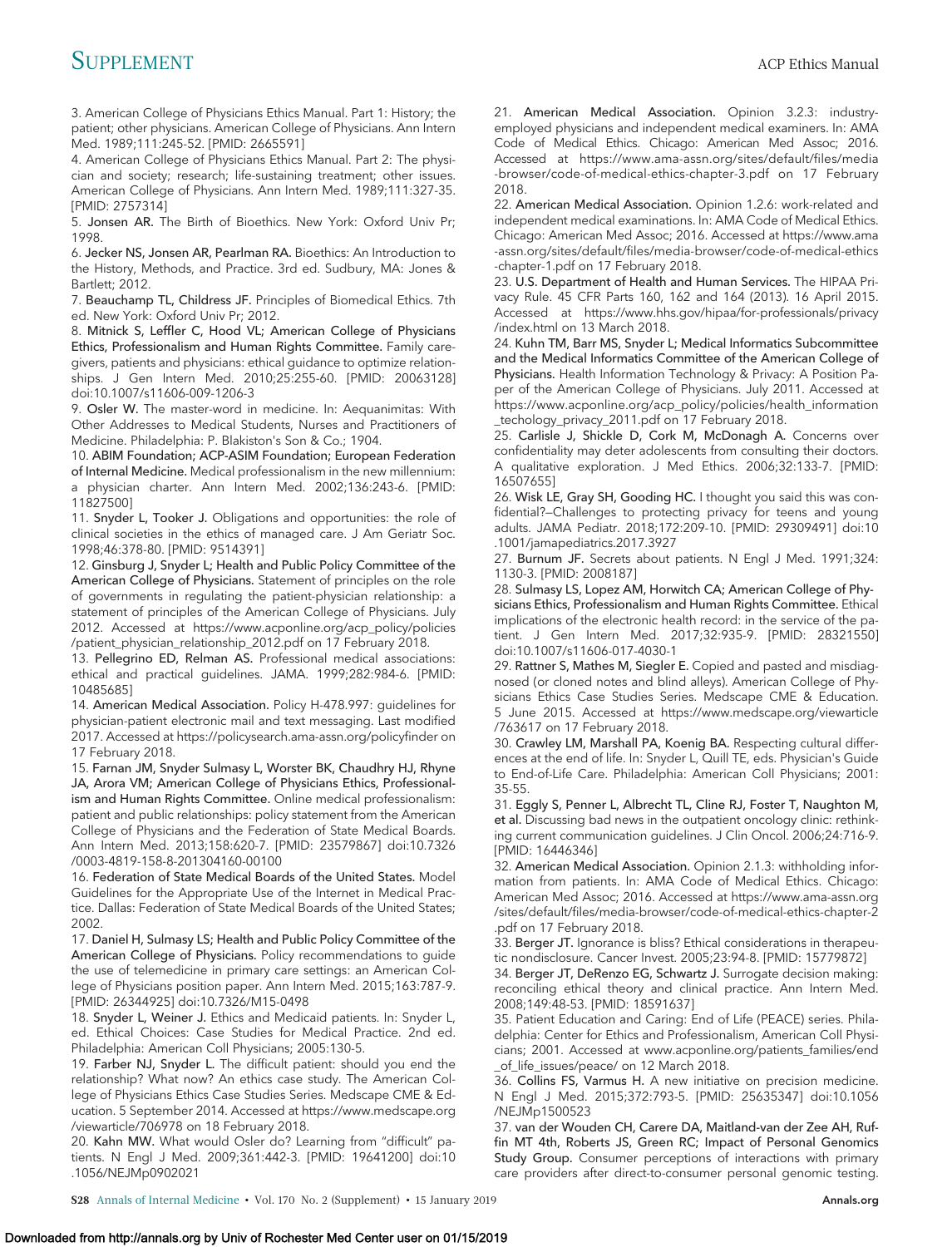Ann Intern Med. 2016;164:513-22. [PMID: 26928821] doi:10.7326 /M15-0995

38. Fiore RN, Goodman KW. Precision medicine ethics: selected issues and developments in next-generation sequencing, clinical oncology, and ethics. Curr Opin Oncol. 2016;28:83-7. [PMID: 26569425] doi:10.1097/CCO.0000000000000247

39. Lee LM, Gostin LO. Ethical collection, storage, and use of public health data: a proposal for a national privacy protection. JAMA. 2009;302:82-4. [PMID: 19567443] doi:10.1001/jama.2009.958

40. Hudson KL. Genomics, health care, and society. N Engl J Med. 2011;365:1033-41. [PMID: 21916641] doi:10.1056/NEJMra1010517 41. Weiner J. The duty to treat HIV-positive patients. In: Snyder L, ed. Ethical Choices: Case Studies for Medical Practice. 2nd ed. Philadelphia: American Coll Physicians; 2005:136-42.

42. Lubinski C, Aberg J, Bardeguez AD, Elion R, Emmanuel P, Kuritzkes D, et al. HIV policy: the path forward—a joint position paper of the HIV Medicine Association of the Infectious Diseases Society of America and the American College of Physicians. Clin Infect Dis. 2009;48:1335-44. [PMID: 19385087]

43. New York State Task Force on Life & the Law, New York State Department of Health. Ventilator allocation guidelines. 2015. Accessed at [https://www.health.ny.gov/diseases/communicable](https://www.health.ny.gov/diseases/communicable/influenza/pandemic/ventilators/docs/ventilator_guidelines.pdf) [/influenza/pandemic/ventilators/docs/ventilator\\_guidelines.pdf](https://www.health.ny.gov/diseases/communicable/influenza/pandemic/ventilators/docs/ventilator_guidelines.pdf) on 26 February 2018.

44. Veterans Health Administration's National Center for Ethics in Health Care. Meeting the challenge of pandemic influenza: ethical guidance for leaders and health care professionals in the Veterans Health Administration. July 2010. Accessed at [www.ethics.va.gov](http://www.ethics.va.gov/activities/pandemic_influenza_preparedness.asp) [/activities/pandemic\\_influenza\\_preparedness.asp](http://www.ethics.va.gov/activities/pandemic_influenza_preparedness.asp) on 26 February 2018.

45. World Health Organization. Pandemic influenza risk management WHO interim guidance. 10 June 2013. Accessed at [http://](http://www.who.int/influenza/preparedness/pandemic/influenza_risk_management/en/) [www.who.int/influenza/preparedness/pandemic/influenza\\_risk](http://www.who.int/influenza/preparedness/pandemic/influenza_risk_management/en/) [\\_management/en/](http://www.who.int/influenza/preparedness/pandemic/influenza_risk_management/en/) on 26 February 2018.

46. Institute of Medicine. Guidance for establishing crisis standards of care for use in disaster situations: a letter report. 2009. Accessed at [https://www.nap.edu/catalog/12749/guidance](https://www.nap.edu/catalog/12749/guidance-for-establishing-crisis-standards-of-care-for-use-in-disaster-situations) [-for-establishing-crisis-standards-of-care-for-use-in-disaster-situations](https://www.nap.edu/catalog/12749/guidance-for-establishing-crisis-standards-of-care-for-use-in-disaster-situations) on 26 February 2018.

47. National Center for Complementary and Integrative Health, National Institutes of Health. Complementary, alternative, or integrative health: what's in a name? 2018. Accessed at [https://nccih.nih.gov](https://nccih.nih.gov/health/integrative-health) [/health/integrative-health](https://nccih.nih.gov/health/integrative-health) on 26 February 2018.

48. Nahin RL, Barnes PM, Stussman BJ. Expenditures on complementary health approaches: United States, 2012. Natl Health Stat Report. 2016;(95):1-11. Accessed at [https://www.cdc.gov/nchs/data](https://www.cdc.gov/nchs/data/nhsr/nhsr095.pdf) [/nhsr/nhsr095.pdf](https://www.cdc.gov/nchs/data/nhsr/nhsr095.pdf) on 26 February 2018.

49. Snyder L, ed. Complementary and Alternative Medicine: Ethics, the Patient, and the Physician. Totowa, NJ: Humana Pr; 2007.

50. Jou J, Johnson PJ. Nondisclosure of Complementary and Alternative Medicine Use to Primary Care Physicians: Findings From the 2012 National Health Interview Survey. JAMA Intern Med. 2016;176: 545-6. [PMID: 26999670] doi:10.1001/jamainternmed.2015.8593

51. National Center for Complementary and Alternative Medicine, National Institutes of Health. Accessed at [www.nccam.nih.gov](http://www.nccam.nih.gov) on 26 February 2018.

52. Gold KJ, Goldman EB, Kamil LH, Walton S, Burdette TG, Moseley KL. No appointment necessary? Ethical challenges in treating friends and family. N Engl J Med. 2014;371:1254-8. [PMID: 25251620] doi:10.1056/NEJMsb1402963

53. Mitnick S, Snyder L. Patient/physician/family caregiver relationships: when the family caregiver Is a physician. American College of Physicians Ethics Case Studies. Medscape CME & Education. 28 June 2011. Accessed at [https://www.medscape.org/viewarticle](https://www.medscape.org/viewarticle/736199) [/736199](https://www.medscape.org/viewarticle/736199) on 5 March 2018.

54. Alfandre D, Clever S, Farber NJ, Hughes MT, Redstone P, Lehmann LS. Caring for 'very important patients'—ethical dilemmas and suggestions for practical management. Am J Med. 2016;129:143-7. [PMID: 26522793] doi:10.1016/j.amjmed.2015.09.019

55. Sexual misconduct in the practice of medicine. Council on Ethical and Judicial Affairs, American Medical Association. JAMA. 1991;266: 2741-5. [PMID: 1942427]

56. Weiner J, Tolle SW. Sex and the single physician. In: Snyder L, ed. Ethical Choices: Case Studies for Medical Practice. 2nd ed. Philadelphia: American Coll Physicians; 2005:99-104.

57. Tilburt JC, Snyder Sulmasy L. Maintaining medical professionalism online: posting of patient information. American College of Physicians Ethics Case Studies. Medscape CME & Education. 26 February 2018. Accessed at [https://www.medscape.org/view](https://www.medscape.org/viewarticle/857101) [article/857101](https://www.medscape.org/viewarticle/857101) on 5 March 2018.

58. Brendel DH, Chu J, Radden J, Leeper H, Pope HG, Samson J, et al. The price of a gift: an approach to receiving gifts from patients in psychiatric practice. Harv Rev Psychiatry. 2007;15:43-51. [PMID: 17454174]

59. Lyckholm LJ. Should physicians accept gifts from patients? JAMA. 1998;280:1944-6. [PMID: 9851481]

60. Prokopetz JJ, Lehmann LS. Physicians as fundraisers: medical philanthropy and the doctor-patient relationship. PLoS Med. 2014;11: e1001600. [PMID: 24523665] doi:10.1371/journal.pmed.1001600

61. Making medical decisions for a loved one at the end of life. Patient Education and Caring: End-of-Life (PEACE) series. Philadelphia: American Coll Physicians; 2001. Accessed at [www.acponline.org](http://www.acponline.org/patients_families/end_of_life_issues/peace/) [/patients\\_families/end\\_of\\_life\\_issues/peace/](http://www.acponline.org/patients_families/end_of_life_issues/peace/) on 6 March 2018.

62. Institute of Medicine. Dying in America: Improving Quality and Honoring Individual Preferences Near the End of Life. Washington, DC: National Academies Pr; 2015.

63. Lo B, Snyder L. Care at the end of life: guiding practice where there are no easy answers [Editorial]. Ann Intern Med. 1999;130: 772-4. [PMID: 10357697]

64. Kelley AS, Morrison RS. Palliative Care for the Seriously Ill. N Engl J Med. 2015;373:747-55. [PMID: 26287850] doi:10.1056 /NEJMra1404684

65. When you have pain at the end of life. Patient Education and Caring: End-of-Life (PEACE) series. Philadelphia: American Coll Physicians; 2001. Accessed at [www.acponline.org/patients\\_families](http://www.acponline.org/patients_families/end_of_life_issues/peace/) [/end\\_of\\_life\\_issues/peace/](http://www.acponline.org/patients_families/end_of_life_issues/peace/) on 6 March 2018.

66. Jeuland J, Fitchett G, Schulman-Green D, Kapo J. Chaplains working in palliative care: who they are and what they do. J Palliat Med. 2017;20:502-8. [PMID: 28146647] doi:10.1089/jpm.2016 .0308

67. Lampert R, Hayes DL, Annas GJ, Farley MA, Goldstein NE, Hamilton RM, et al. HRS expert consensus statement on the management of cardiovascular implantable electronic devices (CIEDs) in patients nearing end of life or requesting withdrawal of therapy. Heart Rhythm Society. 17 May 2010. Accessed at [https://www.hrs](https://www.hrsonline.org/Policy-Payment/Clinical-Guidelines-Documents/Expert-Consensus-Statement-on-theManagement-of-Cardiovascular-Implantable-Electronic-Devices-CIEDs-in-patients-nearing-end-of-life-or-requesting-withdrawal-of-therapy) [online.org/Policy-Payment/Clinical-Guidelines-Documents/Expert](https://www.hrsonline.org/Policy-Payment/Clinical-Guidelines-Documents/Expert-Consensus-Statement-on-theManagement-of-Cardiovascular-Implantable-Electronic-Devices-CIEDs-in-patients-nearing-end-of-life-or-requesting-withdrawal-of-therapy) [-Consensus-Statement-on-theManagement-of-Cardiovascular](https://www.hrsonline.org/Policy-Payment/Clinical-Guidelines-Documents/Expert-Consensus-Statement-on-theManagement-of-Cardiovascular-Implantable-Electronic-Devices-CIEDs-in-patients-nearing-end-of-life-or-requesting-withdrawal-of-therapy) [-Implantable-Electronic-Devices-CIEDs-in-patients-nearing-end-of](https://www.hrsonline.org/Policy-Payment/Clinical-Guidelines-Documents/Expert-Consensus-Statement-on-theManagement-of-Cardiovascular-Implantable-Electronic-Devices-CIEDs-in-patients-nearing-end-of-life-or-requesting-withdrawal-of-therapy) [-life-or-requesting-withdrawal-of-therapy](https://www.hrsonline.org/Policy-Payment/Clinical-Guidelines-Documents/Expert-Consensus-Statement-on-theManagement-of-Cardiovascular-Implantable-Electronic-Devices-CIEDs-in-patients-nearing-end-of-life-or-requesting-withdrawal-of-therapy) on 6 March 2018.

68. Snyder L. Life, death, and the American College of Physicians: the Cruzan case [Editorial]. Ann Intern Med. 1990;112:802-4. [PMID: 2344110]

69. Fins JJ, Maltby BS, Friedmann E, Greene MG, Norris K, Adelman R, et al. Contracts, covenants and advance care planning: an empirical study of the moral obligations of patient and proxy. J Pain Symptom Manage. 2005;29:55-68. [PMID: 15652439]

70. Sulmasy DP, Hughes MT, Thompson RE, Astrow AB, Terry PB, Kub J, et al. How would terminally ill patients have others make decisions for them in the event of decisional incapacity? A longitudinal study. J Am Geriatr Soc. 2007;55:1981-8. [PMID: 18031490]

71. Sulmasy DP, Snyder L. Substituted interests and best judgments: an integrated model of surrogate decision making. JAMA. 2010; 304:1946-7. [PMID: 21045102] doi:10.1001/jama.2010.1595

72. Karlawish JH, Quill T, Meier DE. A consensus-based approach to providing palliative care to patients who lack decision-making capacity. ACP-ASIM End-of-Life Care Consensus Panel. American College of Physicians-American Society of Internal Medicine. Ann Intern Med. 1999;130:835-40. [PMID: 10366374]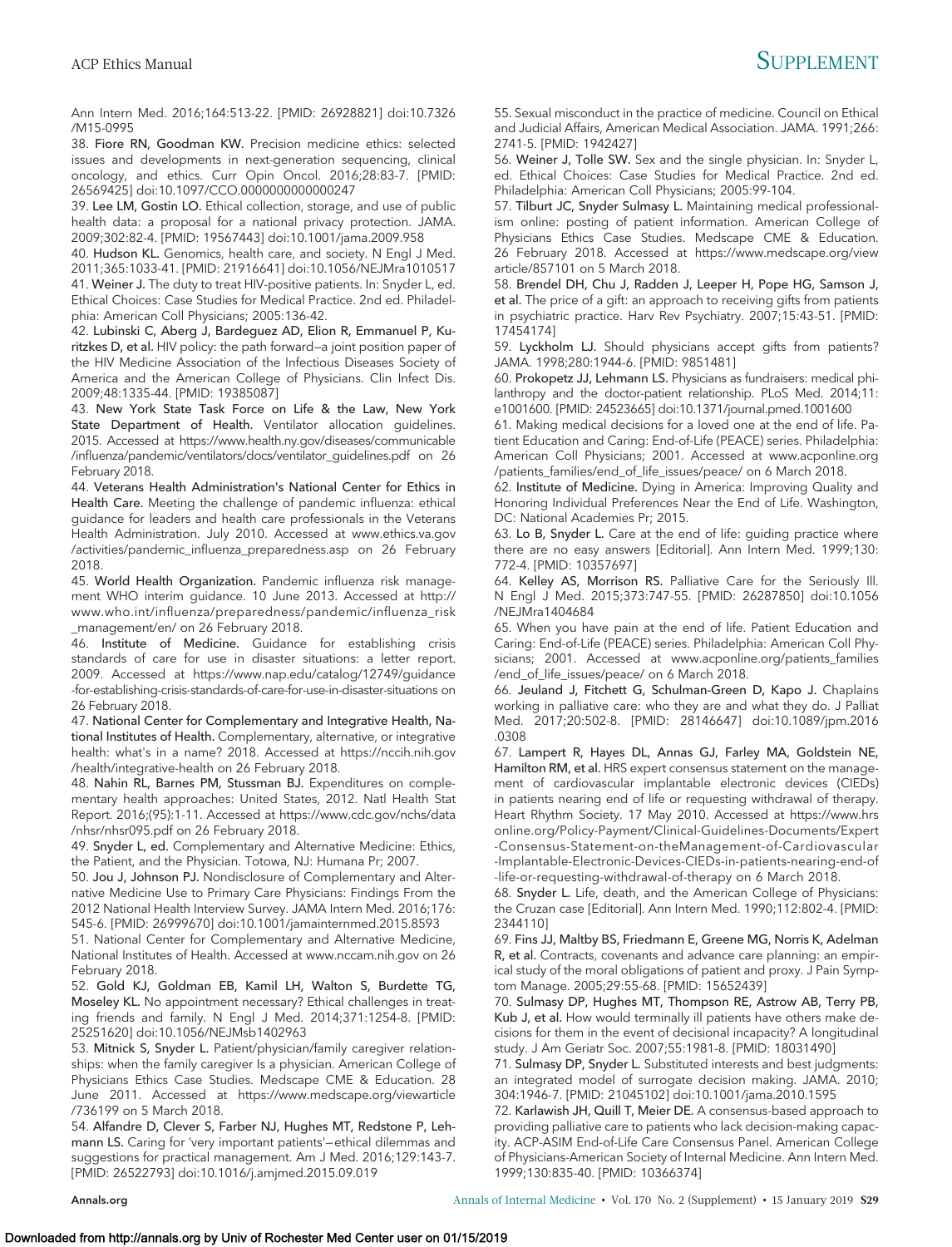### **SUPPLEMENT** ACP Ethics Manual

73. Living with a serious illness: talking with your doctor when the future is uncertain. Patient Education and Caring: End-of-Life (PEACE) series. Philadelphia: American Coll Physicians; 2001. Accessed at [www.acponline.org/patients\\_families/end\\_of\\_life\\_issues](http://www.acponline.org/patients_families/end_of_life_issues/peace/) [/peace/](http://www.acponline.org/patients_families/end_of_life_issues/peace/) on 6 March 2018.

74. Casarett D, Kapo J, Caplan A. Appropriate use of artificial nutrition and hydration—fundamental principles and recommendations. N Engl J Med. 2005;353:2607-12. [PMID: 16354899]

75. Gazelle G. The slow code—should anyone rush to its defense? N Engl J Med. 1998;338:467-9. [PMID: 9459653]

76. Sabatino CP. Survey of state EMS-DNR laws and protocols. J Law Med Ethics. 1999;27:297-315, 294. [PMID: 11067612]

77. Snyder Sulmasy L, Mueller PS; Ethics, Professionalism and Human Rights Committee of the American College of Physicians. Ethics and the legalization of physician-assisted suicide: an American College of Physicians position paper. Ann Intern Med. 2017;167:576-8. [PMID: 28975242] doi:10.7326/M17-0938

78. Sulmasy DP, Pellegrino ED. The rule of double effect: clearing up the double talk. Arch Intern Med. 1999;159:545-50. [PMID: 10090110]

79. Quill TE, Byock IR. Responding to intractable terminal suffering: the role of terminal sedation and voluntary refusal of food and fluids. ACP-ASIM End-of-Life Care Consensus Panel. American College of Physicians-American Society of Internal Medicine. Ann Intern Med. 2000;132:408-14. [PMID: 10691593]

80. Public Health Division, Oregon Health Authority. Death with Dignity Act annual reports. Accessed at [http://www.oregon.gov/oha](http://www.oregon.gov/oha/PH/PROVIDERPARTNERRESOURCES/EVALUATIONRESEARCH/DEATHWITHDIGNITYACT/Pages/ar-index.aspx) [/PH/PROVIDERPARTNERRESOURCES/EVALUATIONRESEARCH](http://www.oregon.gov/oha/PH/PROVIDERPARTNERRESOURCES/EVALUATIONRESEARCH/DEATHWITHDIGNITYACT/Pages/ar-index.aspx) [/DEATHWITHDIGNITYACT/Pages/ar-index.aspx](http://www.oregon.gov/oha/PH/PROVIDERPARTNERRESOURCES/EVALUATIONRESEARCH/DEATHWITHDIGNITYACT/Pages/ar-index.aspx) on March 12, 2018.

81. Multi-Society Task Force on PVS. Medical aspects of the persistent vegetative state (1). N Engl J Med. 1994;330:1499-508. [PMID: 7818633]

82. Fins JJ, Plum F. Neurological diagnosis is more than a state of mind: diagnostic clarity and impaired consciousness [Editorial]. Arch Neurol. 2004;61:1354-5. [PMID: 15364678]

83. Herrin V, Poon P. Talking about organ procurement when one of your patients dies. In: Snyder L, ed. Ethical Choices: Case Studies for Medical Practice. 2nd ed. Philadelphia: American Coll Physicians; 2005:28-32.

84. Veatch RM, Ross LF. Transplantation Ethics. 2nd ed. Washington, DC: Georgetown Univ. Pr; 2015.

85. Williams MA, Lipsett PA, Rushton CH, Grochowski EC, Berkowitz ID, Mann SL, et al; Council on Scientific Affairs, American Medical Association. The physician's role in discussing organ donation with families. Crit Care Med. 2003;31:1568-73. [PMID: 12771634]

86. Povar GJ, Blumen H, Daniel J, Daub S, Evans L, Holm RP, et al; Medicine as a Profession Managed Care Ethics Working Group. Ethics in practice: managed care and the changing health care environment: medicine as a profession managed care ethics working group statement. Ann Intern Med. 2004;141:131-6. [PMID: 15262669]

87. Winkenwerder W, Ball JR. Transformation of American health care. The role of the medical profession. N Engl J Med. 1988;318: 317-9. [PMID: 3336424]

88. Kaldjian LC. Patient care and population health: goals, roles and costs. J Public Health Res. 2014;3:311. [PMID: 25343140] doi:10 .4081/jphr.2014.311

89. Gourevitch MN. Population health and the academic medical center: the time is right. Acad Med. 2014;89:544-9. [PMID: 24556766] doi:10.1097/ACM.0000000000000171

90. LaPuma J, Schiedermayer D, Seigler M. Ethical issues in managed care. Trends Health Care Law Ethics. 1995;10:73-7. [PMID: 7655240]

91. Snyder Sulmasy L, Mozersky J, Rosenbaum JR, Faber-Langendoen K. Patient requests for specific care: 'surely you can explain to my insurer that I need Boniva?' American College of Physicians Ethics Case Studies. Medscape CME & Education. 12 July 2018. Accessed at<https://www.medscape.org/viewarticle/865078> on 7 March 2018.

92. Faber-Langendoen K, Snyder L. Who should get what? Mammography and the stewardship of health care resources. American College of Physicians Ethics Case Studies. Medscape CME & Education. 15 March 2012. Accessed at [https://www.medscape.org/view](https://www.medscape.org/viewarticle/759973) [article/759973](https://www.medscape.org/viewarticle/759973) on 7 March 2018.

93. Mathes M, Snyder L, Tilburt JC, Sulmasy DP. Stewardship of health care resources: responding to a patient's request for antibiotics. American College of Physicians Ethics Case Studies. Medscape CME & Education. 29 December 2014. Accessed at [www.medscape](https://www.medscape.org/viewarticle/772245) [.org/viewarticle/772245](https://www.medscape.org/viewarticle/772245) on 7 March 2018.

94. Fleming DA, Snyder Sulmasy L. Ethics of parsimonious medicine [Letter]. JAMA. 2013;309:2209-10. [PMID: 23736724] doi:10.1001 /jama.2013.5570

95. Snyder L, Neubauer RL; American College of Physicians Ethics, Professionalism and Human Rights Committee. Pay-for-performance principles that promote patient-centered care: an ethics manifesto. Ann Intern Med. 2007;147:792-4. [PMID: 18056664]

96. Braddock CH 3rd, Snyder L. The doctor will see you shortly. The ethical significance of time for the patient-physician relationship. J Gen Intern Med. 2005;20:1057-62. [PMID: 16307634]

97. Stillman M. Concierge medicine: a "regular" physician's perspective. Ann Intern Med. 2010;152:391-2. [PMID: 20231570] doi:10 .7326/0003-4819-152-6-201003160-00009

98. Doherty R; Medical Practice and Quality Committee of the American College of Physicians. Assessing the patient care implications of "concierge" and other direct patient contracting practices: a policy position paper from the American College of Physicians. Ann Intern Med. 2015;163:949-52. [PMID: 26551655] doi:10.7326/M15-0366

99. Carnahan SJ. Concierge medicine: legal and ethical issues. J Law Med Ethics. 2007;35:211-5. [PMID: 17341229]

100. Snyder L, Hillman AL. Financial incentives and physician decision making. In: Snyder L, ed. Ethical Choices: Case Studies for Medical Practice. 2nd ed. Philadelphia: American College of Physicians; 2005;169-75.

101. Sulmasy DP. Physicians, cost control, and ethics. Ann Intern Med. 1992;116:920-6. [PMID: 1580450]

102. Coyle SL; Ethics and Human Rights Committee, American College of Physicians-American Society of Internal Medicine. Physicianindustry relations. Part 1: individual physicians. Ann Intern Med. 2002;136:396-402. [PMID: 11874314]

103. Conflicts of interest. Physician ownership of medical facilities. Council on Ethical and Judicial Affairs, American Medical Association. JAMA. 1992;267:2366-9. [PMID: 1564779]

104. Povar GJ, Snyder L. Selling products out of the office. Ethics and Human Rights Committee. Ann Intern Med. 1999;131:863-4. [PMID: 10610634]

105. Dana J, Loewenstein G. A social science perspective on gifts to physicians from industry. JAMA. 2003;290:252-5. [PMID: 12851281] 106. Turton FE, Snyder L. Physician-industry relations [Letter]. Ann Intern Med. 2007;146:469. [PMID: 17371898]

107. Open Payments. Centers for Medicare & Medicaid Services. Accessed at<https://www.cms.gov/openpayments/> on 12 March 2018.

108. Coyle SL; Ethics and Human Rights Committee, American College of Physicians-American Society of Internal Medicine. Physicianindustry relations. Part 2: organizational issues. Ann Intern Med. 2002;136:403-6. [PMID: 11874315]

109. Council of Medical Specialty Societies. Code for interactions with companies. April 2015. Accessed at [https://cmss.org/wp-content](https://cmss.org/wp-content/uploads/2016/02/CMSS-Code-for-Interactions-with-Companies-Approved-Revised-Version-4.13.15-with-Annotations.pdf) [/uploads/2016/02/CMSS-Code-for-Interactions-with-Companies](https://cmss.org/wp-content/uploads/2016/02/CMSS-Code-for-Interactions-with-Companies-Approved-Revised-Version-4.13.15-with-Annotations.pdf) [-Approved-Revised-Version-4.13.15-with-Annotations.pdf](https://cmss.org/wp-content/uploads/2016/02/CMSS-Code-for-Interactions-with-Companies-Approved-Revised-Version-4.13.15-with-Annotations.pdf) on 7 March 2018.

110. Groman R, Ginsburg J; American College of Physicians. Racial and ethnic disparities in health care: a position paper of the American College of Physicians. Ann Intern Med. 2004;141:226-32. [PMID: 15289223]

111. Mann JM, Gruskin S, Grodin MA, Annas GJ, eds. Health and Human Rights: A Reader. New York: Routledge; 1999.

112. Institute of Medicine. To Err Is Human: Building a Safer Health Care System. Washington, DC: National Academies Pr; 1999.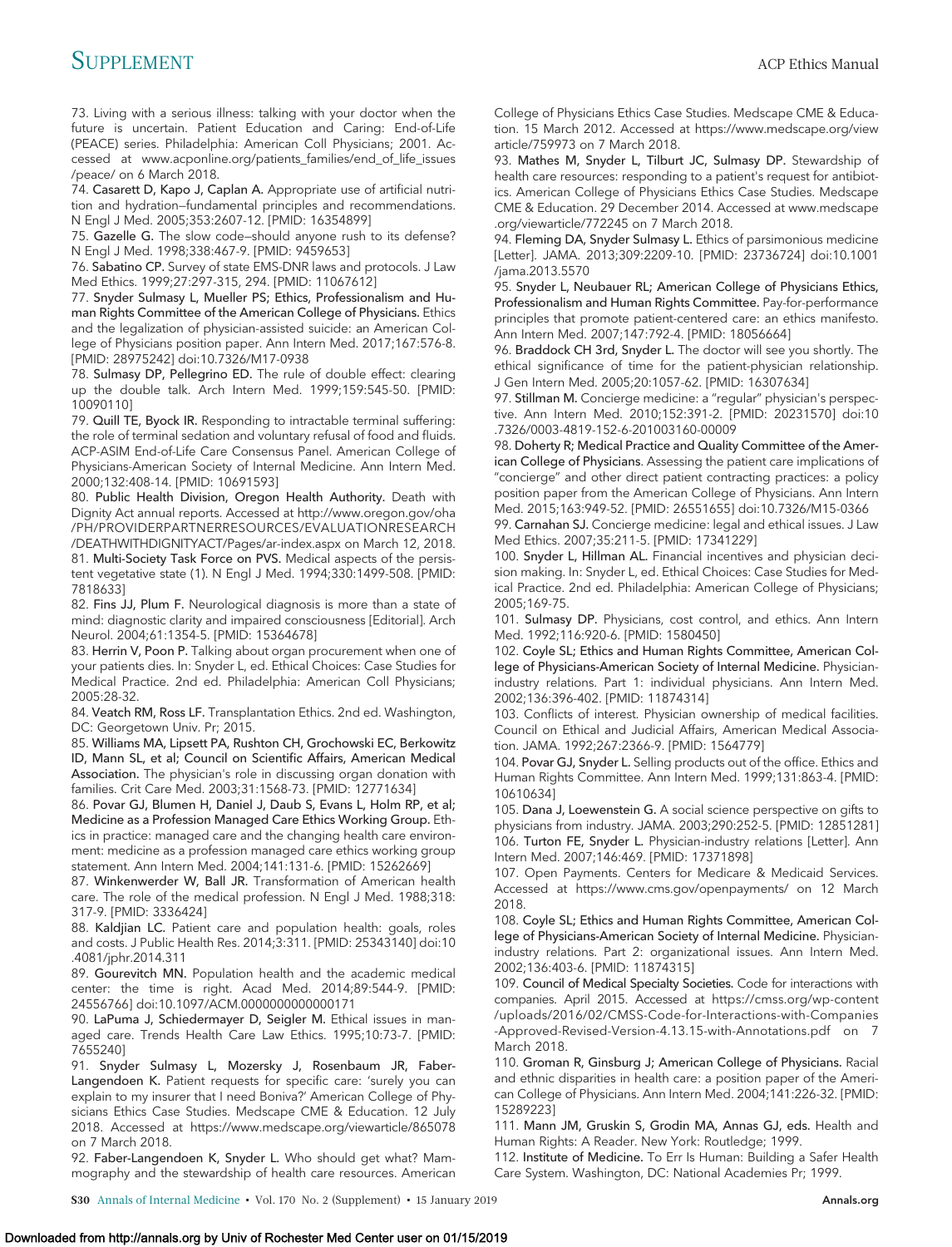113. Tulsky JA, Snyder L. Deciding how much care is too much. In: Snyder L, ed. Ethical Choices: Case Studies for Medical Practice. 2nd ed. Philadelphia: American College of Physicians; 2005:3-8.

114. United Nations. First Congress on the Prevention of Crime and the Treatment of Offenders. Standard minimum rules for the treatment of prisoners. 1955. Accessed at [www2.ohchr.org/english/law](http://www2.ohchr.org/english/law/pdf/treatmentprisoners.pdf) [/pdf/treatmentprisoners.pdf](http://www2.ohchr.org/english/law/pdf/treatmentprisoners.pdf) on 7 March 2018.

115. National Commission on Correctional Health Care. Charging inmates a fee for health care services. 1996; reaffirmed with revision 2017. Accessed at [https://www.ncchc.org/charging-inmates-a-fee](https://www.ncchc.org/charging-inmates-a-fee-for-health-care-services) [-for-health-care-services](https://www.ncchc.org/charging-inmates-a-fee-for-health-care-services) on 7 March 2018.

116. Juarez JA, Marvel K, Brezinski KL, Glazner C, Towbin MM, Lawton S. Bridging the gap: a curriculum to teach residents cultural humility. Fam Med. 2006;38:97-102. [PMID: 16450230]

117. DeCamp M, Lehmann LS, Jaeel P, Horwitch C; ACP Ethics, Professionalism and Human Rights Committee. Ethical Obligations Regarding Short-Term Global Health Clinical Experiences: An American College of Physicians Position Paper. Ann Intern Med. 2018;168: 651-657. [PMID: 29582076] doi:10.7326/M17-3361

118. Fletcher JC, Siegler M. What are the goals of ethics consultation? A consensus statement. J Clin Ethics. 1996;7:122-6. [PMID: 8889887]

119. The Joint Commission. 2018 Comprehensive Accreditation Manual for Hospitals (CAMH). Oak Brook, IL: Joint Commission Resources; 2017.

120. American Society for Bioethics and Humanities. Core Competencies for Healthcare Ethics Consultation. Glenview, IL: American Society for Bioethics and Humanities; 2011.

121. Guidelines for the physician expert witness. American College of Physicians. Ann Intern Med. 1990;113:789. [PMID: 2240881]

122. Snyder L, Dunn LJ Jr. To be or not to be: should I serve as an expert witness? American College of Physicians Ethics Case Studies. Medscape CME & Education. 5 September 2014. Accessed at [https:](https://www.medscape.org/viewarticle/724347) [//www.medscape.org/viewarticle/724347](https://www.medscape.org/viewarticle/724347) on 7 March 2018.

123. Ginsburg J; American College of Physicians-American Society of Internal Medicine. Physicians and joint negotiations. Ann Intern Med. 2001;134:787-92. [PMID: 11329239]

124. Leffler C. Physician work stoppages and political demonstrations economic self-interest or patient advocacy? Where is the line? American College of Physicians Ethics Case Studies. Medscape CME & Education. 18 October 2010. Accessed at [https://www](https://www.medscape.org/viewarticle/730238) [.medscape.org/viewarticle/730238](https://www.medscape.org/viewarticle/730238) on 7 March 2018.

125. Mattke A, Schmitz JJ, Zink T. Call it what it is: sexual harassment. Acad Med. 2009;84:191. [PMID: 19174662] doi:10.1097/01.ACM .0000345394.25069.61

126. Fnais N, Soobiah C, Chen MH, Lillie E, Perrier L, Tashkhandi M, et al. Harassment and discrimination in medical training: a systematic review and meta-analysis. Acad Med. 2014;89:817-27. [PMID: 24667512] doi:10.1097/ACM.0000000000000200

127. Mueller PS, Snyder L. Dealing with the "disruptive" physician colleague. American College of Physicians Ethics Case Studies. Medscape CME & Education. Accessed at [https://www.medscape.org](https://www.medscape.org/viewarticle/590319) [/viewarticle/590319](https://www.medscape.org/viewarticle/590319) on 8 March 2018.

128. Lehmann LS, Mathes MN, Wetterhahn LR, Faber-Langendoen K. Addressing a colleague's sexually explicit Facebook post. American College of Physicians Ethics Case Studies. Medscape CME & Education. 12 July 2017. Accessed at [https://www.medscape.org](https://www.medscape.org/viewarticle/845411) [/viewarticle/845411](https://www.medscape.org/viewarticle/845411) on 8 March 2018.

129. Lehmann LS, Sulmasy LS, Desai S; ACP Ethics, Professionalism and Human Rights Committee. Hidden curricula, ethics, and professionalism: optimizing clinical learning environments in becoming and being a physician: a position paper of the American College of Physicians. Ann Intern Med. 2018;168:506-8. [PMID: 29482210] doi: 10.7326/M17-2058

130. Katz AE, Mathes M. Resident duty hours: to hand over or gloss over? American College of Physicians Ethics Case Studies. Medscape CME & Education. 5 July 2017. Accessed at [https://www](https://www.medscape.org/viewarticle/823662) [.medscape.org/viewarticle/823662](https://www.medscape.org/viewarticle/823662) on 8 March 2018.

131. Snyder L. Referrals and patient wishes. In: Snyder L, ed. Ethical Choices: Case Studies for Medical Practice. 2nd ed. Philadelphia: American Coll Physicians; 2005:77-81.

132. Braddock CH 3rd, Snyder L, Neubauer RL, Fischer GS; American College of Physicians Ethics, Professionalism and Human Rights Committee and The Society of General Internal Medicine Ethics Committee. The patient-centered medical home: an ethical analysis of principles and practice. J Gen Intern Med. 2013;28:141-6. [PMID: 22829295] doi:10.1007/s11606-012-2170-x

133. Kirschner N, Greenlee MC; American College of Physicians. The patient-centered medical home neighbor: the interface of the patient-centered medical home with specialty/subspecialty practices. A position paper. Philadelphia: American Coll Physicians; 2010. Accessed at [www.acponline.org/advocacy/where\\_we\\_stand](http://www.acponline.org/advocacy/where_we_stand/policy/pcmh_neighbors.pdf) [/policy/pcmh\\_neighbors.pdf](http://www.acponline.org/advocacy/where_we_stand/policy/pcmh_neighbors.pdf) on 8 March 2018.

134. Mathes M, Snyder Sulmasy L. When an aging colleague seems impaired. American College of Physicians Ethics Case Studies. Medscape CME & Education. 17 November 2017. Accessed at [https:](https://www.medscape.org/viewarticle/813533) [//www.medscape.org/viewarticle/813533](https://www.medscape.org/viewarticle/813533) on 8 March 2018.

135. Weiner J, Snyder L. The impaired colleague. In: Snyder L, ed. Ethical Choices: Case Studies for Medical Practice. 2nd ed. Philadelphia: American Coll Physicians; 2005:143-7.

136. Boisaubin EV, Levine RE. Identifying and assisting the impaired physician. Am J Med Sci. 2001;322:31-6. [PMID: 11465244]

137. Department of Homeland Security. Federal Policy for the Protection of Human Subjects. Final rule. Fed Regist. 2017;82:7149-274. [PMID: 28106360]

138. Schulz KF, Altman DG, Moher D; CONSORT Group. CONSORT 2010 statement: updated guidelines for reporting parallel group randomized trials. Ann Intern Med. 2010;152:726-32. [PMID: 20335313] doi:10.7326/0003-4819-152-11-201006010-00232

139. Taichman DB, Sahni P, Pinborg A, Peiperl L, Laine C, James A, et al. Data sharing statements for clinical trials: a requirement of the International Committee of Medical Journal Editors [Editorial]. Ann Intern Med. 2017;167:63-5. [PMID: 28586790] doi:10.7326 /M17-1028

140. Cassarett D, Snyder L, Karlawish J. When are industrysponsored trials a good match for community doctors? ACP–ASIM Ethics and Human Rights Committee. ACP-ASIM Observer. March 2001. Accessed at [https://www.acponline.org/system/files/documents](https://www.acponline.org/system/files/documents/running_practice/ethics/pdfs/ind_spons.pdf) [/running\\_practice/ethics/pdfs/ind\\_spons.pdf](https://www.acponline.org/system/files/documents/running_practice/ethics/pdfs/ind_spons.pdf) on 8 March 2018.

141. Council for International Organizations of Medical Sciences. International ethical guidelines for health-related research involving humans. Geneva: Council for International Organizations of Medical Sciences; 2016. Accessed at [https://cioms.ch/wp-content/uploads](https://cioms.ch/wp-content/uploads/2017/01/WEB-CIOMS-EthicalGuidelines.pdf) [/2017/01/WEB-CIOMS-EthicalGuidelines.pdf](https://cioms.ch/wp-content/uploads/2017/01/WEB-CIOMS-EthicalGuidelines.pdf) on 8 March 2018.

142. Recruiting human subjects. Sample guidelines for practice. Bethesda, MD: Department of Health and Human Services, Office of the Inspector General; June 2000. OEI-01-97-00196. Accessed at <http://oig.hhs.gov/oei/reports/oei-01-97-00196.pdf> on 8 March 2018.

143. Karlawish JH. Research involving cognitively impaired adults. N Engl J Med. 2003;348:1389-92. [PMID: 12672869]

144. Secretary's Advisory Committee on Human Research Protections. Recommendations regarding research involving individuals with impaired decision-making. 2009. Accessed at [www.hhs.gov](https://www.hhs.gov/ohrp/sachrp-committee/recommendations/2009-july-15-letter-attachment/) [/ohrp/sachrp-committee/recommendations/2009-july-15-letter](https://www.hhs.gov/ohrp/sachrp-committee/recommendations/2009-july-15-letter-attachment/) [-attachment/](https://www.hhs.gov/ohrp/sachrp-committee/recommendations/2009-july-15-letter-attachment/) on 8 March 2018.

145. Salzman JG, Frascone RJ, Godding BK, Provo TA, Gertner E. Implementing emergency research requiring exception from informed consent, community consultation, and public disclosure. Ann Emerg Med. 2007;50:448-55, 455.e1-4. [PMID: 17222939]

146. Halperin H, Paradis N, Mosesso V Jr, Nichol G, Sayre M, Ornato JP, et al; American Heart Association Emergency Cardiovascular Care Committee. Recommendations for implementation of community consultation and public disclosure under the Food and Drug Administration's "Exception from informed consent requirements for emergency research": a special report from the American Heart Association Emergency Cardiovascular Care Committee and Council